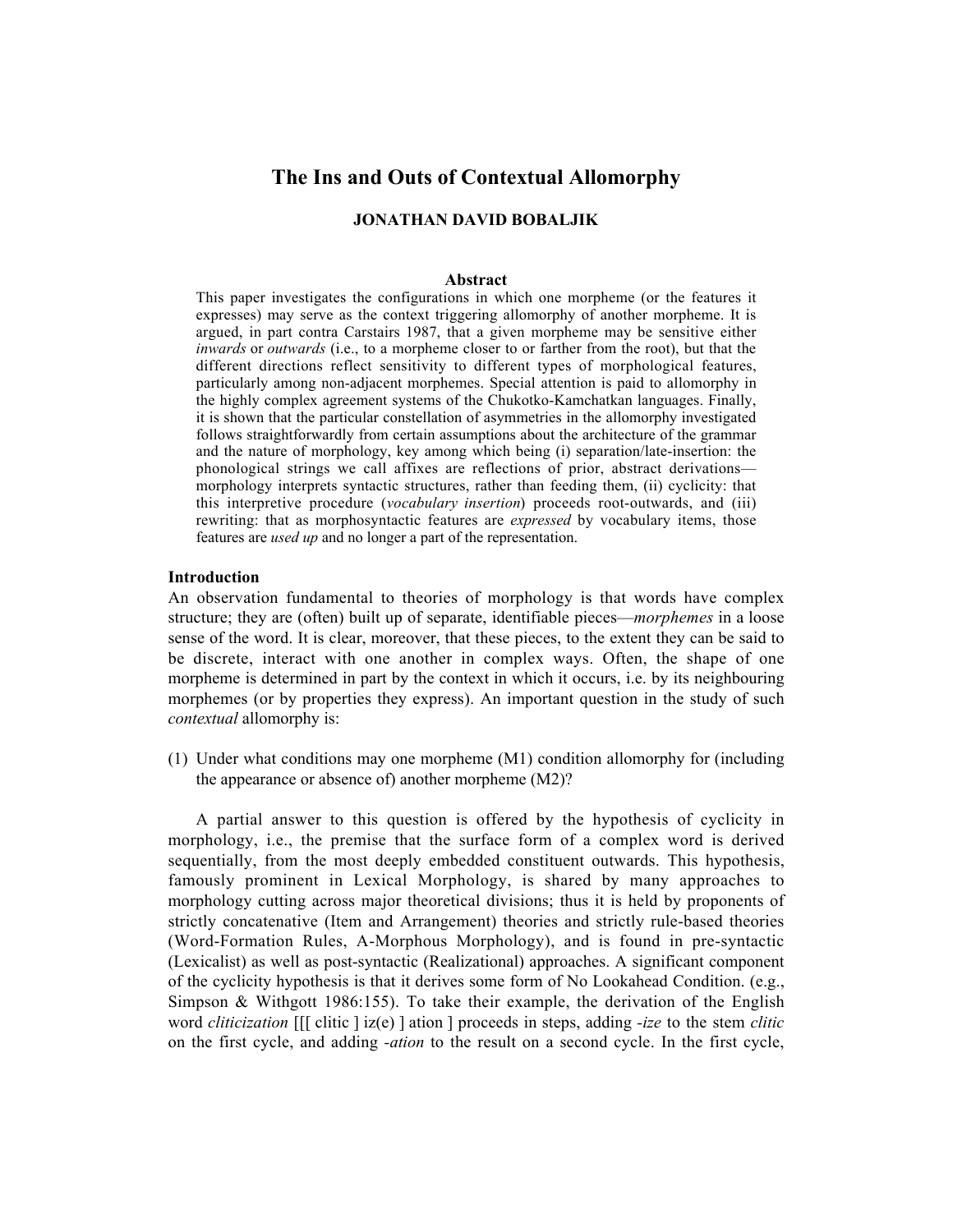when *-ize* is added, information is available about the stem (e.g., that it is a noun), and hence this may constrain the process (for example, triggering allmorphy). However, no information is available about what *will* happen in the second cycle: thus information about the more peripheral suffix may not condition processes such as allomorphy for the first suffix. To do so would involve "looking ahead" to a subsequent cycle. In other words, as the complex word is constructed, one condition on allomorphy for a given affix is that it may only be sensitive to information already present in the morphological structure at the time that affix is added.

Cursory inspection of a range of languages shows that No Lookahead in an absolute form is too strong.<sup>1</sup> There are many cases in which the choice of allomorph for a particular morpheme is conditioned by morphemes or features further out. Stemallomorphy is such a case (almost) by definition, but there are also cases in which one affix is sensitive to (features of) a more peripheral affix, what Carstairs 1987 has called *outwards-sensitivity*. While there is good evidence that No Lookahead applies in some cases, an answer to question (1) must also give an account of where and in what manner No Lookahead must be weakened. In discussing this, Carstairs-McCarthy 1992:214 observes that:

"It is as if inflectional realisation operates on the basis of precise information about what has already been spelled out (subject perhaps to 'forgetting' some material that is no longer 'adjacent'), but only vague information about what has yet to be spelled out."

Importantly, Carstairs-McCarthy notes that an answer to (1) is only part of a theory of morphology. The deeper challenge is to answer the question (2):

(2) Given that contextual allomorphy is subject to a certain set of constraints, *why* is it subject to *precisely those* constraints?

While the first question is one of description, it is in posing this second question that explanation is sought in morphological theory. By reducing empirical generalizations (such as *No Lookahead* or Carstairs 1987's *Peripherality Constraint*) to deeper principles of the grammar (such as *cyclicity*) we move that much closer to uncovering the answers to question (2).

In this paper, I seek to explore the issue of contextual allomorphy in these terms. The starting point is an examination of the complex agreement system of Itelmen, a Chukotko-Kamchatkan language (Section 1). In this section, I propose a precise characterization of exactly what "vague information" may escape the No Lookahead Condition. Specifically, I argue that allomorphy conditioned by more peripheral morphemes/features is only sensitive to morpho-**syntactic** (i.e., syntactically relevant) features (such as tense and agreement). This is in opposition to inwards-sensitive

<sup>&</sup>lt;sup>1</sup> Indeed, Simpson & Withgott 1986 propose that their No-Lookahead Condition holds only of "layered" (compositional) morphology, but not of "templatic" morphology (on the distinction see also Muysken 1986).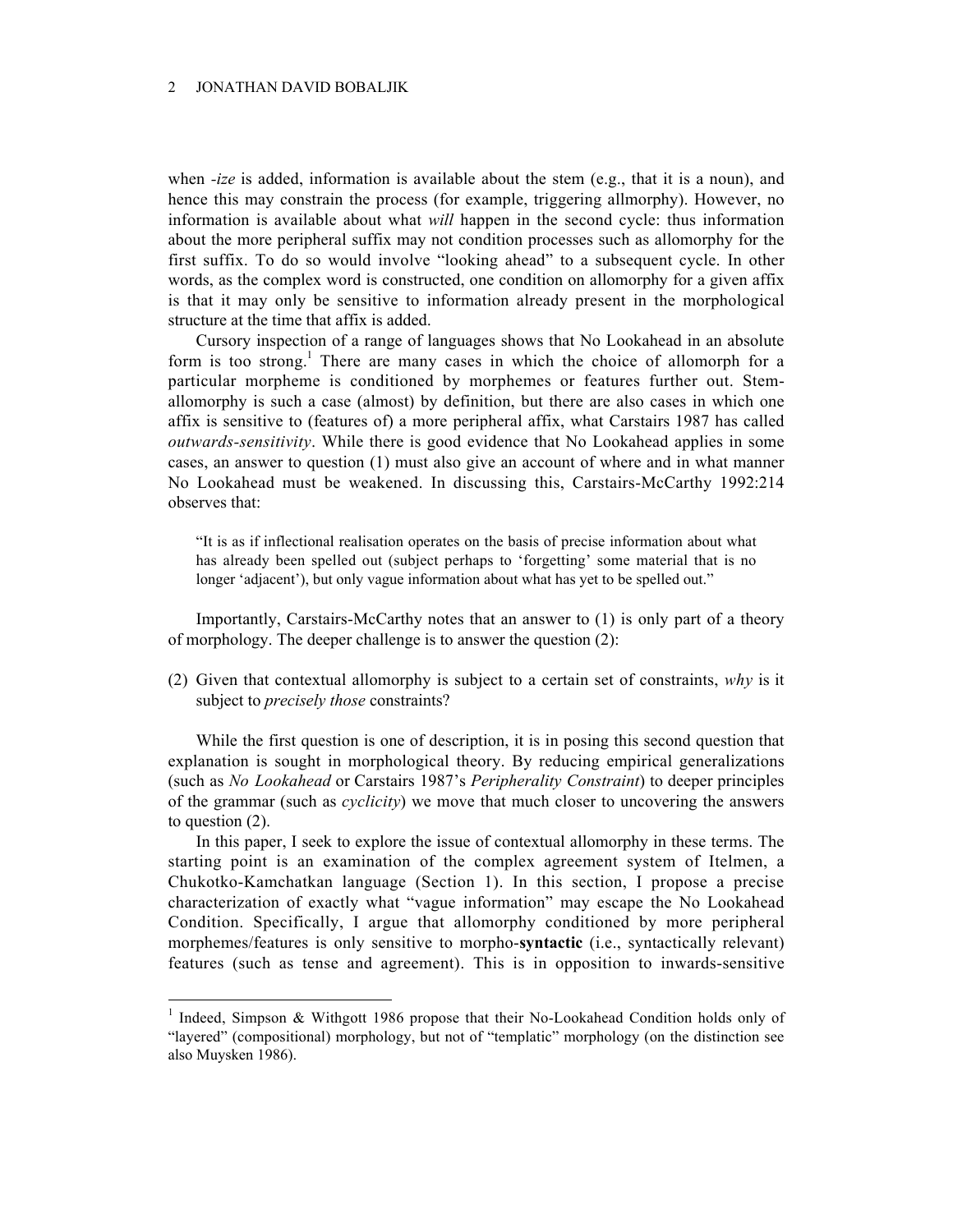allomorphy, which is conditioned by morpho-(**phono**-)logical features such as class marking and other (syntactically irrelevant) diacritics. In other words, I argue that there is not a vagueness but a systematicity to the asymmetries observed in inflectional allomorphy.

In section 2, I turn to the deeper question of why this particular division is the way it is. I demonstrate that the observed patterns of sensitivities follow directly from a model of morphology that encompasses the assumptions in (3) (see section 2 for elaboration).

(3) Some Key Assumptions:

- separation: morphology interprets syntactic structures, rather than feeding them,
- cyclicity: this interpretive procedure (*vocabulary insertion*) proceeds rootoutwards, and
- rewriting: as morphosyntactic features are *expressed* by vocabulary items, these features are *used up* and no longer a part of the representation.

In a nutshell, I contend that the combination of *separation* (or "Late Insertion") and *cyclicity* derives exactly the weakening of the No Lookahead Condition that corresponds to the observed patterns in the data, i.e., a relativization of this condition to particular types of features. The third assumption will derive the observation that allomorphy conditioned by (syntactic) features such as agreement is attested (arguably) only when the features in question are more peripheral. All three assumptions are well-known (if controversial) in the literature and find independent support from domains beyond inflectional allomorphy. As far as I can tell, though, any framework which does not share these assumptions (in particular those positing flat structures or looser domains for contextual allomorphy) must treat the systematic asymmetries in the Chukotko-Kamchatkan data as mere accidents, having no principled (synchronic) account. Among current frameworks, the theory of Distributed Morphology (see Halle & Marantz 1993, henceforth DM) explicitly maintains the first two assumptions and readily accommodates the third (see Halle 1990). This paper may then be taken as support for a DM-like framework as against those frameworks which reject one or more of the assumptions in (3).

Explaining empirical generalizations requires of course establishing the validity of those generalizations. In sections 3-4 I consider various *prima facie* counter examples to the generalizations proposed in section 1. Potentially relevant examples are attested and I do not pretend to address all, nor am I able to offer sufficient detail to consider some of the remarks in these sections to be more than tentative. In particular, section 4 addresses only some of the examples underlying the *Peripherality Constraint* of Carstairs 1987, which excludes outwards-sensitivity of exactly the sort proposed here, though in one case, I offer evidence that the alternations in question do not in fact involve allomorphy and hence are not of obvious relevance to the issue at hand. My aim in this paper is not to establish the validity of the generalizations I propose, nor the theory from which they derive, beyond a doubt. Rather, I hope to demonstrate the initial plausibility of the generalizations in terms as explicit as possible, and to show how they derive directly from the constellation of assumptions in (3). To the extent that the logic is consistent,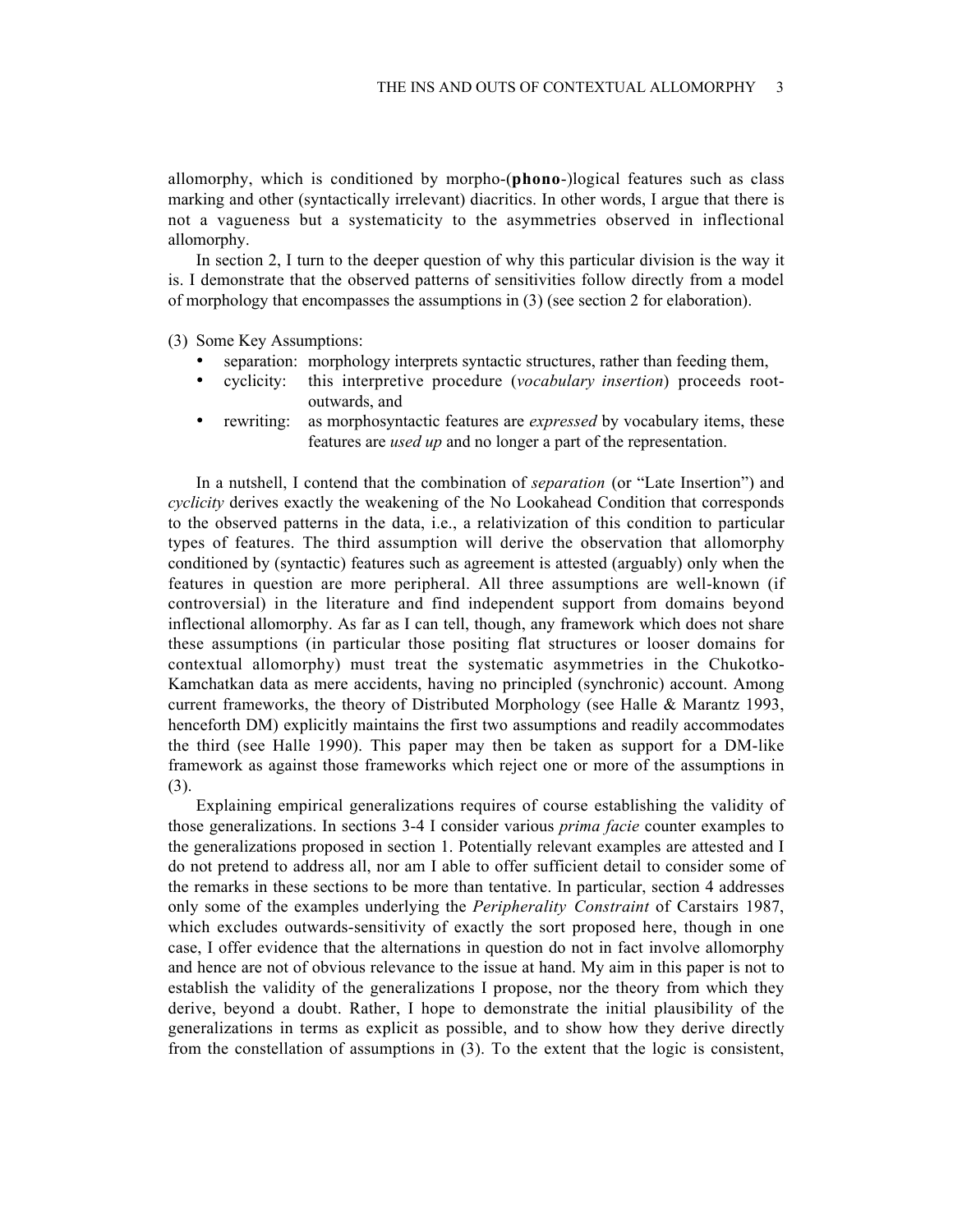then I will have provided a means for testing this constellation of assumptions: they are accurately combined only to the extent that the generalizations which they derive are true. Brief concluding remarks are offered in section 5.

# **1 Itelmen Agreement: Outwards-Sensitive Allomorphy**

The inflected transitive verb in the Chukotko-Kamchatkan languages of Russia's Bering Sea coast<sup>2</sup> shows agreement simultaneously both with subject and with one object (or oblique). This agreement is expressed by a combination of prefix and suffixes, occurring peripheral to any other affixes the verb may have (mood, tense, aspect, derivational affixes, etc.) as illustrated in  $(4)$ :<sup>3,4</sup>

<sup>2</sup> These are: Itelmen (formerly called "Kamchadal"), Koryak, Alutor, Kerek and Chukchi. We will only consider Itelmen and Chukchi here, taking the latter to be representative of the four Northern C-K languages. To be sure, there are differences among these four languages, but they do not directly bear on the issue at hand. For example, Koryak and Alutor distinguish dual and plural, and the Alutor pluraliser *-wwi* shows a slightly different distribution from that of the Chukchi pluraliser  $-(ni)ne)t$  (see especially Mel'čuk 1986, 1988). There are also differences in the tense/aspect system and the environments which require inverse marking Spencer 1996, Halle & Hale 1997) among the languages. The precise nature of the relationship of Itelmen to the other languages is unclear, though the overwhelming similarities in the inflectional morphology under consideration provide one of the strongest arguments for the relationship (Comrie 1983).

<sup>&</sup>lt;sup>3</sup> Abbreviations used throughout:  $1,2,3 = 1^{st}$ ,  $2^{nd}$ ,  $3^{rd}$  person;  $SG,PL =$  singular, plural;  $SU,OB,IO =$ subject, object, indirect object, thus:  $1s:SU = 1<sup>st</sup>$  person singular subject, etc.; ABS = absolutive,  $AGR$  = agreement,  $AOR$  = aorist,  $ASP$  = aspect,  $DATA$  = dative,  $ERG$  = ergative,  $FUT$  = future,  $IMP$  = impersonal,  $IRR = irrealis$ ,  $LOC = locative$ ,  $PEJOR = pejorative$ ,  $Poss = possessive$ ,  $PRES = present$ ,  $sth. = 'something', \text{INS} = tense, \text{TRANS} = transitive.$ 

<sup>&</sup>lt;sup>4</sup> The Itelmen examples are primarily from field notes, supplemented by Volodin 1976 [=VOL]; Chukchi data is from Skorik 1977 [=SKOR] (except as noted) with glosses translated or supplemented by me. Itelmen data is given in a broad transcription, following IPA (thus  $C =$ ejective consonant) with the following exceptions:  $\check{c} = [t\hat{c}]$ ; s,z are apical, post-alveolar fricatives;  $2n, 21$ ,  $2m$  represent glottalized consonants. Predictable secondary articulations (e.g., nonphonemic palatalization) are omitted, but phonological allomorphy (such as the voicing alternation in the present tense marker) is indicated.

Of three major dialects of Itelmen attested in the eighteenth century, only (two sub-dialects of) the Western variety survives, spoken currently by fewer than 50 people on the central Okhotsk coast of the Kamchatka peninsula. For consistency, most examples in this paper are from the Sedanka (Northern) sub-dialect. There are no differences (that I am aware of) between the dialects affecting the points made in this paper, and with appropriate phonological and morphological adjustments, parallel examples could be provided for the Southern (Khairiuzovo) sub-dialect. More detailed treatment of some of the material presented here is to be found in Bobaljik  $\&$ Wurmbrand 1997 and Bobaljik 1998, and more general information can be found in the monograph length grammars of Itelmen: Volodin 1976 and Georg & Volodin 1999.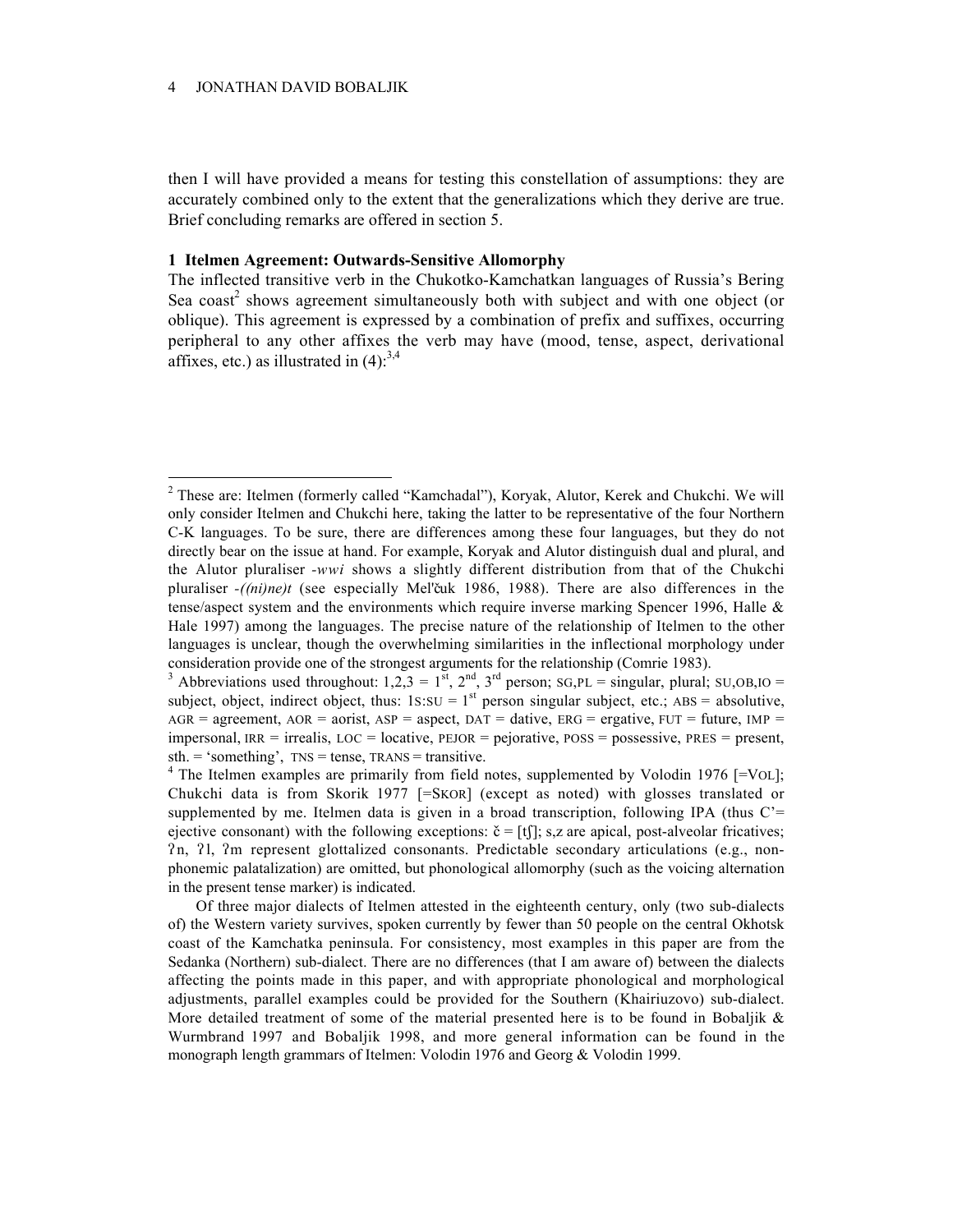|             | (4) Transitive verbs:                          |            |
|-------------|------------------------------------------------|------------|
|             | a. $t' - \Delta \text{Equ} - (\text{y})$ in.   | (Itelmen)  |
|             | 1s:su-see-2s:oB                                |            |
|             | 'I saw you'                                    | [S1:71]    |
| $b_{\cdot}$ | $t\mathfrak{g} - 4\Omega u - y\mathfrak{g}t$ . | (Chukchi)  |
|             | 1s:su-see-2s:oB                                |            |
|             | 'I saw you'                                    | [SKOR: 44] |
|             |                                                |            |

The prefix (sometimes null) and suffix are likewise both obligatory with intransitive verbs, as illustrated in (5), though here both prefix and suffix reference the features of the subject. $5$ 

| (5) Intransitive verbs: |
|-------------------------|
|                         |

| a. | $t - k'$ oł – k(ičen).                | (Itelmen)     |
|----|---------------------------------------|---------------|
|    | 1s:su-come-1s:su                      |               |
|    | 'I came'                              | [S3:13]       |
| b. | $t\mathfrak{g}$ – kətyəntat – (y?a)k. | (Chukchi)     |
|    | $1s:SU-run-1s:SU$                     |               |
|    | 'I ran'                               | [SKOR: $20$ ] |

Combining the examples, the general schema of the Chukotko-Kamchatkan verb is that in (6). Here "object" may refer to either direct or indirect object—a given verb may agree with either one, but not both. Factors influencing the decision are discussed in Bobaljik & Wurmbrand 1997.

(6) AGREEMENT-(stuff)-verb.stem-(stuff)- AGREEMENT [stuff= {MOOD} … {TNS,ASP}] Subject Subject/Object

Analysis of the verbal agreement patterns in these languages is the subject of Bobaljik & Wurmbrand 1997 (Itelmen), extended to Chukchi in Bobaljik 1998. The conclusion of those studies which bears most centrally on the present discussion is the proposal that the agreement system is fundamentally aligned in terms of subject versus object, and that the prefix is the "primary exponent" (in the sense of Carstairs 1987) of subject agreement while the suffix is the primary exponent of object agreement. Apparent instances of subject agreement in the suffixes including those in (5) arise from a process akin to allomorphy. In essence, the claim is that the suffixes *agree* with the object, but show allomorphy for ('sensitivity to') features of the subject. The crucial observation is that this allomorphy is systematically asymmetrical: while the correct choice of suffix is in certain well-defined instances dependant on features canonically expressed by the prefix, the choice of prefix is (essentially) never sensitive to properties of the suffix (i.e.,

 $<sup>5</sup>$  Intransitive verbs (those with no direct object) may agree with a benefactive, goal or other dative</sup> argument. See Bogoras 1922, Volodin 1976 and Bobaljik & Wurmbrand 1997 for examples and discussion.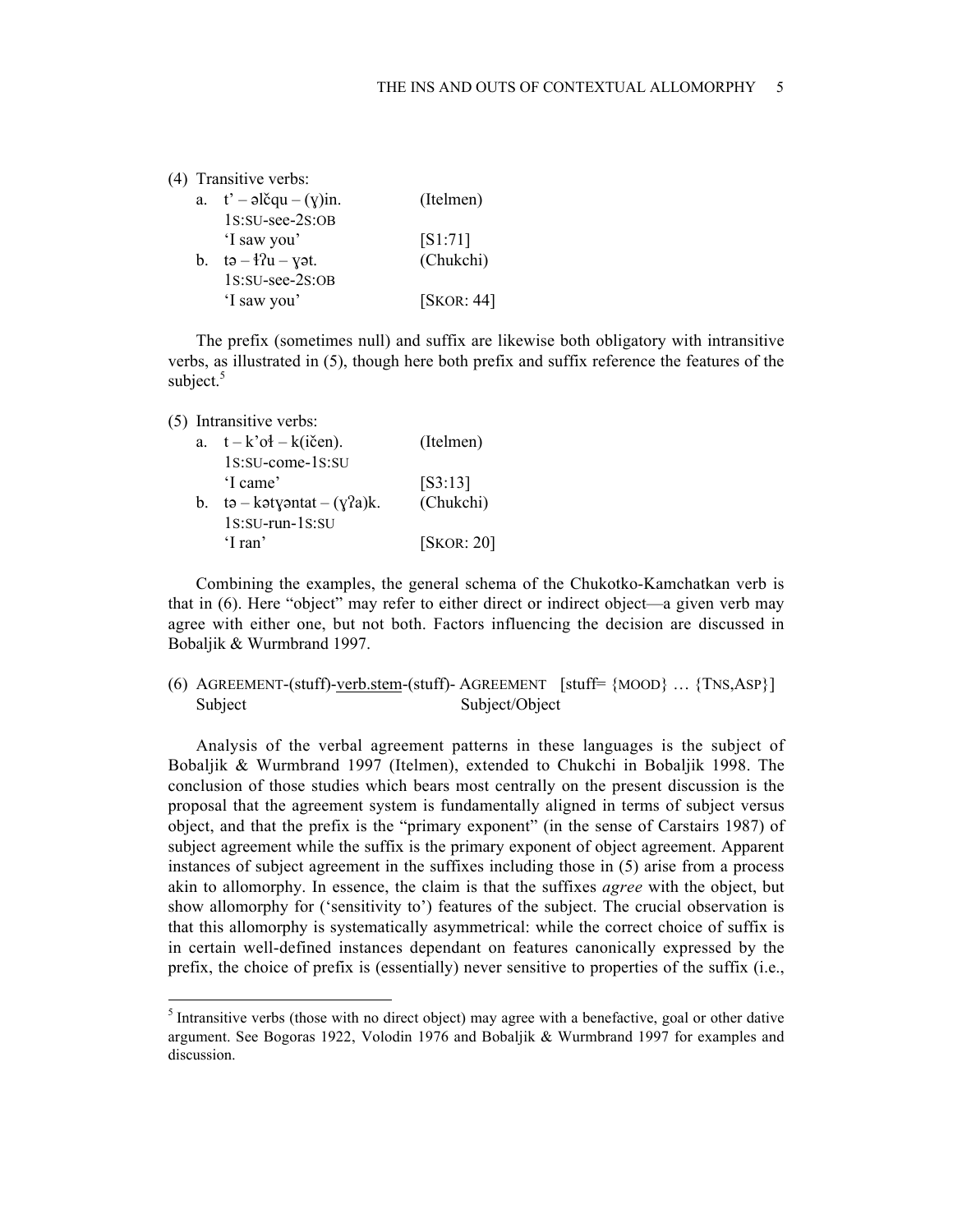object). In what follows, I will quickly summarize the main points of Bobaljik  $\&$ Wurmbrand 1997 as they bear on the current discussion, referring the reader to the references cited for further details.

**1.1 Itelmen Agreement in a Nutshell** As (4)-(5) illustrate, the choice of prefix is determined by the person and number of the subject (and mood), while the features reflected in the suffix position are those of the object of transitive verbs, but of the subject of intransitive verbs. This curious situation, which occurs in all of the Chukotko-Kamchatkan languages, has been described as a unique type of ergative split by e.g., Comrie 1981:247 and Spencer 1996:1—nominative-(accusative) prefixes co-occurring with (ergative)-absolutive suffixes. $6$ 

Bobaljik & Wurmbrand 1997 argue that this "ergative split" in Itelmen is epiphenomenal and that the entire agreement system is fundamentally aligned in terms of subject versus object, with subject agreement in the suffix being secondary.<sup>7</sup> The prefixes are indeed clearly subject-oriented and do not (with one exception) distinguish between transitive and intransitive subjects (e.g.,  $t \leftrightarrow [1.8 \text{G} \cdot \text{SU} \text{ (realis)}]$ ). This is the canonical NOMINATIVE grouping. However, the suffixes show a much more complex pattern. For one thing, the suffix may agree with an indirect (DATIVE) object and fail to agree with the ABSOLUTIVE (Volodin 1984, Bobaljik & Wurmbrand 1997). More tellingly, Volodin & Vakhtin 1986 observe that despite the apparent alignment of the suffix position along ABSOLUTIVE lines (grouping together intransitive subject and transitive object, to the exclusion of transitive subjects), there are no truly ABSOLUTIVE suffixes. For instance, the suffix corresponding to a [1:SG:INTRANS:SU ="S"] is  $-ki\check{c}en$ , while that corresponding to a  $[1:SG:OB = "O"]$  is *-Bum*. The unity of transitive  $(=(A^{\prime\prime})^{\prime})$  and intransitive  $(=(S^{\prime\prime})^{\prime})$  subject prefixes, and the lack of a corresponding unity of intransitive subject and object suffixes, is quite general as can be seen from the relatively complete paradigm in (7).  $\delta$ 

 $<sup>6</sup>$  Note that in Itelmen, direct arguments—subject and object—do not bear any case marking. This</sup> contrasts with the other C-K languages which have an ergative-absolutive case system.

 $7$  Fortescue 1997 reaches a similar conclusion from a diachronic perspective.

<sup>&</sup>lt;sup>8</sup> A small number of transitive verbs take "Class II" conjugation, which involves an additional morpheme typically occurring before the agreement suffixes in this table. This is the focus of section 1.2 below. There are two ways in which the data in the table deviates from the general characterization given in the text. First, the suffix *–sx* occurs with all [2PL] subjects—the only instance of true suffixal agreement with a transitive subject. Note, though, that *–sx* occurs peripheral to the other suffixal agreement morphology, e.g., *q-tli-xk-um-sx* [2:SU-bring-CLASSII-1S:OB-2P:SU] and is strange within C-K morphology in other ways as well. Second, the prefix for a [3PL] subject varies for transitivity  $(n-\varnothing)$ . See note 10. This contrasts sharply with the situation in Chukchi, Alutor and Koryak, as discussed below.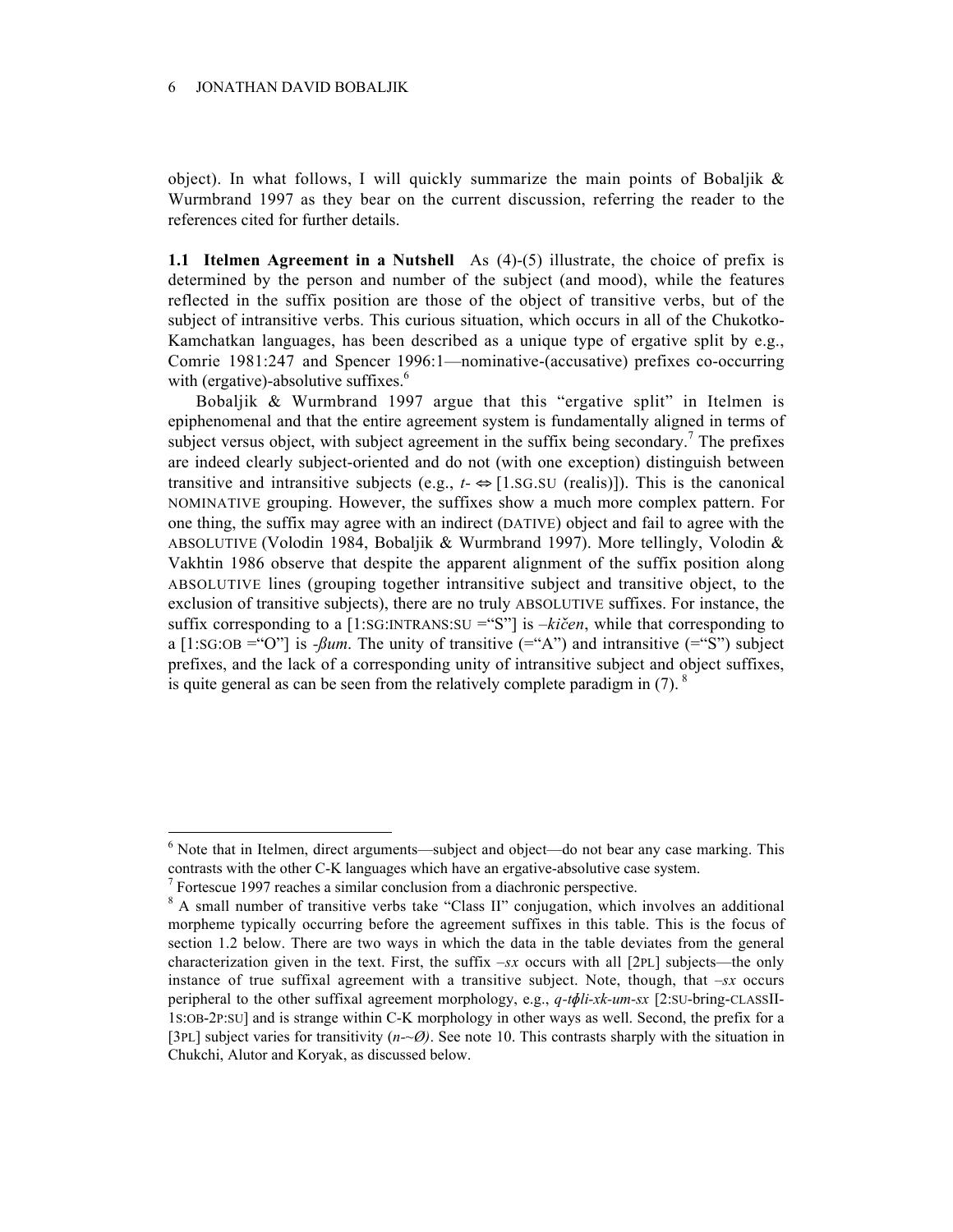| <b>ITELMEN AGREEMENT (CLASS I)</b> |             |                     |               |  |  |  |  |
|------------------------------------|-------------|---------------------|---------------|--|--|--|--|
| person-number                      | A           | S                   | 0             |  |  |  |  |
| 1sg. REAL                          | t-          | -kičen<br>t-        | $-\beta$ um   |  |  |  |  |
| <b>IRREAL</b>                      | m-          | -kičen<br>m-        |               |  |  |  |  |
| 2sg. R                             |             | -č                  | $-[y]$ in     |  |  |  |  |
| Ι                                  | q-          | $-x\check{c}$<br>q- |               |  |  |  |  |
| 3sg. R                             |             | -n                  | [see below]   |  |  |  |  |
| I                                  | xen-        | xen-<br>-n          |               |  |  |  |  |
| 1pl. R                             | nt-         | -kiče?n<br>nt-      | $-\beta u$ ?m |  |  |  |  |
|                                    | mən-        | -kiče?n<br>mən-     |               |  |  |  |  |
| 2pl. R                             | $-SX$       | $-SX$               | -sxen         |  |  |  |  |
| I                                  | $-SX$<br>q- | $-SX$<br>q-         |               |  |  |  |  |
| 3pl. R                             | n-          | $-2n$               | [see below]   |  |  |  |  |
|                                    | xen-        | $-2n$<br>xen-       |               |  |  |  |  |

Note that for  $1<sup>st</sup>$  and  $2<sup>nd</sup>$  person objects, the features of the object alone control the agreement suffix. With  $3^{rd}$  person direct objects (8), the situation is more complex in that the form of the suffix expresses the number of the object (i.e. by the glottalization of "n," or a glottalized "n"—written  $2n$ —the regular plural throughout the language) but is simultaneously conditioned by the (person, number) features of the subject.

| <b>ITELMEN AGREEMENT: 3 PERSON DO</b> |                      |           |  |  |  |  |
|---------------------------------------|----------------------|-----------|--|--|--|--|
| <b>SUBJECT</b>                        | <b>DIRECT OBJECT</b> |           |  |  |  |  |
|                                       | 3sg                  | 3pl       |  |  |  |  |
| 1sg, pl<br><b>IMPERSONAL</b>          | -čen                 | -če?n     |  |  |  |  |
| 2sg REAL                              | $-(i)n$              | $-(i)$ ?n |  |  |  |  |
| <b>IRREAL</b>                         | $-x(\check{c})$      | $-(x)i?n$ |  |  |  |  |
| 2 <sub>pl</sub>                       | $-SX$                | $-sxi2n$  |  |  |  |  |
| 3sg, pl                               | -nen                 | -ne?n     |  |  |  |  |

Bobaljik & Wurmbrand 1997 observe that the correct generalization to be made here is this: the agreement suffix in Itelmen is determined by the person and number features of the object when it has such features. When the object does not have the appropriate features, then the features of the subject are coopted. This gives rise to the apparent double expression of subject agreement in intransitive verbs as in (5); the prefix is true subject agreement, but the suffix reflects the person and number features of the subject only due to the fact that there is no object to contribute these features. The corroborating evidence for an analysis along these lines comes from the forms in (8). On the not unfamiliar assumption that  $3<sup>rd</sup>$  "person" objects lack person features, but have number (cf. Benveniste 1956, Forschheimer 1953, Ritter 1995, Noyer 1997), we see these as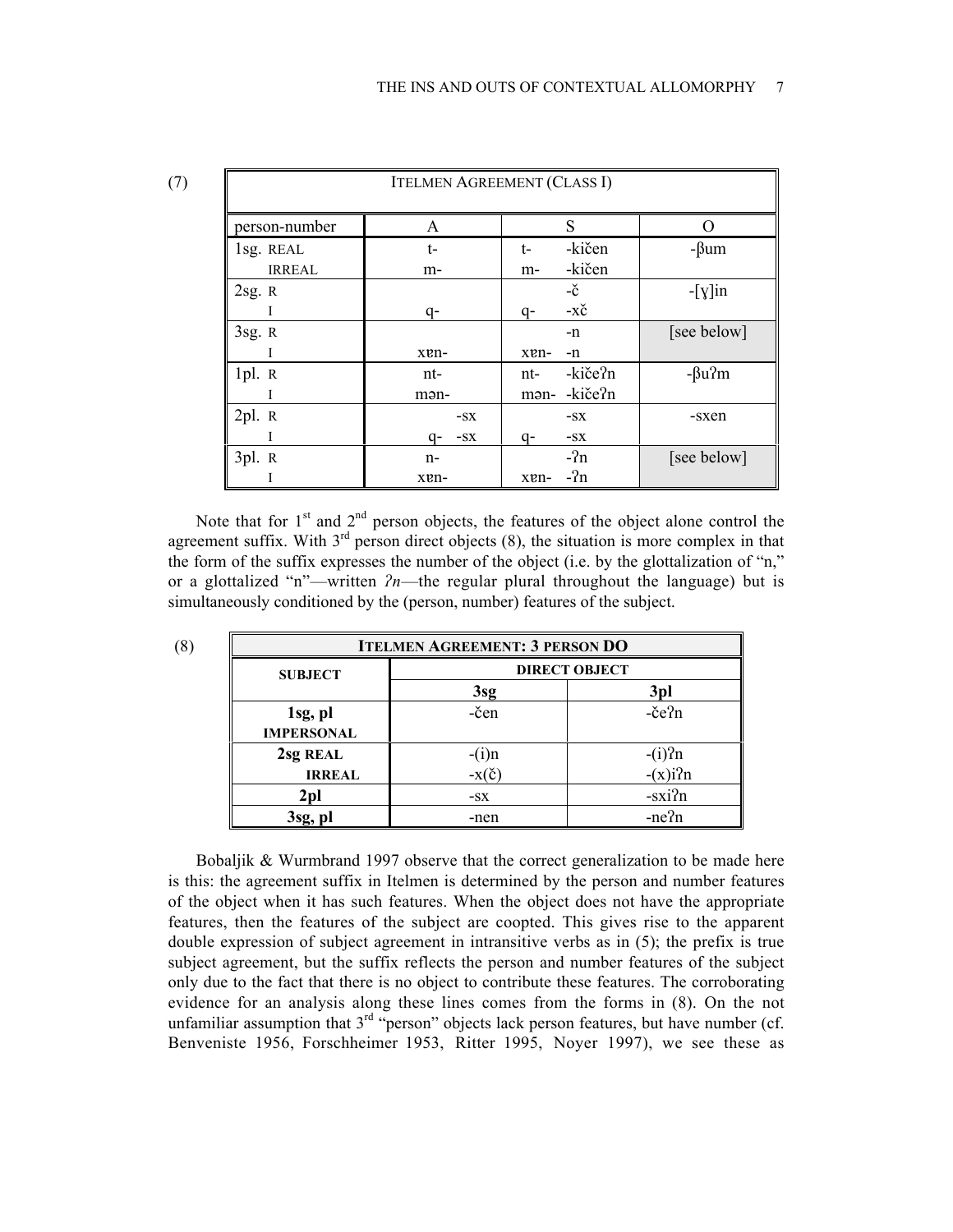evidencing a split: the number features of the suffix are contributed by the object, while the person features reflect those of the subject.<sup>9</sup>

An important aspect of the account sketched above is that it displays an asymmetry. The choice of suffix depends in certain instances (intransitives and transitive clauses with  $3<sup>rd</sup>$  person direct objects) on features expressed by the prefix (i.e., subject person and number), but the choice of prefix never depends on features expressed by the suffix (i.e., object person and number).<sup>10</sup> As the Itelmen examples involve interaction between a prefix and a suffix it is not a priori clear whether this sensitivity is inwards or outwards.<sup>11</sup> However, by looking further into Itelmen morphology, it is possible to construct an (indirect) argument that this contextual allomorphy conditioned by agreement features is uniquely outwards. The argument comes from an examination of the allomorphy of the marker of the second conjugation class.

**1.2 The Implications of Class** Transitive verbs in Itelmen fall into one of two conjugation classes. Class I (by far the largest) is unmarked, while Class II is marked in all forms by a suffix which typically precedes the agreement (and non-finite) morphemes, and follows tense and aspect suffixes. Though there is some inter- and intra- speaker variation concerning class membership, Volodin 1976:205 lists 16 verbs as belonging to Class II.<sup>12</sup> Pairs of Class I and Class II verbs are given in (9)-(10). In each pair, the (b)

<sup>&</sup>lt;sup>9</sup> This analysis in terms of sharing or copying of features was first introduced for this data in Bobaljik & Wurmbrand 1997. Since then, a number of similar cases have been identified in a range of languages, see, e.g., Fernández & Hale 1999 on K'ichee' and Basque. The "Subject Marking Anomaly" identified for a dialect of Quechua by Weber 1989:97 (brought to my attention by E. Dorgan) may be similar as well; but if so, it is a potential problem for the analysis presented here (see below).

<sup>&</sup>lt;sup>10</sup> The third person plural indicative prefix alternates between *n*- (transitive) and  $\varnothing$  (intransitive) but even this is not sensitive to the *features* of the object, but only to the presence or absence of an object.

 $11$  One might also seek phonological evidence of constituency in Itelmen. To the extent there is any evidence either way, the agreement prefixes are more loosely attached to the verb-word than the suffixes are, in the sense that those agreement prefixes containing a vocalic element (1PL and 3PL IRREALIS) escape the otherwise exceptionless generalization that stress falls on the first vocalic element (including schwa) regardless of whether this element is in the stem or in a suffix (as in (9b)). As no other tests seem to reliably distinguish prefixes from suffixes in their phonological behaviour; and as it is moreover clear that there are mismatches between morphological-syntactic structure and phonological structure that must be attributed to phonology, I will not pursue the phonological evidence any further.

<sup>&</sup>lt;sup>12</sup> There is no apparent syntactic, semantic or phonological coherence to this list; it is simply an arbitrary diacritic. The verbs Volodin lists are: *sxzu-k-es* 'to carry (s.o., s.th.) on one's back', *ntxla-k-es* 'to carry,convey by vehicle [including by horse]', *t-k-es* 'to bring', *k'zi-k-es* 'to grab (s.o.) by the nape of the neck', *nk-k-es* 'to catch', *le-k-es* 'to get (s.o., s.th.) from below, beneath the water', *tzil-k-es* 'to catch up to, overtake', *cke-k-es* 'to find', *caa-k-es* 'to meet', *aq til-k-es* 'to recognize, know (s.o.)', *qeze-k-es* 'to welcome, treat (s.o.)', *cel-k-es* 'to choose, elect (s.o.)', *la-k-es* 'to give out (s.o.), betray; to tell (s.th.)', *txi-k-es* 'to remember', *t'k'ne-k-es* 'to press down on, squeeze', and *mptka-k-es* 'to hit with all one's strength'.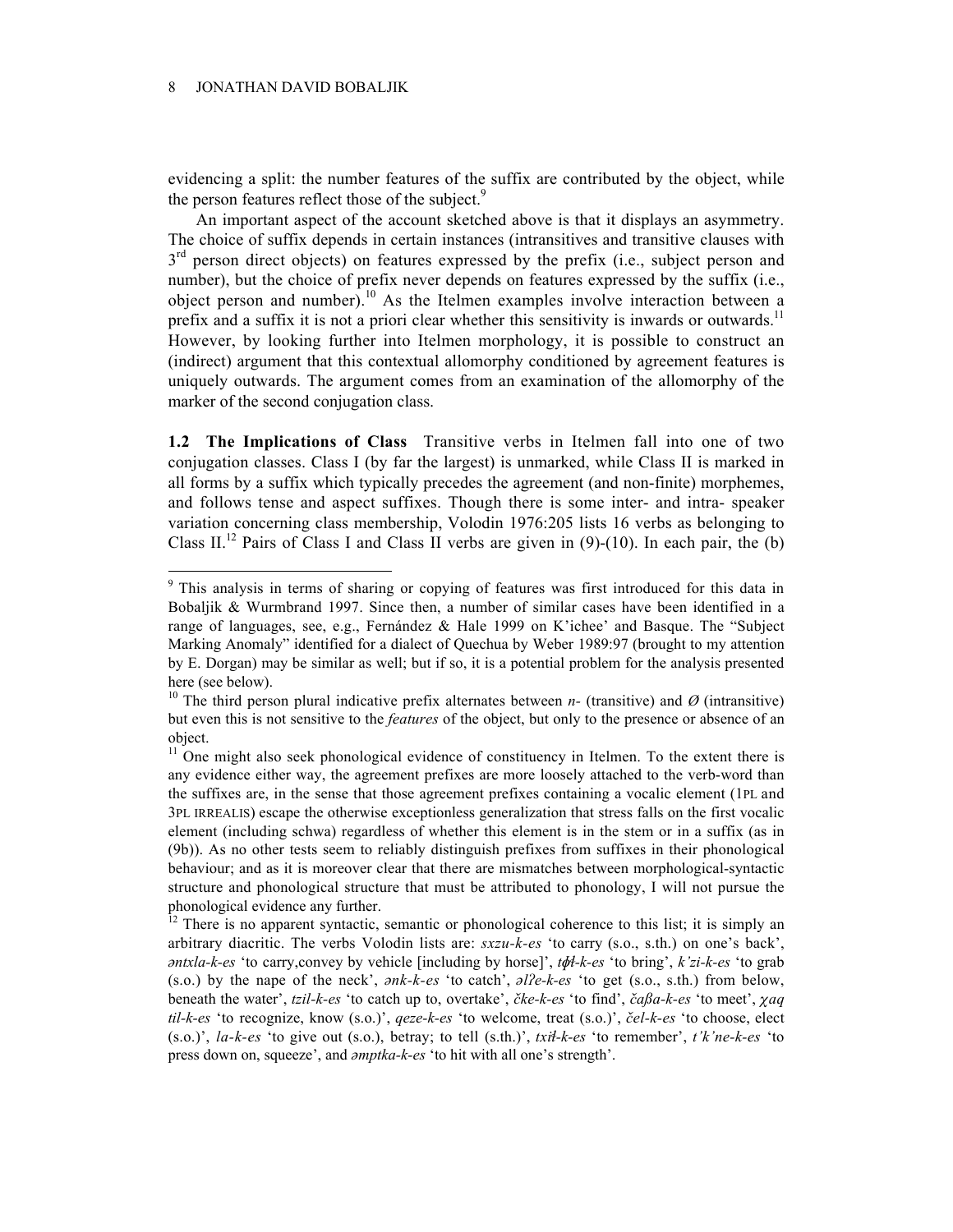example shows a Class II morpheme (boldfaced) between the present tense morpheme (s/z) and the agreement suffixes, morphemes which are adjacent to one another in the (a) (Class I) examples.

| $(9)$ a. |      | t' |       |                          | $-\text{apkzu}-\text{s}$ $-\text{ce2n}$               | $(l^{j}el^{j}ku - 2nt - a^{2}n)$ .                                               |                                                              |                       |
|----------|------|----|-------|--------------------------|-------------------------------------------------------|----------------------------------------------------------------------------------|--------------------------------------------------------------|-----------------------|
|          |      |    |       |                          |                                                       | $1s:SU$ -help -PRES -1>3P:OB (mouse-pejor-pl)                                    |                                                              |                       |
|          |      |    |       | 'I'm helping the mice'   |                                                       |                                                                                  |                                                              | [KL:17]               |
|          | b. t |    |       |                          |                                                       | $-t\phi$ -s - ki-če?n ( č'e $\beta$ uzla $\chi$ - a?n k $\ddot{\chi}$ cl - e?n). |                                                              |                       |
|          |      |    |       |                          |                                                       |                                                                                  | 1s:su -bring -PRES - II -1>3P:OB ( tasty-pl rotten.heads-pl) |                       |
|          |      |    |       |                          | 'I'm bringing tasty rotten (mouse) heads'             |                                                                                  |                                                              | $\left[KL:25\right]$  |
| (10)     |      |    |       |                          | a. $\partial$ lčqu $-z$ – in (m $\partial$ zin kist)? |                                                                                  |                                                              |                       |
|          |      |    | see   |                          | -PRES $-2s > 3s$ :OB our                              | house                                                                            |                                                              |                       |
|          |      |    |       | 'Do you see our house?'  |                                                       |                                                                                  |                                                              | $\left[ KL:16\right]$ |
|          |      | b. | tф    |                          | $-s$ $-\breve{c}n$ $-i\breve{n}$                      | $(\text{apq})?$                                                                  |                                                              |                       |
|          |      |    | bring |                          | -PRES -II $-2s > 3s$ :OB what                         |                                                                                  |                                                              |                       |
|          |      |    |       | 'What are you bringing?' |                                                       |                                                                                  |                                                              | [KL:25]               |

Of immediate relevance is the shape of the Class II morpheme which is different in the two (b) examples. Indeed, there are a range of Class II allomorphs, given with the contexts for their occurrence in (11).

|                      | <b>Class Markers:</b> Caveat: some variation exists           |
|----------------------|---------------------------------------------------------------|
|                      | /environment                                                  |
| -k-                  | [non finite] (including participles)                          |
| $-\check{c}$ in-     | [3s:SU>3:OB]                                                  |
| $(-\check{c}\eta -$  | [2s>3:OB/REALIS])                                             |
| $-\check{c}y^w(i)$ - | $[3P>3:OB]$ $[2S>3:OB/REALIS]$ $[2S>3P:OB/IRR]$               |
|                      | $[2P>3S:OB]$ $[2S>3S:OB/IRR]$                                 |
| -xk-                 | $[1:OB]$ $[2S:OB]$ $[2P>3P:OB]$                               |
| -ki-                 | [2P:OB] [3.IO] [1>3:OB] [ $\emptyset$ >3:OB] ie. "impersonal" |
|                      | $-ik^{13}$                                                    |

It is clear that the choice of allomorph for the Class II marker is determined largely by agreement features (person and number) of both the subject and object. Importantly, like the sensitivity considered in the previous section, this allomorphy is asymmetrical. Quite generally, the Class marking does not influence the choice of agreement suffix or prefix, as can be seen in  $(9)-(10)$ ; other than the phonologically conditioned voicing alternation, the inflectional morphemes underlined in each (a) example are the same as in the corresponding (b) examples. The choice of Class suffix depends on features expressed by the agreement suffix (i.e., object person and number) and prefix (i.e.,

<sup>&</sup>lt;sup>13</sup>-ik alone among the Class II allomorphs surfaces to the right of the agreement suffxes. Note though that it occurs only with  $2<sup>nd</sup>$  person subjects, which add a range of complications to the pattern described here. See Bobaljik & Wurmbrand 1997: 417ff for some discussion, and Bobaljik 1998:§2.2.1 for a comparison to Chukchi.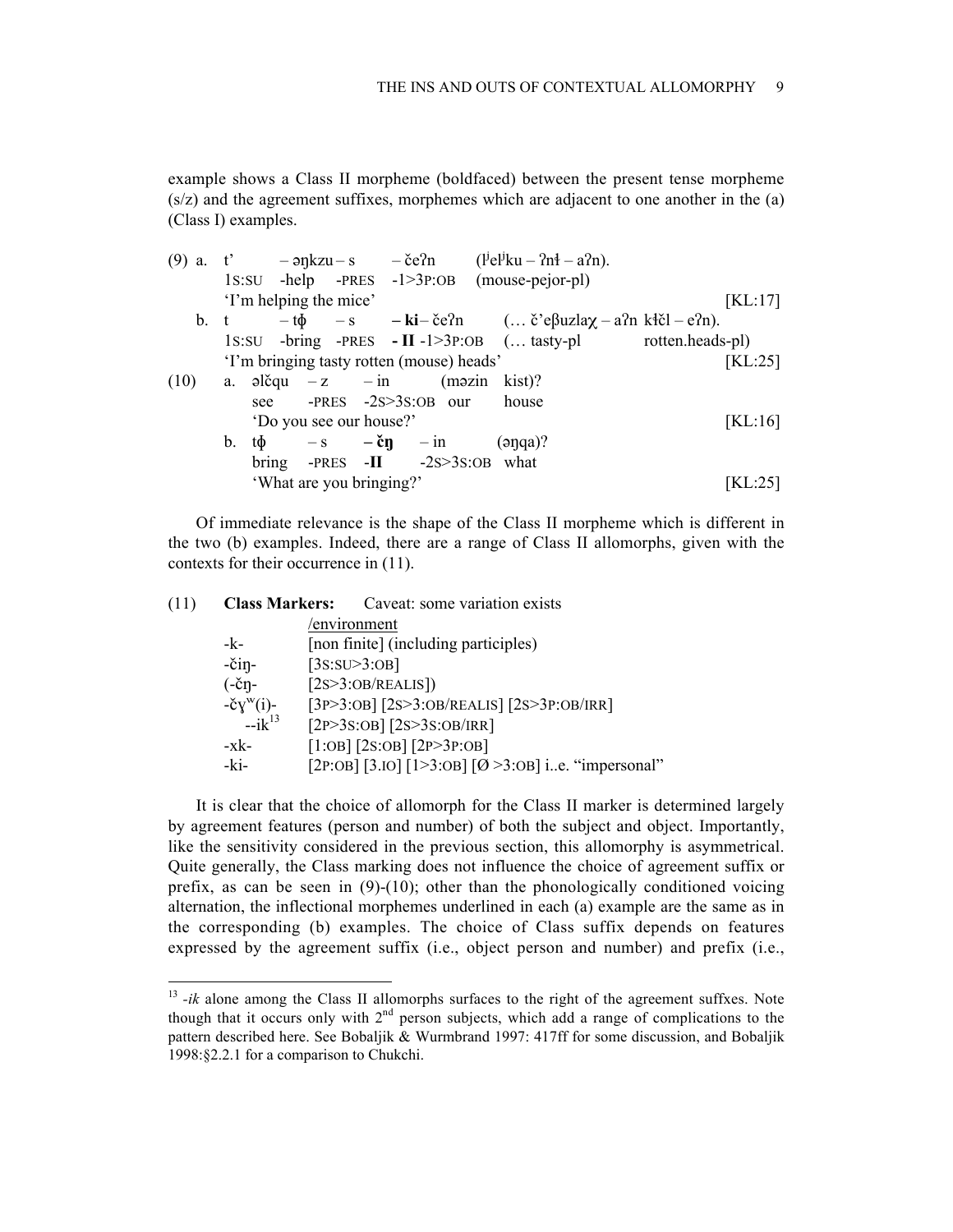subject person and number), but the choice of prefix and object agreement suffix (almost) never depends on the feature expressed by the Class suffix (i.e., Class II).<sup>14</sup>

Directing our attention to the two suffixes (class and agreement) we see that we may provide a partial answer to the question posed at the beginning of this section: allomorphy of the Class II morpheme is conditioned by features of the more peripheral object agreement suffix. This sensitivity is asymmetrical (thus "pure" in Carstairs's terms) and clearly outwards. At this point, we may assume that sensitivity conditioned by agreement features obeys a unique direction of sensitivity, in this case outwards. Since (both) the object agreement suffix (and the class suffix) are conditioned (asymmetrically) by agreement features of the prefix (as discussed in section 1.1), we conclude that the prefix is more peripheral in the word than either of these two. This line of reasoning leads to the hierarchical structure in (12), with the properties as indicated.

| (12) | [A<br>Verb      | $\lceil \boldsymbol{\mathrm{B}} \rceil$ |                        |
|------|-----------------|-----------------------------------------|------------------------|
|      | <b>POSITION</b> | <b>Exponent of:</b>                     | <b>Allomorphy for:</b> |
|      | Pref-<br>A      | <b>SUBJ-AGR</b>                         | (MOOD)                 |
|      | -Suf.Agr<br>В   | <b>OBJ-AGR</b>                          | A                      |
|      | -Suf.Class      | CLASS (II)                              | A and B                |

Only the hierarchical structure indicated and the assumption that all allomorphy for agreement features is outwards-sensitive together actually derive the array of attested *and unattested* dependencies in the right-hand column of (12). The most embedded suffix, Class II, shows allomorphy conditioned by features of the agreement prefix and suffix, both of which are further out. The next most peripheral affix is the suffixal object agreement. This suffix shows allomorphy conditioned by features of the prefix (which is further out) but not for class (which is further in). Finally, the most peripheral of the affixes considered here is the subject agreement prefix which shows no allomorphy for agreement or class features expressed elsewhere (though it does show portmanteau-like allomorphy for mood).

The argument hinges in part on extending the observation that allomorphy for agreement features is outwards-sensitive in the case where it is demonstrable (the two suffixes) to the case where it is not directly observable (prefix-suffix). Importantly, though, it is not clear that any conceivable alternative would fare equally well in

<sup>&</sup>lt;sup>14</sup> The apparent exceptions have once again to do with  $2<sup>nd</sup>$  person subject, in this case,  $2<sup>nd</sup>$  person subjects acting on  $3<sup>rd</sup>$  person objects in the irrealis mood. When the object is 3PL, the forms are Class I: q-VERB-xi?n vs. Class II: q-VERB-č $y''$ -i?n. The lack of a /x/ in Class II may have a phonological explanation. With 2SG subject acting on 3SG object (irrealis) the forms are Class I: q-VERB-x vs. Class II: q-VERB-xcik. The  $\zeta \sim \emptyset$  alternation is mysterious (though the  $-\chi \zeta$  form surfaces also with intransitives 2SG subject, irrealis); this form also involves the anomalous peripheral Class II suffix mentioned in note 13.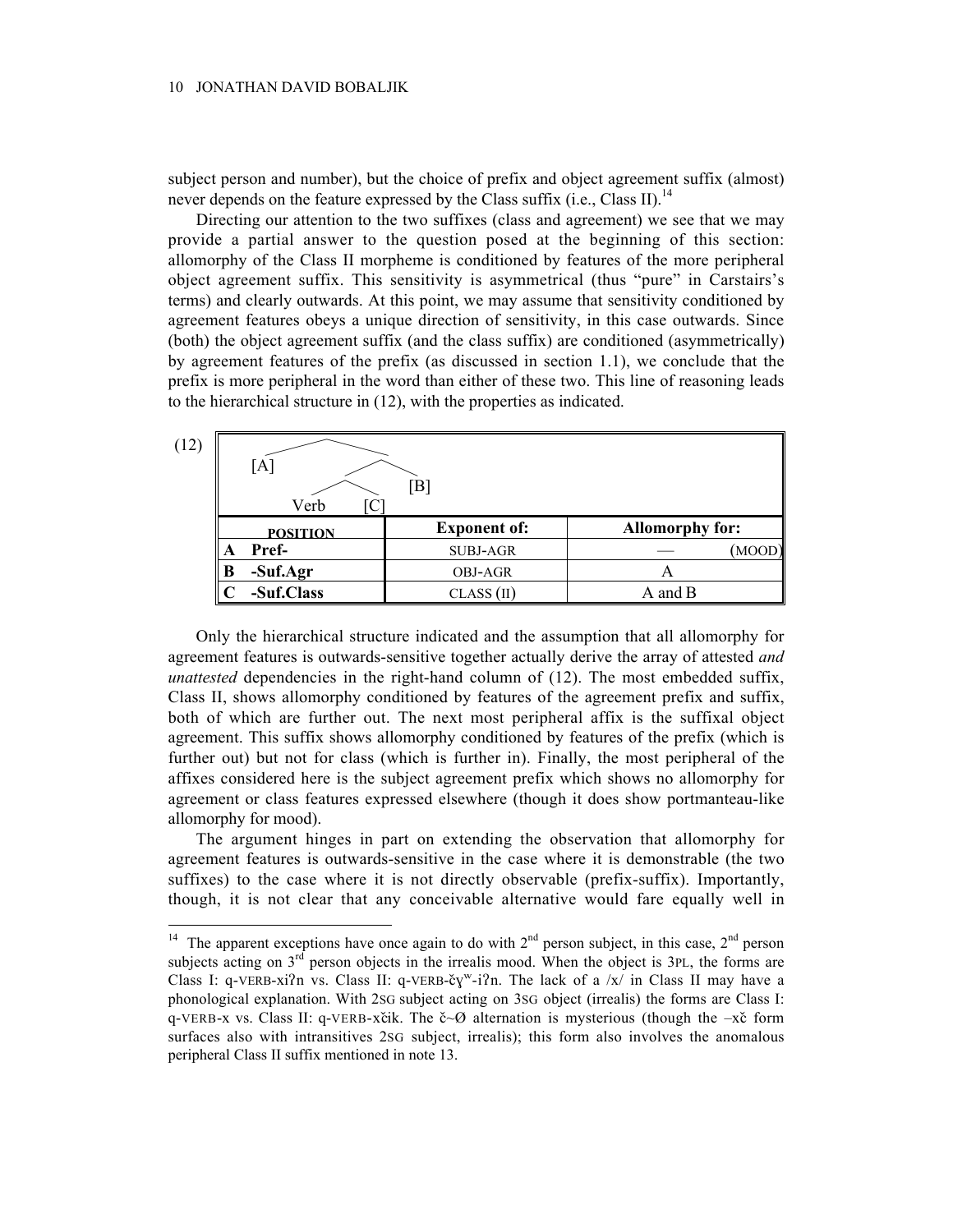predicting exactly the range of dependencies indicated in the right-most column of (12). For example, a flat structure—or, equivalently, the assumption that sensitivity for syntactic features may be either inwards or outwards, as in Halle & Marantz  $1993<sup>15</sup>$ —would admit the attested sensitivities, but it would leave as accidental the range of non-attested dependencies. Thus, there would be no account of why the prefix does not depend on person-number of the object or on conjugation class.<sup>16</sup> The importance of the assumption that all allomorphy considered thus far is uniquely outwards-sensitive (and thereby the justification of this assumption) is that it explains not only what dependencies do occur but also what dependencies do not. In the following section, I will provide an account of what this particular assumption may follow from.

Finally, it is important to stress that we are clearly dealing here with at least one dependency that cannot be reduced to (structural) adjacency. In the tree in (12), the prefix (A) and object agreement suffix (B) are structurally adjacent, a relationship that may be important. However, the dependency between class (C) and prefix (A) is non-adjacent. One may propose an alternative structure, in which class is hierarchically between the prefix and the suffix, and thus adjacent to both, e.g.: [[[PREFIX [VERB]] CLASS.II] SUFFIX.AGR]. Clearly though, if the class II marker intervenes between prefix and suffix (in order to be adjacent to both), then the prefix and suffix are no longer adjacent and the dependency of the suffix on the prefix must be nonadjacent. If the structure is not flat, then adjacency alone (even structural adjacency) is not sufficient to describe all the relationships which condition allomorphy. In other words, if the structure is flat, then the asymmetries in Table  $(12)$  are unexplained.<sup>17</sup>

#### **2 Inwards and Outwards Sensitivities**

In the previous section it was shown that a succinct account of the range of dependencies attested —and unattested—among the inflectional morphemes of Itelmen relied on three

<sup>&</sup>lt;sup>15</sup> This is not strictly accurate—the context for allomorphy in Halle & Marantz 1993 is 'government', however their X˚ adjunction structures generally permit mutual government and thus the characterization given in the text.

 $16$  As in any theory, not every theoretical possibility will be instantiated in a given language. Thus, I have no account of why the  $3<sup>rd</sup>$  person object agreement allomorphy is sensitive to the number of a  $2<sup>nd</sup>$  person subject but not to the number of a 1<sup>st</sup> person subject. Ultimately, gaps must be countenanced; the question at hand is one of degree: if a particular prefix did not show allomorphy for a particular suffix, this would be a candidate for an accidental gap, however if *no* prefix shows allomorphy for *any* suffix, then this suggests a generalization in search of an explanation.

<sup>&</sup>lt;sup>17</sup> As observed by Susi Wurmbrand (personal communication, 1996) the range of allomorphy for subject features displayed by the class II markers in (11) shows a partial correspondence with the range of allomorphy for subject features displayed by the object agreement in (8). For example, subject number is important in both tables for  $2<sup>nd</sup>$  person, but subject number is irrelevant in both tables for  $1<sup>st</sup>$  person. This is initially suggestive of an account in terms of adjacency and feature transmission along the following lines: given morphemes/positions A>B>C; C may depend on A just in case B is also dependent on A. Such an approach is challenged however, by  $3<sup>rd</sup>$  person subjects. The object agreement suffixes are not conditioned by the number of a  $3<sup>rd</sup>$  person subject, but the class markers are.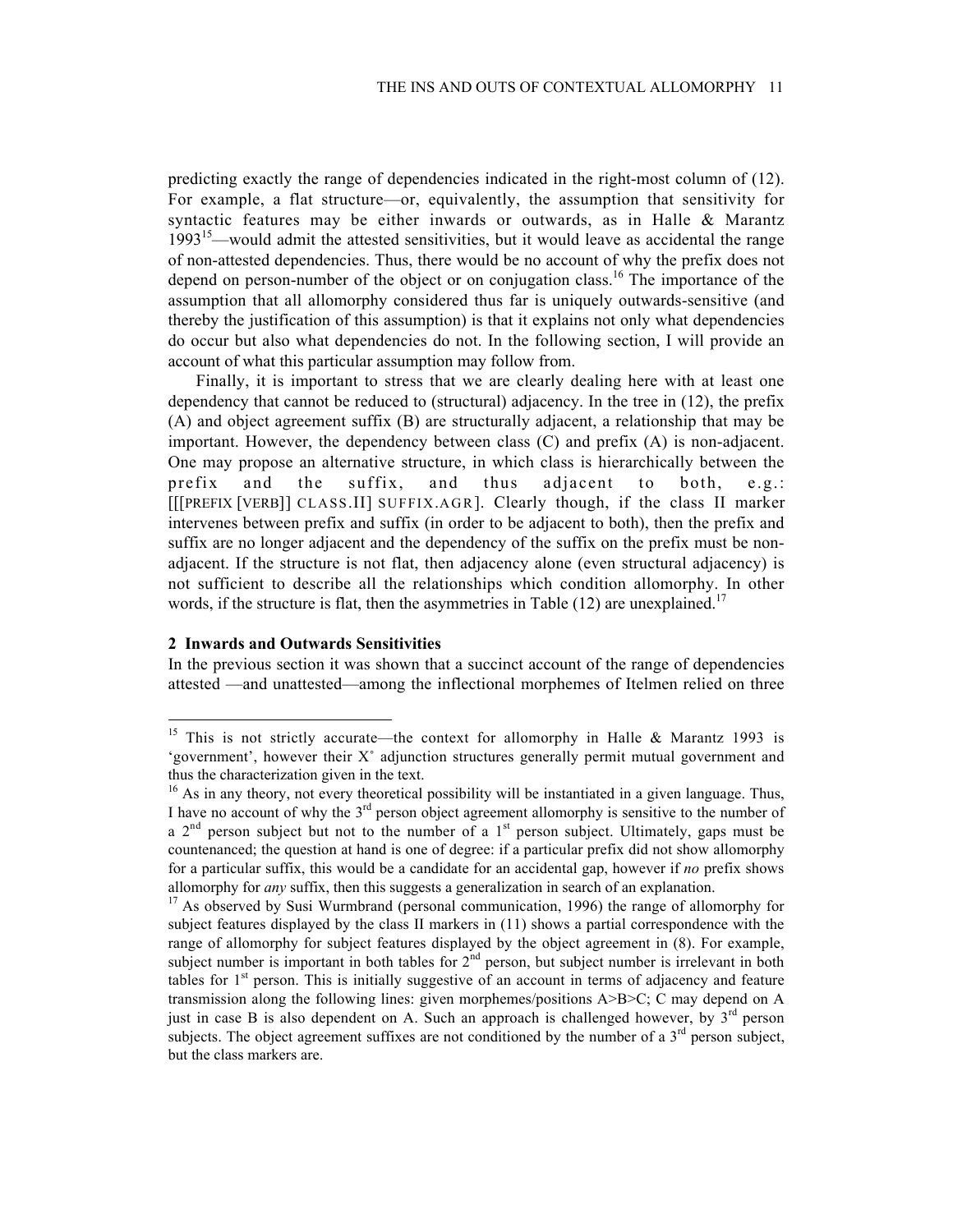interrelated observations. First, allomorphy for agreement features is outwards-sensitive; second, such allomorphy is only outwards-sensitive; and third, inwards-sensitivity is restricted to morphophonological diacritic features. Assuming that various (hopefully minor) complications, put aside here, can be overcome, one might leave this as a set of generalizations about Itelmen morphology. However, I believe it is possible to derive these observations from much deeper principles, in other words, to seek an explanation of why Itelmen behaves the way it does in terms of a universal theory of morphology. In this section, I will show how the particular conjunction of observations about Itelmen inflection follows from a constellation of assumptions about morphology (those given in (3), repeated below). To the extent the generalizations about Itelmen (from Bobaljik  $\&$ Wurmbrand 1997) are both correct and sufficiently general, they therefore constitute support for a theory adopting the assumptions in (3) (such as Distributed Morphology, suitably modified—see below) and a challenge for any theory rejecting these assumptions. (I will postpone until section 4 a consideration of how this may be reconciled with the results of Carstairs 1987 whose Peripherality Constraint (p.193) dictates that no allomorphy for features such as agreement should be outwards.)

- (3) separation: morphology interprets syntactic structures, rather than feeding them,
	- cyclicity: this interpretive procedure (*vocabulary insertion*) proceeds rootoutwards, and
	- rewriting: as morphosyntactic features are *expressed* by vocabulary items, these features are *used up* and no longer a part of the representation.

Let us begin with the cyclicity assumption, as it is the most straightforward. As noted in the introduction, a cyclic theory of morphology can derive some form of No-Lookahead condition. Simpson & Withgott 1986 gave an example from derivation: quite typically a derivational affix may (appear to) subcategorize for information inwardly—i.e., it may "care" about what it attaches to, but derivational affixes do not themselves subcategorize for more external affixes. Another example is the distribution of infinitive suffixes in French, determined largely by an arbitrary diacritic of the verbal stem. Verb stems are divided into a series of largely arbitrary classes, a division which plays no role in syntax. However, this division dictates the choice of infinitive suffix (*-er, -ir, -re*). It should be clear that the choice of infinitive allomorph must wait until the verb stem has been inserted, i.e., until the information about conjugation class membership has been added to the representation. In sum, the hypothesis of cyclicity derives the observation that contextual allomorphy should be inwards-sensitive. The fact that sensitivity to conjugation class is inwards-sensitive (in French and Itelmen) is thus a special case of this more general principle.

It is clear, though, that not all cases of allomorphy are inwards-sensitive. It is thus incumbent on any theory of morphology to provide enough relaxation of the No Lookahead condition to admit attested cases of outwards-sensitivity, while at the same time retaining enough of the condition to exclude unattested cases. Here certain "Separationist," "Post-Syntactic" (or "realizational") models of morphology (such as DM) make apparently the right "cut." These models contrast with more traditional or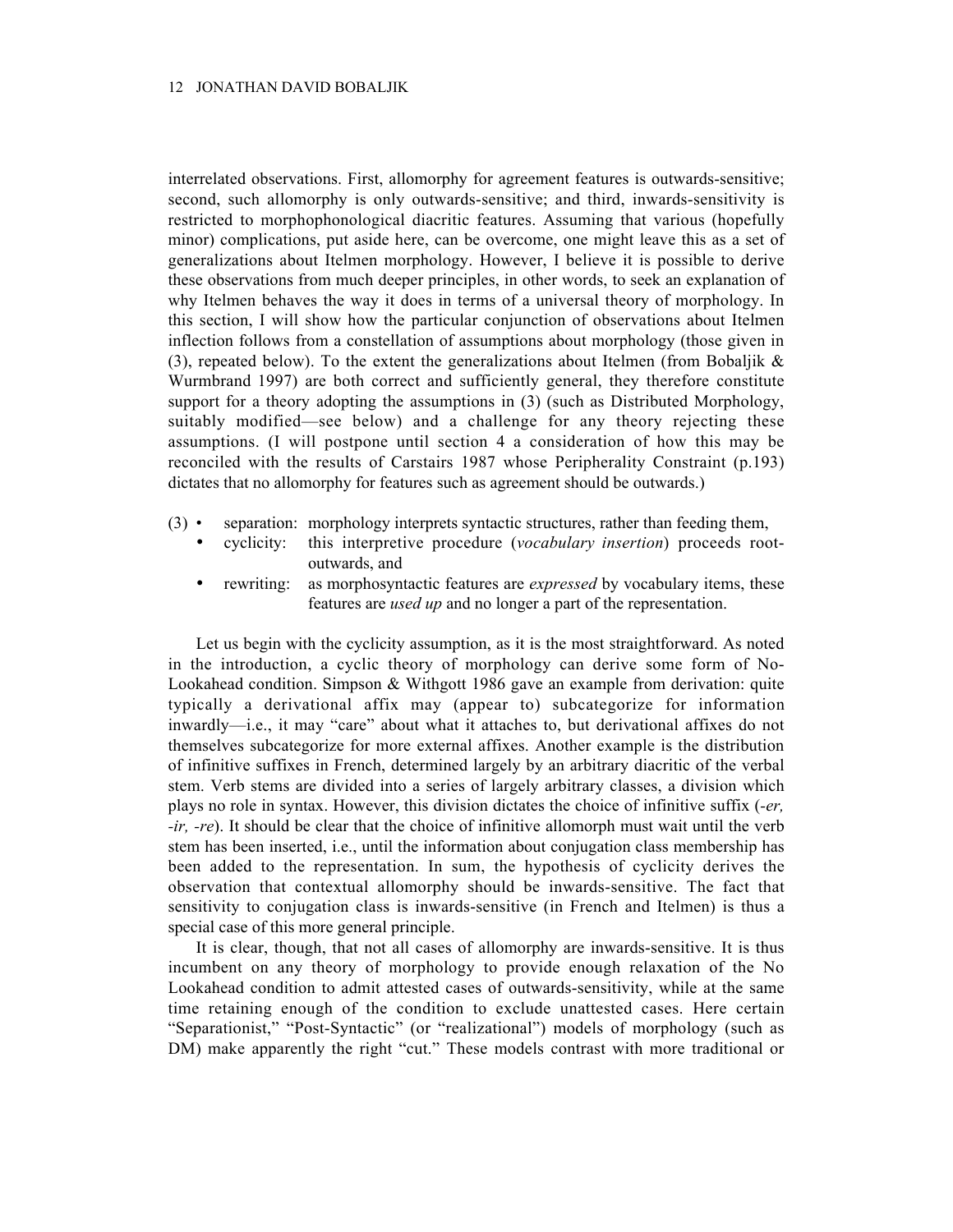lexicalist views (e.g., as in Lieber 1980, DiSciullo & Williams 1987) in that the former hypothesize that the concatenation of features (derivation, word-formation) is distinct from (and prior to) the realization of these features (affixation). Morphology on these theories is thus "separated" or "distributed" into (at least) two components, the one putting abstract bundles of features together and the other providing phonological content to the resultant structures. A concrete example may make this clearer.

A leading idea of DM is that the syntax manipulates what one might call abstract morphemes, concatenating terminal nodes defined by their (bundles of) syntactically relevant features. Thus, a syntactic representation of a finite verb in Germanic or Romance may have a structure as in (13), the result of head-movement of V to T to Agr.<sup>18</sup>



The resulting syntactic object is then fed to the morphology component, which provides the appropriate phonological pieces for each of the terminal nodes in the structure. If this process of *vocabulary insertion* is cyclic, then the considerations regarding No Lookahead discussed above will hold only of information added by the process of vocabulary insertion. That is, the cyclicity hypothesis derives only the condition that sensitivities such as allomorphy are restricted to information (features) already present in the structure. For features added by vocabulary insertion (i.e., diacritics and phonological information), this is equivalent to No Lookahead. However, for morphosyntactic features, which are present in the representation prior to any operation of vocabulary insertion, No Lookahead will not apply. We thus expect (and find) that the form of the verb stem may vary for a syntactic feature expressed more peripherally, in violation of the strongest version of No Lookahead. For example, in Germanic, the verb stem may show variation for tense or agreement features.<sup>19</sup> Once the verb stem (in this

<sup>&</sup>lt;sup>18</sup> The example is chosen for familiarity. It is not important to the illustration here whether or not Agr is a distinct head in the syntax as proposed in Pollock 1989 or is appended subsequently in the morphology Halle & Marantz 1993 (though see Bobaljik & Thráinsson 1998 for arguments that in Germanic at least, the structure in (13) must involve multiple syntactic heads). The schema could be recreated with a different choice of X˚ heads.

<sup>&</sup>lt;sup>19</sup> Once again, I am using familiar examples to illustrate the working of the theory. There is a good deal of controversy regarding the proper treatment of stem changes, especially as to whether or not they constitute 'allomorphy' in the same sense as predictable alternations in the form of affixes. (For Halle & Marantz 1993 these changes are the result of phonological *readjustment rules*.) If the reader is uncomfortable with the treatment of stem changes as allomorphy, the point may be illustrated by substituting the appropriate trees for any of the cases of outwards-sensitive allomorphy among affixes, considered in the text above and below. In work in progress (see handouts from Bobaljik 1999b, I am exploring the issue of stem-allomorphy versus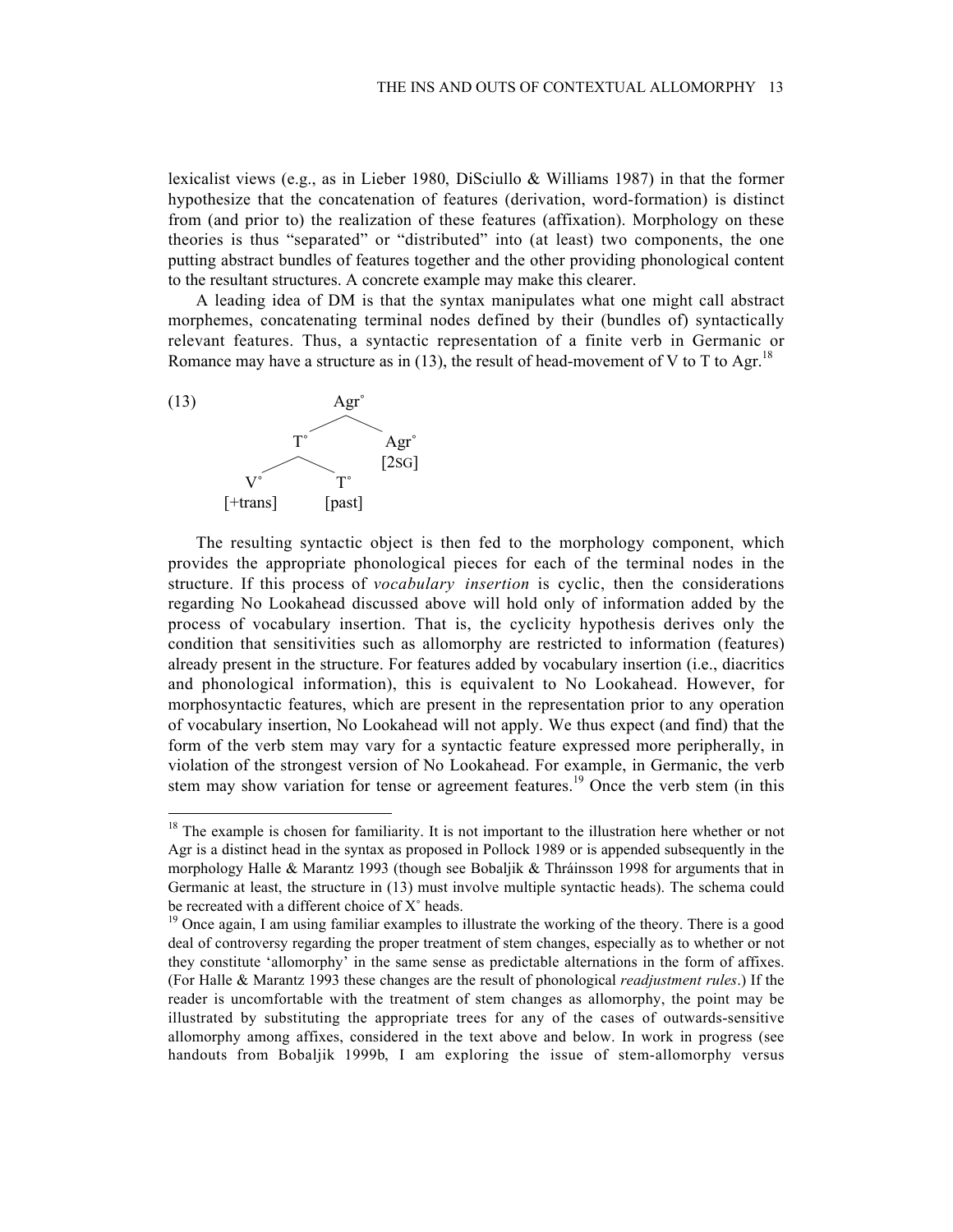case *gab*- the past tense allomorph of 'give')<sup>20</sup> has been inserted, the next point of insertion is Tense. At this point, consider what information is present in the structure (schematized in (14)). Non-syntactic information expressed more centrally, e.g., about the specific choice of verb stem (including diacritics, such as conjugation class, represented in Germanic by the feature  $[\pm$ "strong"]) is now available (the verb stem has been inserted into the representation). More peripherally, it is still only syntactic features that are present.



It is in this way that the hypothesis that morphology is separationist and postsyntactic ("realizational") in conjunction with the cyclicity hypothesis leads to the conclusion that the No-Lookahead constraint will hold only of features which are not a part of the syntactic representation. In other words, outwards-sensitivity should be possible, but only conditioned by those features that are relevant to the syntactic computation. Morphophonological diacritics, such as conjugation class, which are not a part of the syntactic computation and which are thus added with the phonological features via vocabulary insertion, can only serve as the context for allomorphy of a more peripheral affix. In other words, on the approach being developed here, No Lookahead is far from an independent "principle" of grammar. Rather, it is a descriptive generalization, only partially accurate. Both the generalization and its limited domain of application are in fact straightforwardly derived from deeper principles.

A diagram such as that in (14) reasonably precisely characterizes the behaviour of the Class II affix in Itelmen, described above. The presence of this affix is directly conditioned by an arbitrary diacritic of the verb stem (i.e., conjugation class)—this sensitivity is inwards, and does not require adjacency (e.g., the tense suffix intervenes in (9b) and (10b)). In addition, this affix shows allomorphy sensitive (outwards) to agreement features expressed by the prefix and suffix. These violations of No Lookahead

 $\overline{a}$ 

<sup>(</sup>morphologically conditioned) "minor" phonological (or readjustment) rules.

 $^{20}$  Note that it is incorrect to equate stem allomorphy/readjustment rules (vowel changes, or rime changes), which may be conditioned by syntactic features, with the expression of those features. As discussed at length by, e.g., Halle & Marantz 1993, Noyer 1997, the two are logically dissociated and one, both or neither may characterize any given form. For example, English verbs *tell, sell* show vowel changes in the past in addition to taking the regular past tense affix: *tol-d, sol-d*. Similarly, in German there are verbs which have a rime change in the past and take the regular past tense suffix, e.g., *send-en* 'to send',  $\rightarrow$  (sie) sand-te '(she) sent-PAST'; *bring-en* 'to  $\text{bring'} \rightarrow \text{(sie)} \text{branch-te } (\text{she}) \text{ brought-PAST}'.$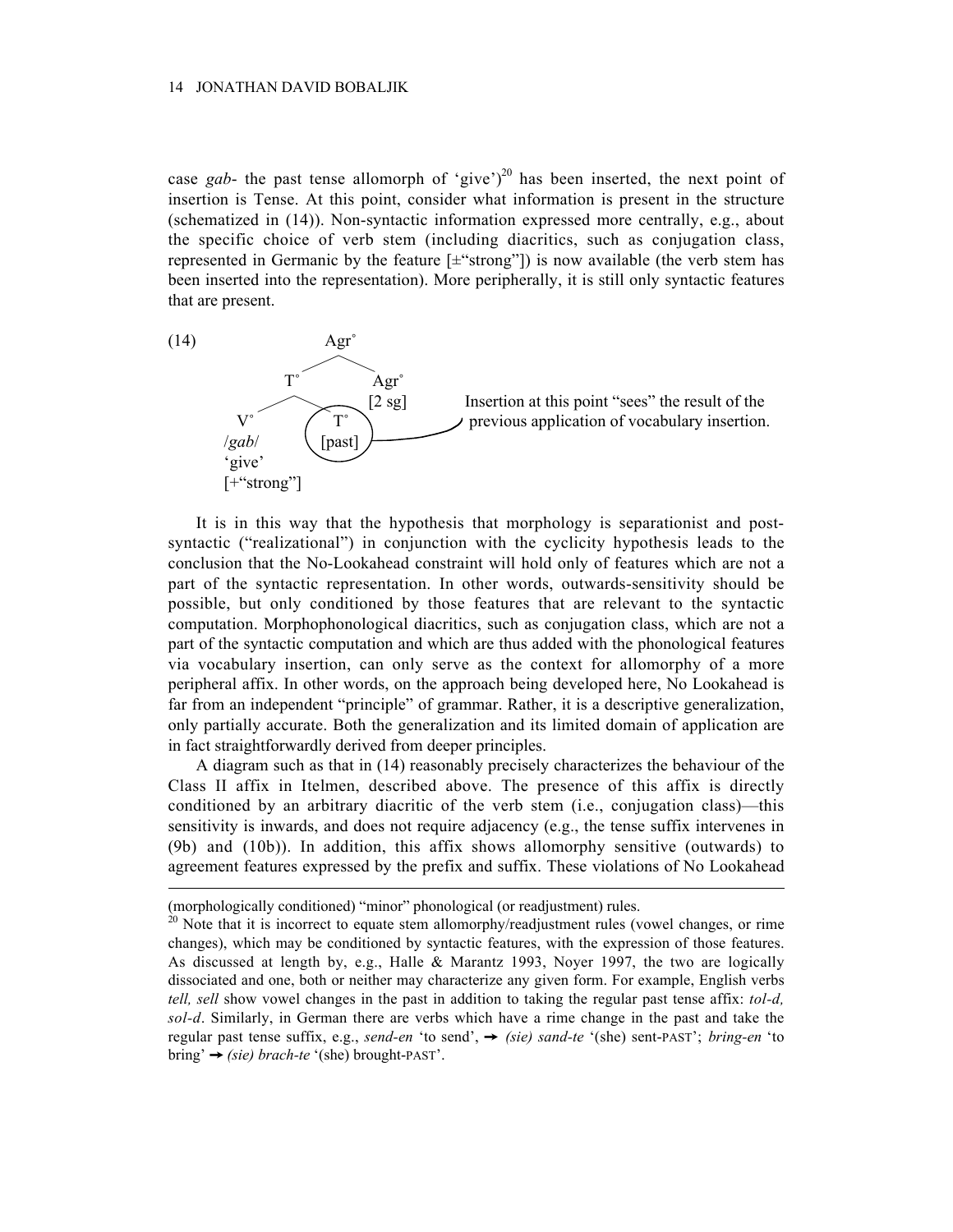are sensitive to agreement, a feature with syntactic relevance, and are thus exactly the class of features for which No Lookahead is predicted not to hold.

Another example of such outwards-sensitivity among affixes is presented by Stump 1997 from Bulgarian. In this language, a 'preterite' suffix (Stump's term) alternates between -*x-* and Ø, conditioned by the person and number of the subject, though the actual agreement affixes are themselves peripheral to the preterite suffix. A partial paradigm is given below: $^{21}$ 

| #<br>psn        | singular | plural     | singular | plural    |
|-----------------|----------|------------|----------|-----------|
| 1 st            | pék-o-x  | pék-o-x-me | 1grá-x   | 1grá-x-me |
| $\lambda$ nd    | pék-e    | pék-o-x-te | 1grà     | 1grá-x-te |
| $2^{\text{rd}}$ | pék-e    | pék-o-x-a  | 1grá     | 1grá-x-a  |

(15) Aorist of *pek-* 'bake' and *igra-* 'play': (Stump 1997:226)

In sum, we conclude that outwards-sensitivity is for morphosyntactic features such as agreement, while sensitivity for morphophonological diacritics such as conjugation class is inwards. This state of affairs follows directly from two assumptions (cyclicty, and postsyntactic realizational morphology) for both of which there is ample independent support and which taken together characterize a class of current theories (including DM).<sup>22</sup> We are now armed with a contentful interpretation of the quote from Carstairs-McCarthy 1992 in the introduction. The "vague information about what has yet to be spelled out" constitutes the class of syntactic features, present in the structure prior to any vocabulary insertion. (Note again that this interpretation differs from Carstairs-McCarthy's own view, to which I return below.)

<sup>&</sup>lt;sup>21</sup> Depending on how the  $o$ -e alternation in *pék*-class verbs is handled, the Bulgarian case may involve adjacenct morphemes. Stronger arguments of course come from non-adjacent interactions, as in Itelmen. Another potential case of non-adjacent outwards-sensitivity among affixes may be the allomorphy of the "aspectivizers" in Kiranti languages such as Yakkha, as identified by van Driem 1994, brought to my attention by E. Dorgan. I do not fully understand the data at this time.

 $22$  An important caveat must be made here. The arguments for No Lookahead (even relativized, as in the text) come primarily from derivational morphology (cf. Simpson & Withgott 1986's discussion of subcategorzation). As Lookahead is countenanced for syntactic features, it is difficult to tease out potential counter-examples in the realm of inflectional morphology. For example, in German certain verbs undergo a vowel change (umlaut) in the present tense in the  $2<sup>nd</sup>$ and 3<sup>rd</sup> person singular, but nowhere else. While there is a clear historical source for this, there is no simple synchronic phonological account (cf. *sie gib-t* 'she give-3SG' vs. *ihr geb-t* 'you give-2PL'; homophonous affixes behave differently in triggering the vowel change). Assuming (which is controversial) that this change is (stem) allomorphy, we ask whether it is triggered by the features [2SG],[3SG] or by (arbitrary diacritics of) the affixes (vocabulary items) themselves. The former would be consistent with the theory developed here, the latter would be inconsistent, unless interactions under adjacency constitute a special case as I suggested in Bobaljik 1999a. I see no compelling evidence either way for the German case or for a number of similar cases in the literature.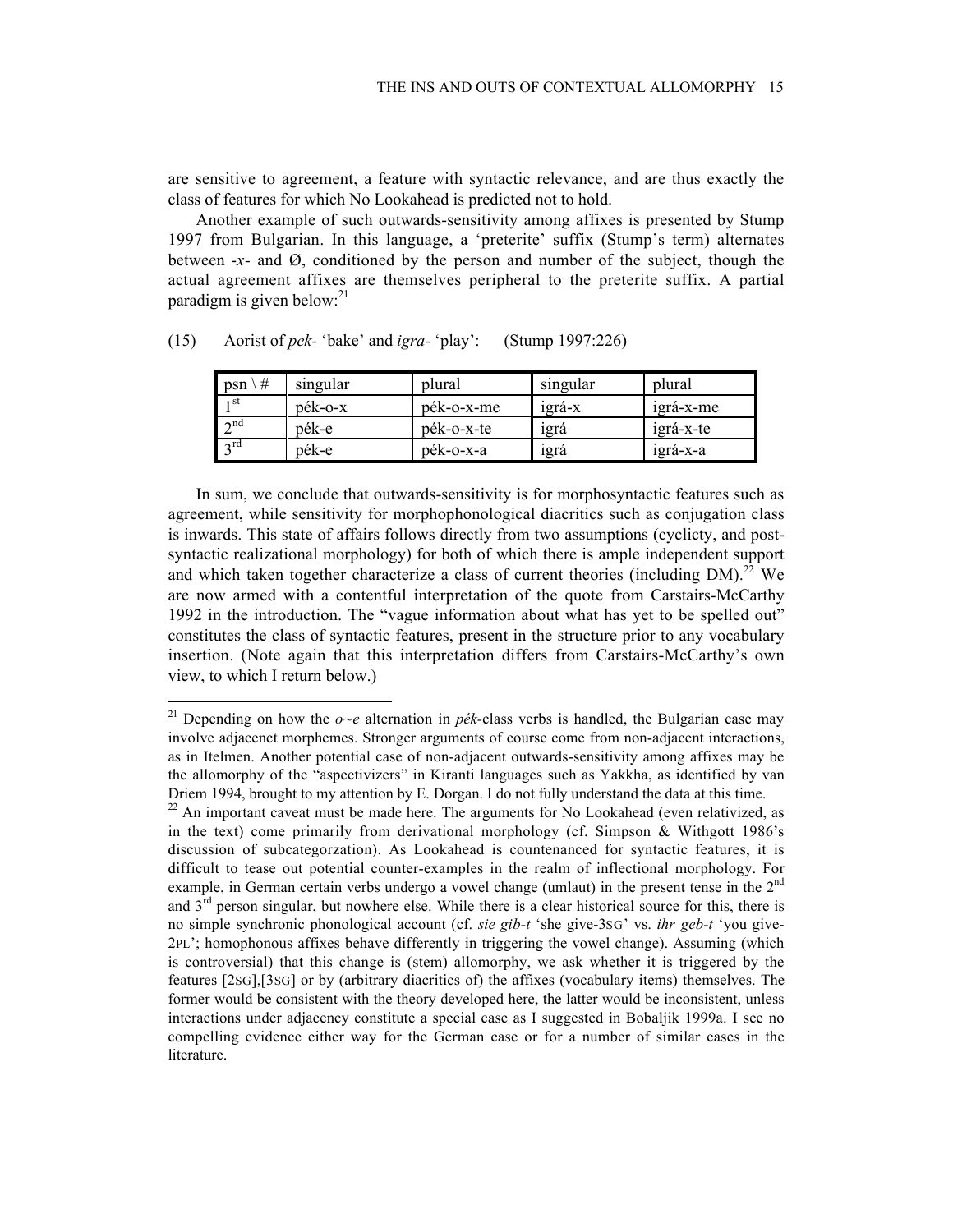One thing has been left imprecise however, and this is directly relevant for the final part of the argument. This concerns the nature of vocabulary insertion. Implementations of realizational approaches to morphology differ on the question of what syntactic features remain in the representation once vocabulary insertion has supplied a phonological string. The tree in  $(14)$  for example retains the category label "V°" on the lowest node, after vocabulary insertion has taken place. At the next node up, after the appropriate tense suffix is added, we ask whether or not the morphosyntactic features (such as [+past]) remain as a part of the representation. If they do, then they should be accessible to condition allomorphy at positions further out. That morphosyntactic features do remain a part of the representation is explicitly maintained in Halle & Marantz 1993 and Noyer  $1997$ :*lxii*.<sup>23</sup> On the basis of the Itelmen data, this appears to be the wrong conclusion. We have noted not only that outwards-sensitivity to morphosyntactic features is possible, but that inwards-sensitive allomorphy for such features is unattested. There is thus an asymmetry in Itelmen, where DM would predict symmetry.

The observed asymmetry in Itelmen finds a straightforward account if instead we view vocabulary insertion as a replacive operation, i.e., a system of rewrite rules. In Halle & Marantz 1993 the operation adds phonological features (and diacritics) to a given node, leaving the original features intact,  $^{24}$  by contrast, I suggest with Halle 1990:156 (see also Trommer 1999) that the mechanism of vocabulary insertion is literally replacive: vocabulary insertion "eliminates the abstract morpheme [bundle of features] … from the syntactic string, replacing it by zero or a concrete sequence of phonemes. As a result... once the [abstract] morpheme is spelled out, i.e. replaced … the string in question can no longer serve as the input to any later rule that spells out [its features]."<sup>25</sup>

To conclude this section, consider the derivation of the verb (9b), repeated here.

| (9) b. $t-t\phi$ -s-ki-če?n                                          | $(\dots \check{c}^{\prime}e\beta uzlaz - a2n \kappa El - e2n).$ |                  |                       |
|----------------------------------------------------------------------|-----------------------------------------------------------------|------------------|-----------------------|
| $1s:SU\text{-}bring\text{-}PRES\text{-}II\text{-}1>3P:OB$ ( tasty-pl |                                                                 | rotten.heads-pl) |                       |
| 'I'm bringing tasty rotten (mouse) heads'                            |                                                                 |                  | $\left[ KL:25\right]$ |

<sup>&</sup>lt;sup>23</sup> Halle & Marantz 1993:154ff cite Potawotami evidence to support this part of their theory. They argue that a more peripheral Agr node is impoverished by a subset of the features of a more central Agr node, but not by the actual vocabulary item. If their analysis of this relationship is correct, then the third assumption of the introduction is directly challenged. However, ongoing work on (related) Eastern Algonquian languages (especially Wampanoag) suggests at least a partial syntactic account for the presence/absence of the more peripheral Agr (perhaps in terms of specificity or definiteness). I thank Alec Marantz, Andrea Rackowski and Benjamin Bruening for discussion of the Algonquian data and for sharing rough drafts of work in progress.

 $24$  Though perhaps marked in some way as "used" or "checked," in order that they may remain to condition allomorphy, but not to trigger re-insertion of subsequent vocabulary items expressing the same features. On the distinction, see Noyer 1997:*lxii*.

 $25$  Halle 1990 notes that the principle of disjunctivity of morphological operations follows from this assumption. Trommer 1999 demonstrates that the use of zero morphemes in tandem with the assumption under discussion may therefore obviate the need for a special principle of disjunctivity. Non-trivial issues of locality arise, as in, e.g., the impoverishment of the Chukchi prefix discussed in the introduction.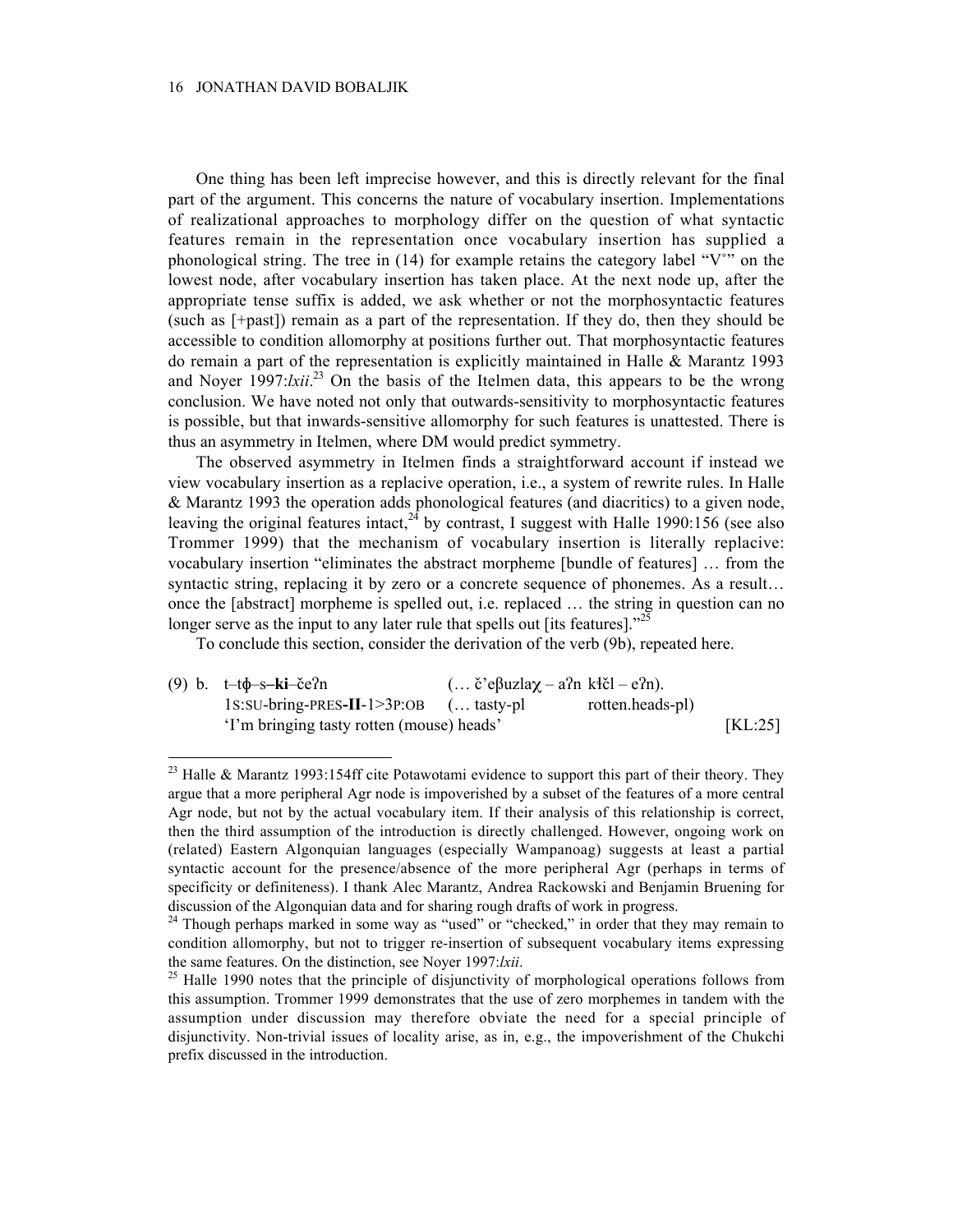This particular example shows the maximum range of allomorphy evidenced in the data. I assume that prior to vocabulary insertion, it has the structure in  $(16)^{26}$ 



Vocabulary insertion begins with the most deeply embedded node  $(V^{\circ})$  replacing this node with the phonological string /*t/* along with this stem's Class II diacritic. The second step of vocabulary insertion replaces the T° terminal node with the appropriate tense morpheme  $-s^{-27}$  At the next point of insertion  $(F^{\circ})$ , the insertion of the Class II marker is triggered by the diacritic on the (previously inserted) verb stem but the particular allomorph for this marker (in this case *-ki-*) is determined by the more peripheral agreement features [1sG] (subject) and [3PL] (object). Next, the appropriate 3<sup>rd</sup> person object agreement allomorph is selected from the table in (8), making crucial reference to the features at the subject agreement node. Finally, the appropriate subject prefix is selected. At this point, all other syntactic features have been expressed, i.e., replaced with the appropriate phonological strings. The subject agreement prefix therefore shows no allomorphy for the features at the object agreement position; nor could it have done so as the features are no longer there.<sup>28</sup>

<sup>&</sup>lt;sup>26</sup> Though I take the structure in (16) to be derived in the syntax, the particular node labels have been chosen largely for mnemonic convenience. There is evidence that Mood (omitted) intervenes between AgrS and AgrO (if these are the correct labels). In addition, F˚ (the node hosting the Class II affix) need not be present in the syntax, but may be appended post-syntactically, as in the manner suggested for "theme vowels" in DM. Note that Halle & Marantz 1993 also treat Agreement nodes as added post-syntactically (but crucially prior to vocabulary insertion). This would simply entail a relabeling of the nodes in (16), though it is not clear to me at this point that anything hinges on this notation.

<sup>&</sup>lt;sup>27</sup> An exceptionless rule of Itelmen morphophonology fuses a verb-final  $\ell$  and present tense *z* into a single *s*.

 $28$  In principle, the subject prefix could show allomorphy for Class, though it does not. The theory predicts where allomorphy is possible and where it is impossible. However, the class of possible allomorphy admitted by the theory is still larger than the class of attested instances of allomorphy in any given language. Cases in which agreement morphology depends (at least in part) on a lexical specification of the verb stem are well documented (see Scancarelli 1987 on Cherokee, for example), thus this type is not excluded in principle, it is simply absent in Itelmen.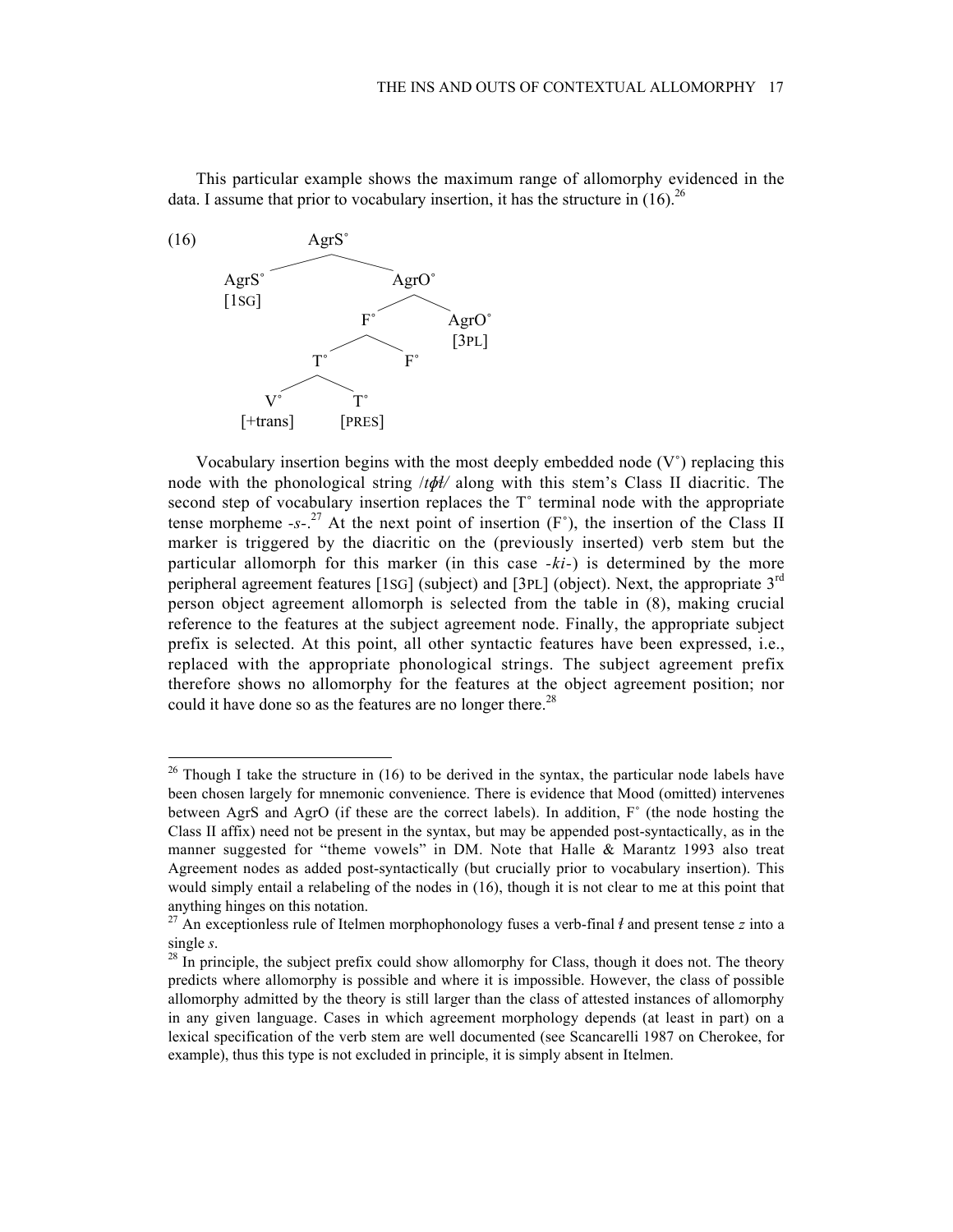We see then how the range of attested allomorphy in the Itelmen verb, and the asymmetries witnessed therein, follow from a theory characterized by the assumptions in (3). The framework of DM, modified to incorporate the proposal that vocabulary insertion replaces syntactic structure (from Halle 1990), fits the criteria for being able to explain (as opposed to merely describing) the facts in section 1. Importantly, all three assumptions (especially the first two) have significant independent motivation. I am not positing three new assumptions to account for three observations. Rather, what I have attempted to show here is that the observed properties of (the initially complex) Itelmen inflectional allomorphy fall out directly from the adoption of three independently motivated assumptions. In this sense, the generalizations presented in Bobaljik  $\&$ Wurmbrand 1997 and summarized above, if accurate, constitute, I believe, strong support for a theory that countenances these assumptions, and an equally strong challenge to theories which do not. Of course, this rests on showing that the characterization of legitimate domains for (different types of) allomorphy in Itelmen is generalizable crosslinguistically. To this end, I will begin the process in the next sections of addressing counter-examples, hoping to show that they are only apparent. The exercise itself is important, since if the generalizations turn out to be incorrect in any important way, then the constellation of assumptions from which these generalizations follow would be untenable.

### **3 Prefix-Suffix Interaction in Chukchi**

One need not look too far to find apparent counter-examples to the theory proposed here. Chukchi, spoken to the North of Itelmen, has a strikingly similar inflectional system, as noted above. However, in contrast to Itelmen, there appears to be at least one instance of a mutual or symmetrical conditioning relation between the (subject) prefix and the (object) suffix. If both relations involve allomorphy for agreement features, then the proposal above (in particular, the third assumption) is jeopardized, and with it, an explanatory account of the asymmetries in Itelmen inflection. While some kind of mutual conditioning in Chukchi is apparently undeniable, I will argue that the outwardssensitivity (allomorphy of the subject, conditioned by the prefix) is, like Itelmen, sensitivity to agreement features, but that the inwards-sensitivity (apparent bleeding of the prefix, conditioned by the suffix) is sensitivity not to syntactic features but rather to a particular vocabulary item. Given the hypothesis of cyclicity, as discussed above, sensitivity to a specific vocabulary item *must* be inwards as sensitivity is restricted to information already present in the morphological representation. The conclusion is that mutual sensitivity among positions is not problematic, but is possible only to the extent that the individual components of the sensitivity respect the conditions on directionality established in section 2.

**3.1 The Apparent Problem** Like Itelmen, Chukchi 3<sup>rd</sup> person object suffixes are (partly) sensitive to features of the subject, features canonically expressed in the prefix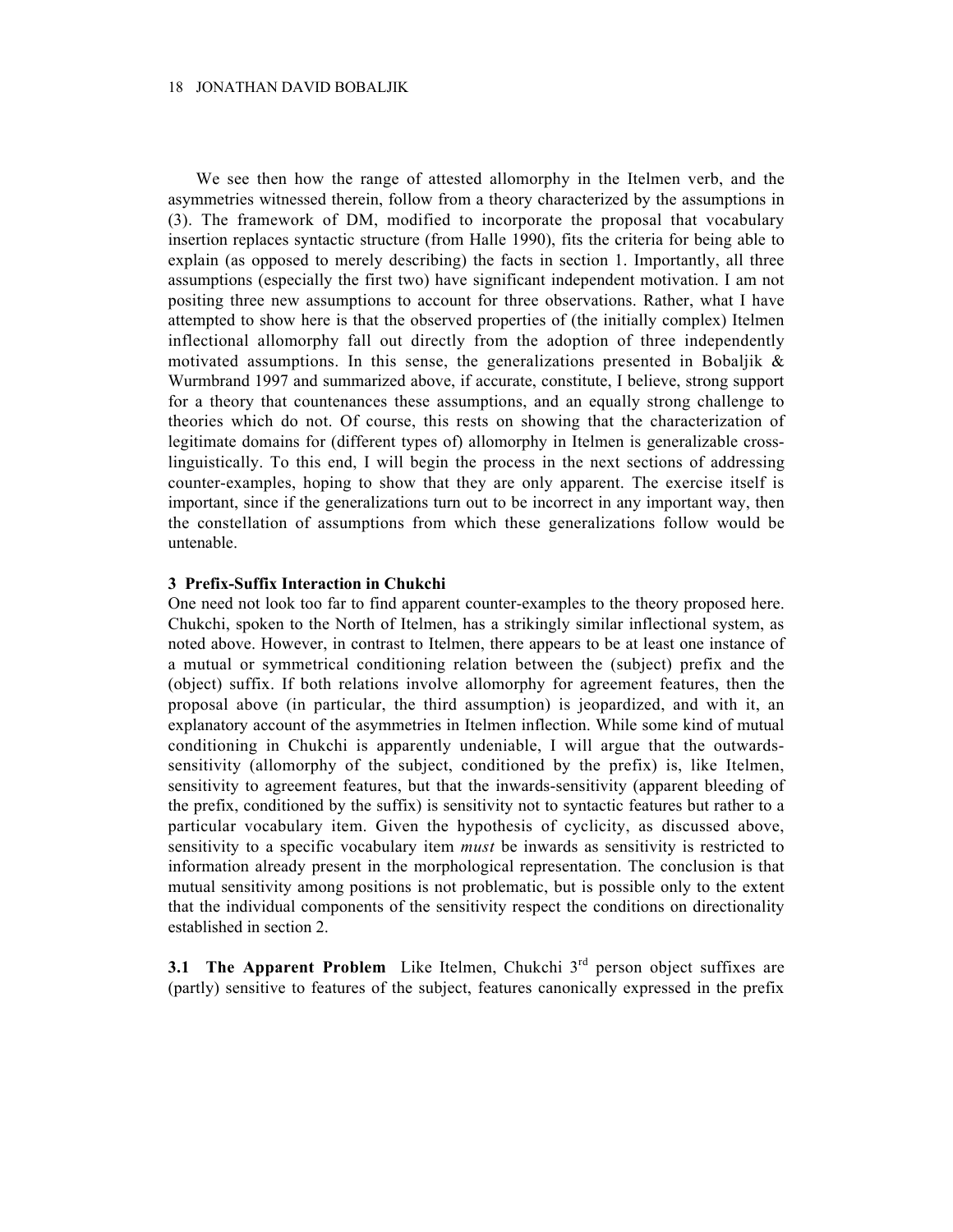position. In (17)-(18), varying the person of the subject changes not only the prefix, but also the form of the  $3<sup>rd</sup>$  person object suffix (boldfaced) in both languages.<sup>29</sup>

| a.      | it $\chi$   |    |                              | (Itelmen)                                                                                                                                                                                                                                                                                                                                                                                                                                                                                                                                                                         |
|---------|-------------|----|------------------------------|-----------------------------------------------------------------------------------------------------------------------------------------------------------------------------------------------------------------------------------------------------------------------------------------------------------------------------------------------------------------------------------------------------------------------------------------------------------------------------------------------------------------------------------------------------------------------------------|
|         | they        |    |                              |                                                                                                                                                                                                                                                                                                                                                                                                                                                                                                                                                                                   |
|         |             |    |                              | [S1:77]                                                                                                                                                                                                                                                                                                                                                                                                                                                                                                                                                                           |
| b.      | ənan        |    |                              | (Chukchi)                                                                                                                                                                                                                                                                                                                                                                                                                                                                                                                                                                         |
|         |             |    |                              |                                                                                                                                                                                                                                                                                                                                                                                                                                                                                                                                                                                   |
|         |             |    |                              | [SKOR:44]                                                                                                                                                                                                                                                                                                                                                                                                                                                                                                                                                                         |
|         |             |    |                              | (Itelmen)                                                                                                                                                                                                                                                                                                                                                                                                                                                                                                                                                                         |
|         |             |    |                              |                                                                                                                                                                                                                                                                                                                                                                                                                                                                                                                                                                                   |
|         | 'I see him' |    |                              | [S1:75]                                                                                                                                                                                                                                                                                                                                                                                                                                                                                                                                                                           |
| $b_{-}$ | yəmnan      |    |                              | (Chukchi)                                                                                                                                                                                                                                                                                                                                                                                                                                                                                                                                                                         |
|         | 1s:ERG      |    |                              |                                                                                                                                                                                                                                                                                                                                                                                                                                                                                                                                                                                   |
|         |             |    |                              | [SKOR:44]                                                                                                                                                                                                                                                                                                                                                                                                                                                                                                                                                                         |
|         |             | a. | 'They see father'<br>1S:EMPH | isx $n-\theta$ icqu-z – nen<br>father 3P:SU-see-PRES-3>3S:OB<br>3S:ERG 3S:ABS see-3S>3S:OB<br>'(S)he saw him/her/it'<br>kməl $\beta$ un na t'-ətčqu-s – čen<br>$3s$ 1s:SU-see-PRES-1>3s:OB<br>$\mathsf{at}$ = $\mathsf{at}$ = $\mathsf{at}$ = $\mathsf{at}$ = $\mathsf{at}$ = $\mathsf{at}$ = $\mathsf{at}$ = $\mathsf{at}$ = $\mathsf{at}$ = $\mathsf{at}$ = $\mathsf{at}$ = $\mathsf{at}$ = $\mathsf{at}$ = $\mathsf{at}$ = $\mathsf{at}$ = $\mathsf{at}$ = $\mathsf{at}$ = $\mathsf{at}$ = $\mathsf{at}$ = $\mathsf{at}$ =<br>3S:ABS 1S:SU-see-3S:OB<br>'(S)he saw him/her/it' |

There is one point of marked contrast between the two languages, though. Unlike Itelmen, the Chukchi  $3<sup>rd</sup>$  person object allomorph used with  $3<sup>rd</sup>$  person singular subjects appears to bleed the appropriate subject prefix. In Itelmen  $(17a)$ , the regular  $3<sup>rd</sup>$  plural subject prefix *n-* is unaffected by the fact that the *-nen* suffix unambiguously indicates a  $3<sup>rd</sup>$  person subject. By contrast, in Chukchi the regular  $3<sup>rd</sup>$  person transitive subject prefix *ne-* is absent in (17a), though it is obligatory in all forms that do not have the *-nin* suffix (or its plural alternate *-ninet*).<sup>30</sup> Contrast (19c,f) with the rest of this paradigm of the verb  $\ell$ <sup>2</sup> $u$ - 'see' (the relevant morphemes are collected in the table in (20).<sup>31</sup>

 $31$  Data from Skorik 1977:44-45. Note that the combination of  $3<sup>rd</sup>$  person singular subject acting on 1<sup>st</sup> person singular patient ('He saw me') requires the use of the Inverse or "spurious antipassive" form: a morphologically antipassive (hence, intransitive) verb form but with no change in case

<sup>&</sup>lt;sup>29</sup> Chukchi does not show as much allomorphy in the  $3<sup>rd</sup>$  person suffixes as Itelmen does, though the contrast in (17b) vs. (18b) establishes the basic case. For fuller paradigms and discussion, see Bobaljik 1998. Note also that the sequence *-yle*- is likely not a proper part of the 3<sup>rd</sup> person object suffix as only the final  $-n(\epsilon t)$  is consistent to the 3<sup>rd</sup> person object suffixes through all tenses, see (22) below.

 $30$  In the Khalatyr dialect of Chukchi (see Skorik 1977:43, fn40) and in Koryak (e.g., Zhukova 1972:253ff) the  $ne$ - prefix is used with  $2<sup>nd</sup>$  person subjects, with  $1<sup>st</sup>$  person objects in some environments. Due to the prefix's extension beyond  $3<sup>rd</sup>$  person into  $2<sup>nd</sup>$  person, M. Dunn (personal communication, 11/98) proposes to treat the prefix as an inverse marker. Importantly, in these varieties as well, the prefix is in complementary distribution with the *-nin* suffix (see paradigms in references cited), and thus the features assigned to the prefix (3 TRANS vs. INVERSE) may not matter for our purposes. Within the framework adopted here, the prefix might better be treated as a default. In support of the latter position, note that there are various other syncretisms which succumb straightforwardly to an analysis in terms of defaults, but cannot be subsumed under the inverse label. These include the syncretism between  $2<sup>nd</sup>$  and  $3<sup>rd</sup>$  persons singular in the intransitive suffixes in Chukchi/Koryak and the fact that the corresponding *n*- (Irrealis  $(x)$ *pn*-) prefix has spread not to  $2<sup>nd</sup>$  person but to 1<sup>st</sup> person (plural) subjects (and impersonals) in (Southern, i.e., Khairjuzovo) Itelmen (see Bobaljik & Wurmbrand 1997, n.10, Volodin 1976:227, 232).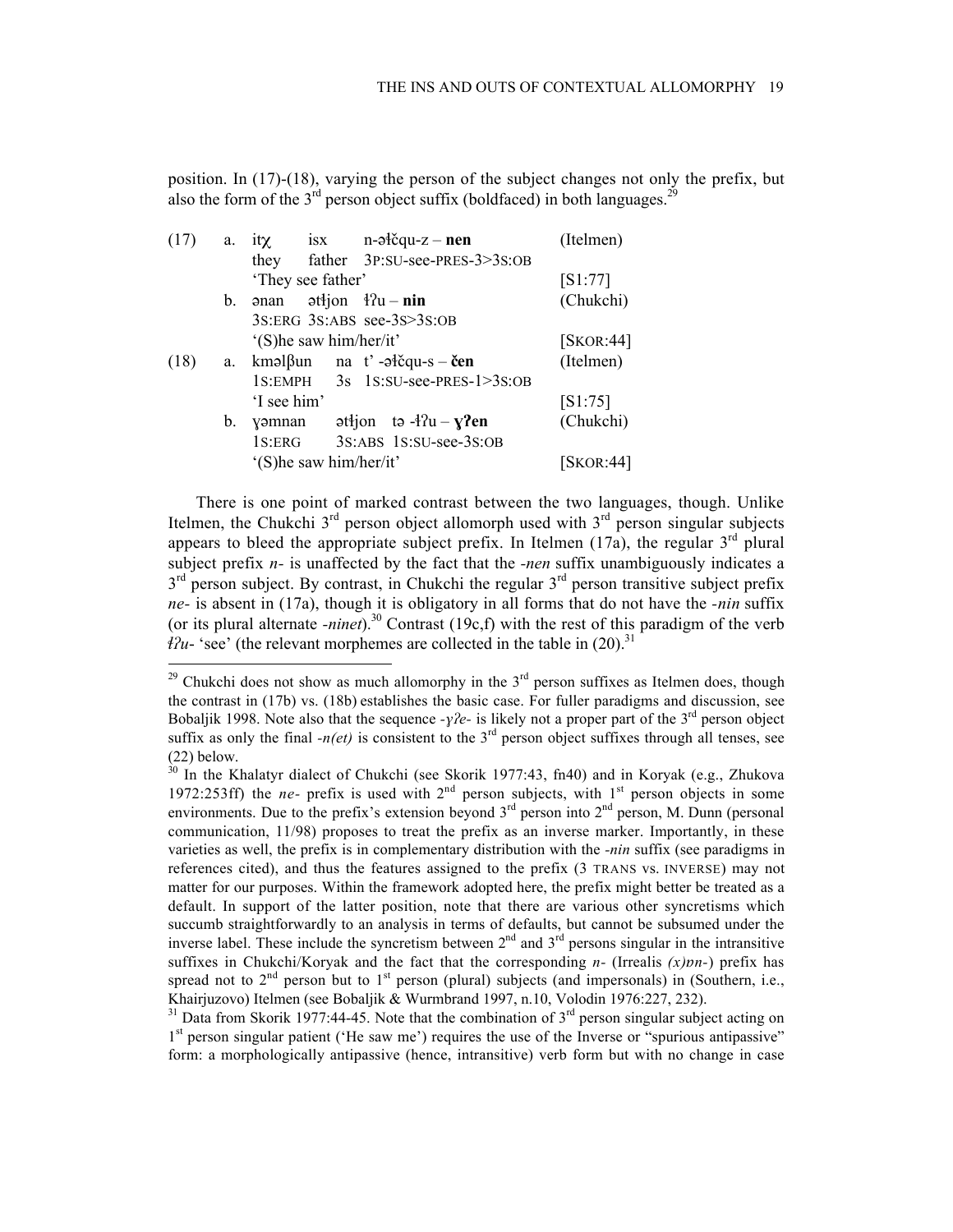| (19) |                | 'X saw Y' (Chukchi), Skorik's Past I |               |                            |        | [SUBJECT > OBJECT] |
|------|----------------|--------------------------------------|---------------|----------------------------|--------|--------------------|
|      | (a.            | ənan                                 | yəm           |                            |        | [3SG > 1SG]        |
|      | b.             | <b>anan</b>                          | vət           | $ne$ $-1$ ?u               | -yət   | [3SG > 2SG]        |
|      | $c_{\cdot}$    | <b>anan</b>                          | <b>attion</b> | -17u                       | -nin   | [3SG > 3SG]        |
|      | d.             | <b>anan</b>                          | muri          | $ne$ $-4$ ?u               | -mək   | [3SG > 1 PL]       |
|      | e.             | ənan                                 | turi          | $ne$ $-1$ <sup>2</sup> $u$ | -tək   | [3SG > 2PL]        |
|      | f.             | <b>anan</b>                          | ətri          | -ł?u                       | -ninet | [3SG > 3PL]        |
|      | g.             | əryənan                              | yəm           | $ne$ $-1$ <sup>2</sup> $u$ | -yəm   | [3PL > 1SG]        |
|      | h.             | əryənan                              | yət           | $ne$ $-1$ <sup>2</sup> $u$ | -yət   | [3PL > 2SG]        |
|      | $\mathbf{1}$ . | əryənan                              | $əti$ jon     | $ne-42u$                   | -y?en  | [3PL > 3SG]        |
|      | j.             | əryənan                              | muri          | $ne$ $-4$ ?u               | -mək   | [3PL > 1 PL]       |
|      | k.             | əryənan                              | turi          | $ne$ $-4$ ?u               | -tək   | [3PL > 2PL]        |
|      | 1.             | əryənan                              | ətri          | $ne$ $-4$ ?u               | -net   | [3PL > 3PL]        |
|      |                |                                      |               |                            |        |                    |

 $\overline{a}$ 

| (20) |             |                                       | CHUKCHI - INDICATIVE, PAST I |                    |                    |  |  |  |  |  |
|------|-------------|---------------------------------------|------------------------------|--------------------|--------------------|--|--|--|--|--|
|      |             |                                       | DIRECT OBJECT                |                    |                    |  |  |  |  |  |
|      | <b>SUBJ</b> |                                       |                              |                    |                    |  |  |  |  |  |
|      | 3SG         | $***$<br>SG                           |                              | ne- -yət           | $\varnothing$ -nin |  |  |  |  |  |
|      |             | $ne-$ -mə $k$<br>PL<br>SG<br>ne- -yəm |                              | ne--tək            | Ø- -ninet          |  |  |  |  |  |
|      | 3PL         |                                       |                              | ne--yət<br>ne--tək | ne--y?en           |  |  |  |  |  |
|      |             | PI.                                   | ne- -mək                     |                    | ne--net            |  |  |  |  |  |

The Chukchi pattern thus appears to show partially symmetric sensitivities: the suffix cares about the prefix and the prefix cares about the suffix. Thus, *-nin* is the particular allomorph of the 3rd person object suffix *conditioned by* a [3SG] subject, and at the same time, the subject prefix alternates between  $ne$ - and  $\ddot{\textit{Q}}$  (in this mood) depending upon whether or not the object suffix is *-nin(et)*. That the interaction here is systematic is supported by the fact that the distribution of *ne-* is replicated exactly in the Hortative mood,<sup>32</sup> where the corresponding 3<sup>rd</sup> person transitive subject prefix is  $\partial$ ?-:

marking or clausal syntax (thus reminiscent of *deponent* transitive verbs, in e.g., Greek). See Comrie 1979b, Spencer 1996, Halle & Hale 1997 for discussion of this construction in Chukchi.

<sup>&</sup>lt;sup>32</sup> Also called "Imperative." This mood corresponds to what I have called the Irrealis in Itelmen. Note that this mood has a full paradigm, i.e., for all persons and numbers. The segmentation of the complex prefixes into an agreement component  $(\partial^2)$  followed by a mood component  $(-n-)$  on the basis of the parallel with (20) was suggested by Ken Hale.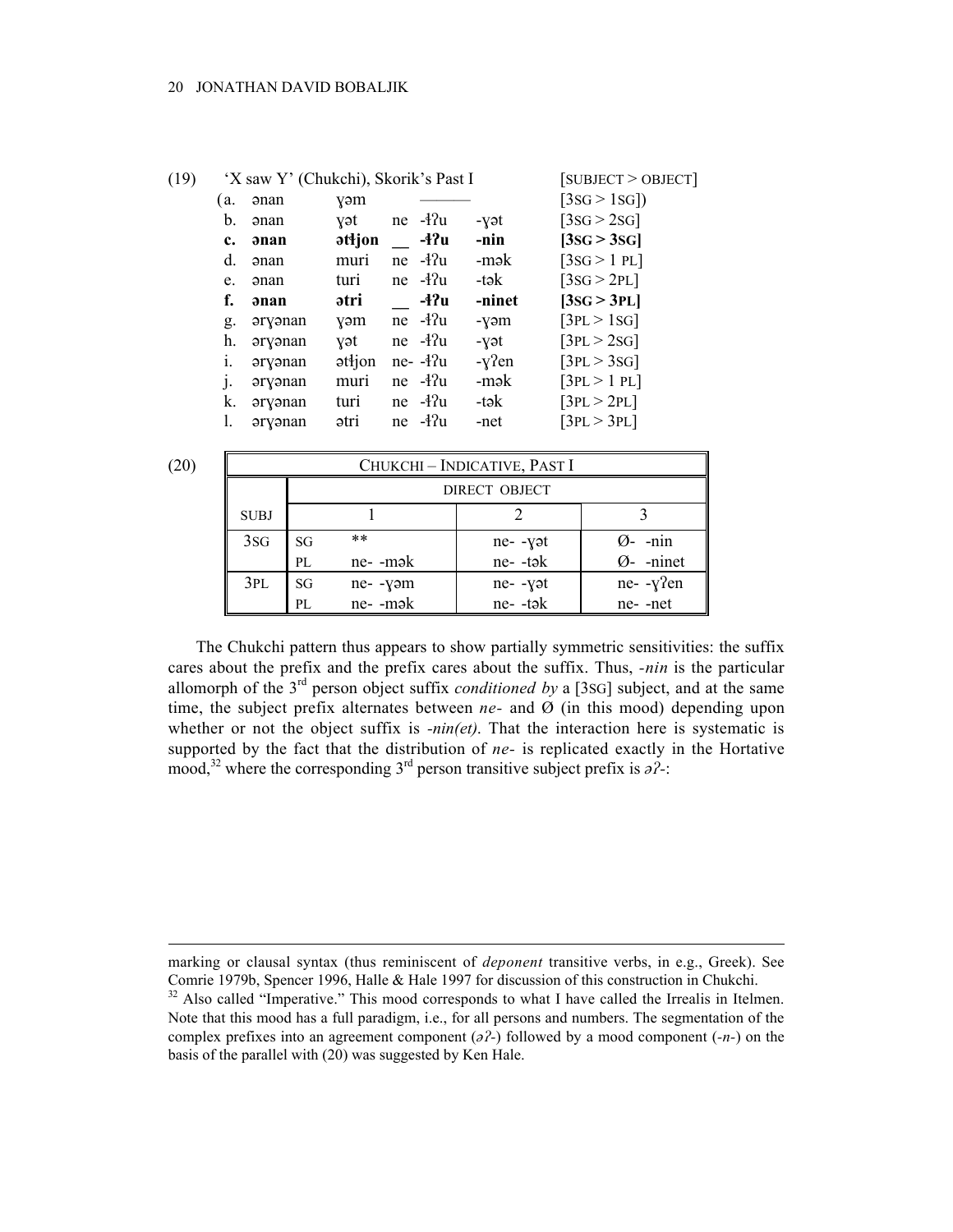| (21) |             | CHUKCHI – HORTATIVE |               |                     |               |                |  |  |  |  |  |
|------|-------------|---------------------|---------------|---------------------|---------------|----------------|--|--|--|--|--|
|      |             |                     | DIRECT OBJECT |                     |               |                |  |  |  |  |  |
|      | <b>SUBJ</b> |                     |               |                     |               |                |  |  |  |  |  |
|      | 3SG         | SG                  | $***$         |                     | $a^2-n$ - yət | $Q$ -n- -nin   |  |  |  |  |  |
|      |             | PL                  | $a^2-n$       | -mək                | $a^2-n-1$     | Ø-n- -ninet    |  |  |  |  |  |
|      | 3PL         | SG                  |               | $a^2-n$ - yəm       | $a^2-n-1$     | $a^2-n-ry^2en$ |  |  |  |  |  |
|      |             | PL                  |               | $a^2-n$ - $-m\ge k$ | $a^2-n-1$     | $a^2-n$ -net   |  |  |  |  |  |

My claim here is that the Chukchi case does not, in fact, involve inwards-sensitivity of the prefix to particular features of the object agreement but rather to the actual vocabulary item *-nin*. In other words, the absence of the prefix *ne-* in the top right cell of (20) (and of  $a^2$ - in (21)) is not due to the features  $3<sup>rd</sup>$  person object] but rather is a case of *impoverishment* (i.e., systematic deletion of features or a position) triggered by the presence of a particular vocabulary item, exactly the kind of sensitivity which must be inwards, given the cyclicity hypothesis. The distinction is admittedly subtle, and the evidence perhaps thin, but I believe consistent with the proposals in the previous section. I will also attempt to show that available alternatives fare somewhat worse than the proposal here.

**3.2 Vocabulary Items versus Features** There are two arguments that it is the vocabulary item  $\text{-}nin (et)^{33}$  and not the features it expresses that is responsible for triggering deletion of the  $3<sup>rd</sup>$  person prefix. The first argument is that appeal only to the features that *-nin* expresses is insufficient to determine where the prefix does and does not disappear. The second is that there is one environment in which the features for *-nin* are arguably present in the representation but for independent reasons, *-nin* fails to be realised. In exactly these cases, the prefix is not deleted. Thus, we conclude that the proper characterization of the rule deleting the prefix makes reference (inwards) to the presence or absence of the particular vocabulary item, the suffix *-nin*.

3.2.1 **-nin** *vs.*  $3^{rd}$  *Person Object* The table in (22) summarizes the  $3^{rd}$  person object suffixes across the four verbal tense/aspect combinations in Chukchi. As the table shows, the *-nin(et)* forms surface in all and only the cells with a  $3<sup>rd</sup>$  singular subject. If there is a stable tense/aspect marker (-rkan- or -y~n-) then *-nin(et)* follows this marker.<sup>34</sup>

<sup>33</sup> Henceforth I will concentrate only on the singular object forms in *-nin* as the plural *-nin-et* is transparently derived from this via the addition of the regular plural suffix *-et*.

<sup>34</sup> The *--~--* alternation is phonological and regular. There are some thorny questions of segmentation with certain forms, e.g., the appearance of *-i-* in the 2pl subject forms in Pres I is mysterious, though "linking" *-i-* and *-a-* are prevalent throughout Chukchi paradigms.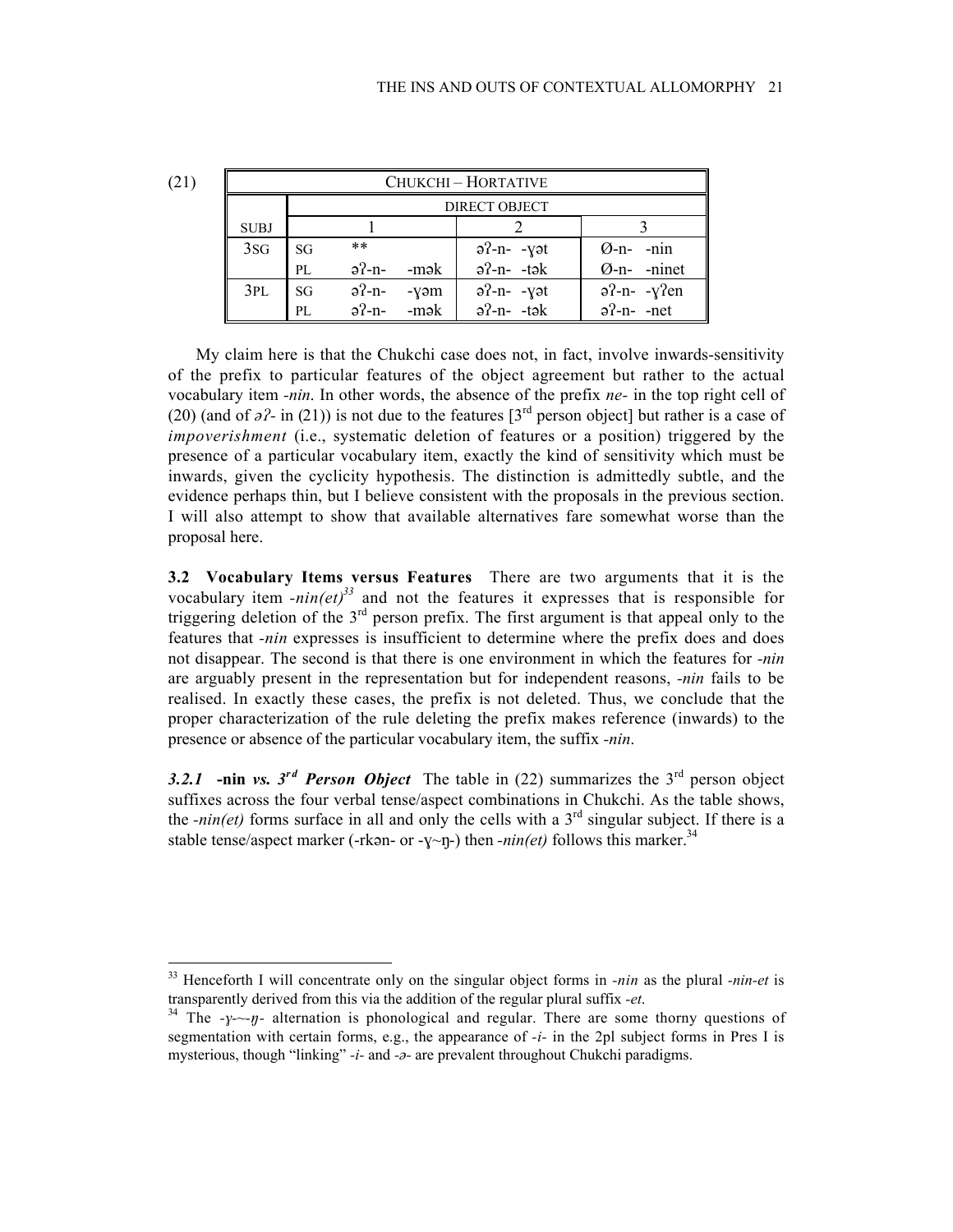| (22) | (Skorik 1977:61-62)<br>CHUKCHI 3 PSN OBJECT SUFFIXES |           |                |                 |                   |                 |         |  |
|------|------------------------------------------------------|-----------|----------------|-----------------|-------------------|-----------------|---------|--|
|      | <b>SUBJ</b>                                          |           | PRES I, FUT II |                 | PAST <sub>I</sub> | <b>Future I</b> |         |  |
|      |                                                      | 3SG       | 3PL            | 3S <sub>G</sub> | 3PL               | 3SG             | 3PL     |  |
|      | 1SG.                                                 | -rkən     | -rkənet        | $-y$ ?en        | -net              | -nən            | -nənet  |  |
|      | 2sG.                                                 | -rkən     | -rkənet        | $-Y$ ?en        | -net              | -nən            | -nənet  |  |
|      | 3SG.                                                 | -rkənin   | -rkaninet      | $-nin$          | -ninet            | -ynin           | -yninet |  |
|      | 1PL.                                                 | -rkən     | -rkənet        | $-Y$ ?en        | -net              | -nən            | -nənet  |  |
|      | 2PL.                                                 | -rkənitkə | -rkənitkə      | -tkə            | -tkə              | -nətkə          | -nətkə  |  |
|      | 3PL.                                                 | -rkən     | -rkanet        | $-Y$ ?en        | -net              | -nən            | -nənet  |  |

Consider now the morphological representation of Chukchi verbs, which we take to be parallel to Itelmen (except that there is no Class marker). For illustration, take two verbs, one with a [3SG] subject acting on a [3SG] object, and the other with a [3PL] subject acting on a [3SG] object. The relevant, pre-vocabulary insertion structures (with only morphosyntactic features) are given in (23), with the corresponding verb forms given above. Note that the prefix is only absent in the left-hand verb form.



As indicated by the structures in (23), the feature make-up of the object agreement node (AgrO) is in each case the same, namely, it reflects the features of the object (3SG) in both cases. No appeal to the features of the AgrO node will suffice to determine whether or not the prefix deletes (or fails to be inserted). Put differently, the relevant difference between *-nin* and *-yen* is not one of the syntactic features they realise. The difference between the two AgrO nodes arises only after vocabulary insertion has applied. At this point, the two contextually determined allomorphs for [3SG] object agreement are in competition for the AgrO node. We characterize these allomorphs as in (24), with the more highly specified case taking priority (by the Elsewhere principle).

| (24) | Vocabulary Item  | Expresses                                            | In the Context of                                        |
|------|------------------|------------------------------------------------------|----------------------------------------------------------|
|      | $-nin$           |                                                      | $\Leftrightarrow$ [3 <sup>RD</sup> OBJECT] / 3SG.SUBJECT |
|      | $-(\gamma^2 e)n$ | $\Leftrightarrow$ [3 <sup>RD</sup> OBJECT] elsewhere |                                                          |

The choice between the two alternants of [3SG] object is determined by syntactic features expressed farther out in the tree (namely, whether or not there is a [3SG] subject).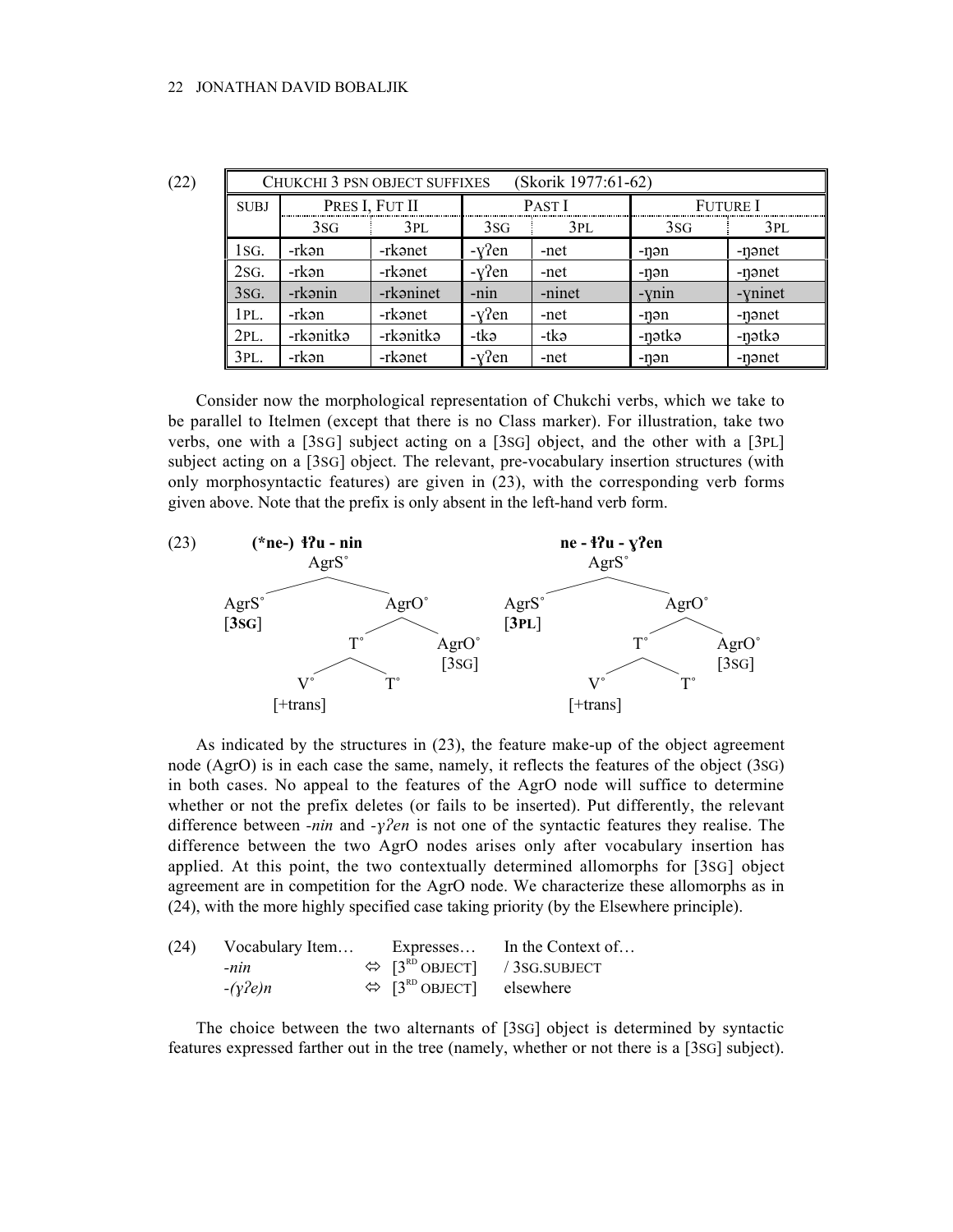After insertion, the two AgrO nodes are clearly distinct, the one on the left containing *-nin*, that on the right having *-y*?*en*.<sup>35</sup> In other words, given that [3sG] objects do not systematically delete the prefix (recall that the prefixes do not distinguish number for  $3<sup>rd</sup>$ person subjects), we conclude that it is not the features at the AgrO˚ node that are responsible for the deletion of the prefix. The appearance of mutual conditioning for agreement features is epiphenomenal; the features at the prefix position (AgrS) trigger a particular allomorph of (i.e., vocabulary item expressing) the suffixal (object) agreement, and it is that allomorph (not its features) which triggers deletion (or impoverishment) of the prefix position.

*3.2.2 The Ditransitive Verb* **give** The argument just made is reinforced by observations concerning the behaviour of the ditransitive verb *jl-* 'give'. In all the Chukotko-Kamchatkan languages, this verb<sup>36</sup> allows or in certain cases requires agreement with the dative marked indirect object (goal) in lieu of agreement with the (absolutive or unmarked) direct object. In such instances, we find the syntactic configuration for *-nin* and for bleeding of the prefix (i.e., [3SG] subject acting on a [3SG] direct object), but *-nin* fails to appear. Here again, we may test whether the impoverishment of the prefix is brought about by the features [3SG] object (in the environment of a [3SG] subject) or whether the key factor is the actual appearance of the *-nin* suffix. We will see that it is the latter. Examples of indirect object agreement are given in (25).

| (25) | a. $t\rightarrow -j\rightarrow -k\rightarrow -i\rightarrow t$<br>(Chukchi) |                                      |     |          |           |  |  |
|------|----------------------------------------------------------------------------|--------------------------------------|-----|----------|-----------|--|--|
|      |                                                                            | 1s:su-give-PRESI-2s:OB               |     |          |           |  |  |
|      | 'I give something to you'                                                  |                                      |     |          |           |  |  |
|      | (also: 'I give you to someone')<br>(Nedjalkov 1976:208)                    |                                      |     |          |           |  |  |
|      | b. isx-enk                                                                 | n-zəl-a <sup>{</sup> -um             | kza | kəma-nk? | (Itelmen) |  |  |
|      |                                                                            | father-LOC IMP-give-FUT-1SG. OBJ you |     | me-DAT   |           |  |  |
|      |                                                                            | 'Will father give you to me?'        |     |          | [S3:80]   |  |  |

In Chukchi, the factor determining which of the two internal arguments triggers agreement on the verb has been reported to be a person hierarchy  $(1,2 > 3)$  (see Comrie 1979a); thus, if either of the arguments is  $1<sup>st</sup>$  or  $2<sup>nd</sup>$  person, then it will trigger agreement prejudicially over a  $3<sup>rd</sup>$  person. There is no syntactic evidence that points to a  $3<sup>rd</sup>$  person object being "demoted" in these constructions; for example, the case array suggests that the syntax remains unchanged by the shift in agreement. The relevant experiment, then, is to examine examples with subject and direct object both [3SG]. A [2SG] indirect object in such examples will preempt the occurrence of *-nin* in the suffix position, triggering instead *-y* $\alpha$ , as in (25a). If the impoverishment of the prefix is due to the syntactic

 $35$  This is independent of whether or not syntactic features are replaced by phonological strings in vocabulary insertion. It is the phonological strings/vocabulary items and not the syntactic features that distinguish the two AgrO˚ nodes.

<sup>36</sup> I.e., or its cognates, e.g., Itelmen *zl-*. Itelmen also allows agreement with dative elements with a much wider array of verbs, see Bogoras 1922, Volodin 1984 and Bobaljik & Wurmbrand 1997.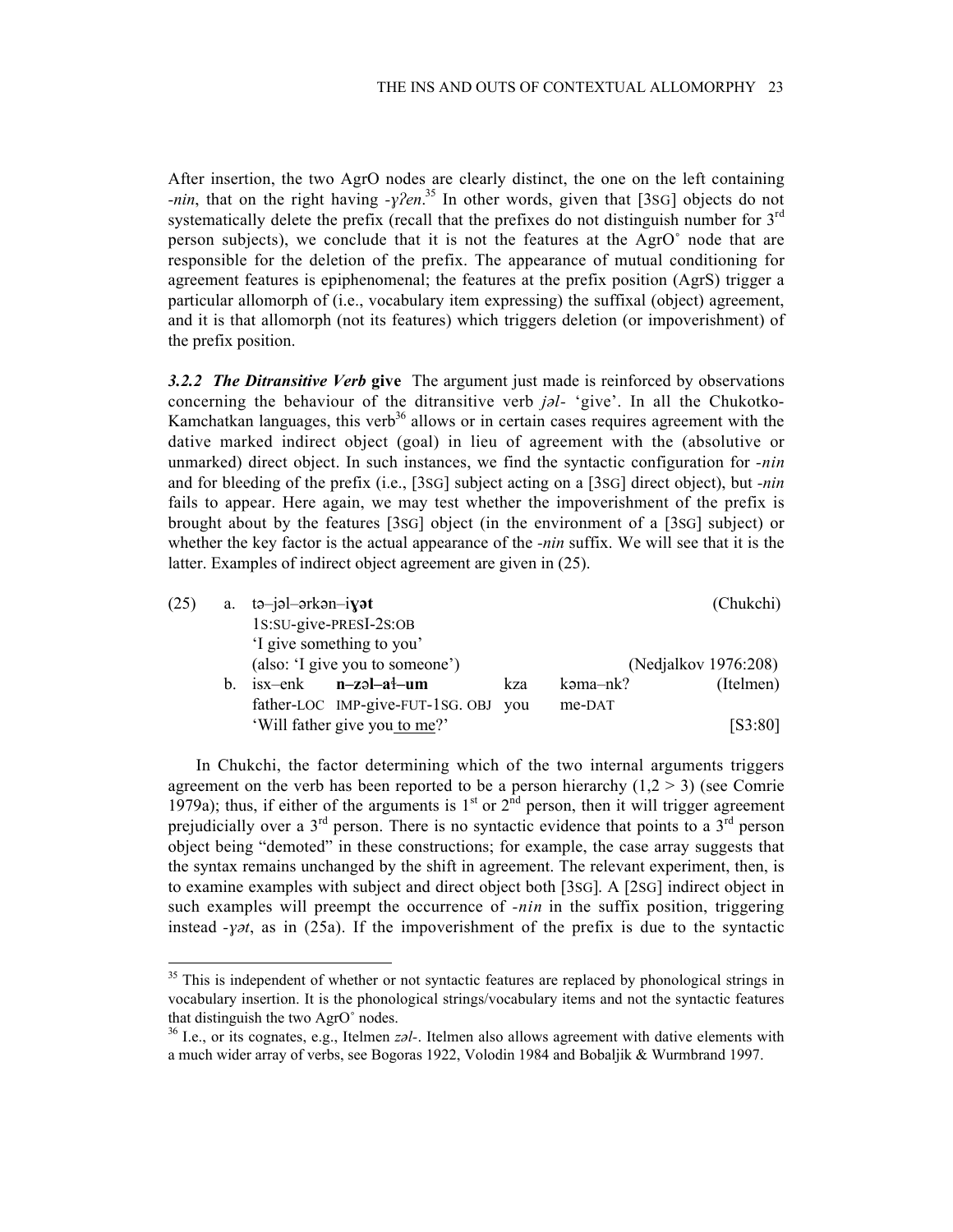configuration, one might expect this not to matter—the syntactic presence of the [3SG] object might trigger impoverishment. However, if what is relevant is the actual vocabulary item *-nin*, then its absence in the relevant ditransitive constructions should correlate with the presence of the prefix. The latter is indeed what we find: in exactly those circumstances in which the suffix *-nin* is bled by the animacy hierarchy effect, the [3 TRANS SUBJ] prefix *ne*- is retained.<sup>37</sup>

| (26) | ne-jəl-yət                  |                                      | walv      | $(M.$ Dunn, p.c., $11/1998)$ |                                             |  |
|------|-----------------------------|--------------------------------------|-----------|------------------------------|---------------------------------------------|--|
|      | $3:SU-give-2S:OB$           |                                      |           |                              | knife.ABS (NB: I have altered Dunn's gloss) |  |
|      |                             | 'She/he/they gave you(sg) the knife' |           |                              |                                             |  |
| (27) | ənan                        | yənəkə                               | əngen     |                              | ne-jəl-yət $(V.P. Nedjalkov, p.c., 3/1999)$ |  |
|      | 3SG:ERG                     | 2SG:DAT                              | sth.(ABS) |                              | 3:SU-give-2S:OB (NB: Gloss added by me)     |  |
|      | 'She/he gave you something' |                                      |           |                              |                                             |  |

This data reinforces the conclusion of the previous subsection. It is not the syntactic features of the object agreement position, nor the combination of subject and object features alone that determine whether or not the 3rd person transitive prefix (*ne-*, Hortative  $\partial^2$ ) is impoverished. Rather, this determination is made with reference to the output of prior vocabulary insertion rules at the suffix position: if and only if the particular vocabulary item *-nin* has been inserted, the prefix is impoverished.

**3.3 Alternatives** On first inspection, the interaction of the prefix and suffix in Chukchi may be described as a case of *discontinuous bleeding*. That is, it appears as if the failure of the 3rd person transitive subject prefix to find expression exactly when the *-nin* allomorph of the object suffix is chosen is a result of a bleeding or blocking relation between these elements. In the analysis I have given, this relationship arises only indirectly, the result of a conspiracy, of sorts, between the positions and vocabulary items implicated. In the above paragraphs, I have provided arguments for the view I have taken, and shown that encoding the relation in this way leads to an overall picture consistent with a constrained theory of contextual allomorphy, and allows the asymmetric nature of the complicated interactions seen in both Itelmen and Chukchi to be explained by deeper principles of the grammar. At the "cost" of invoking a conspiracy in Chukchi, we reap the benefit of the possibility of explanation in a notoriously mystifying corner of morphology. As always, it is instructive to contrast the theory presented here with available alternatives. I will mention three approaches to discontinuous bleeding which would appear to be candidates for analysis of the Chukchi facts, and show briefly why these do not fare as well as the analysis presented above.

 $37$  An apparent counter example from Alutor (i.e., lacking the prefix, even though the suffix is not *-nin*) is given in Mel'čuk 1988:295 and cited in Bobaljik & Wurmbrand 1997:405. I. Mel'čuk (personal communication, 11/1998) reports that this particular form is anomalous among the data he has collected and that the prefix is expected, as noted above. A form with the expected prefix is given in Mel'čuk 1973:26.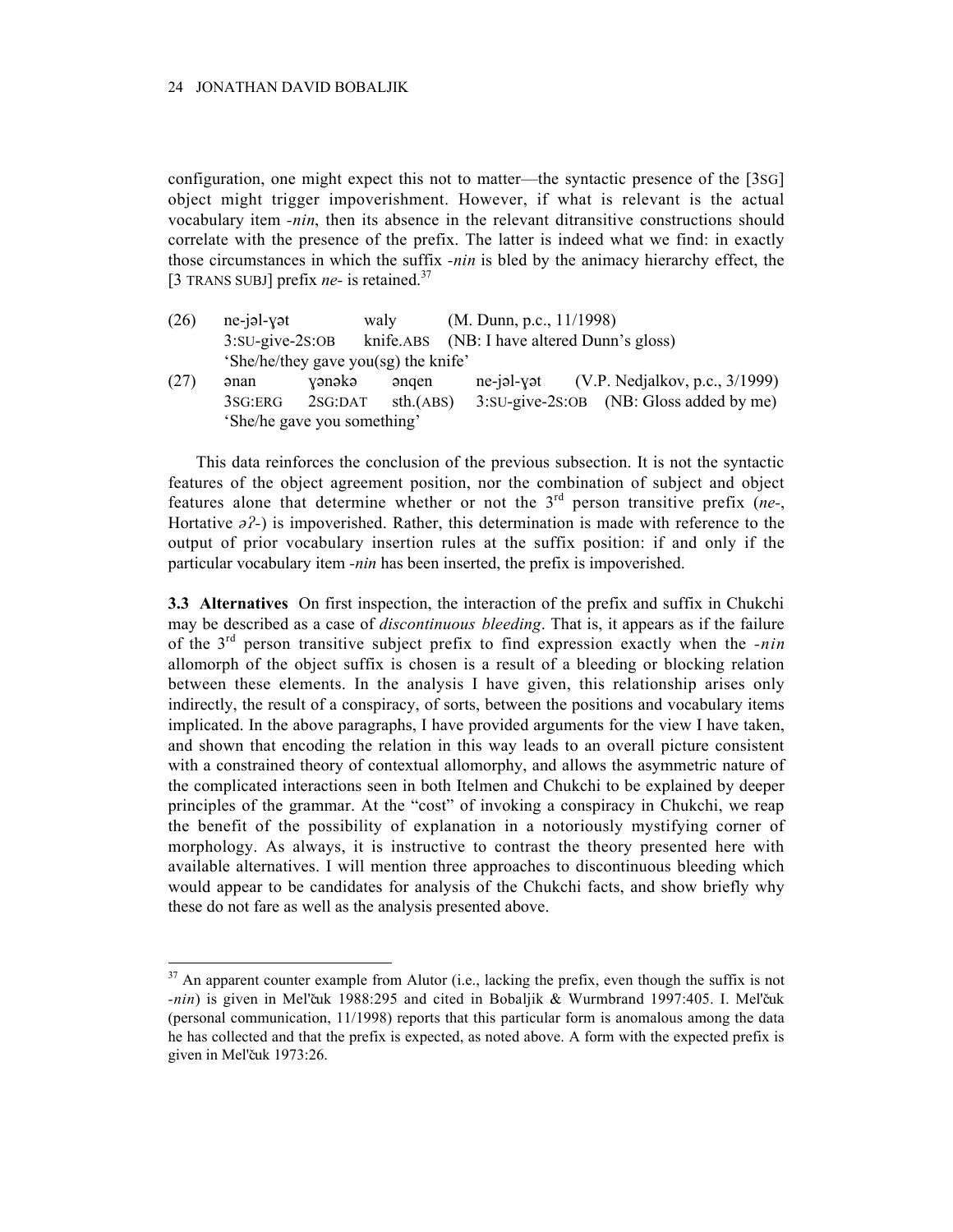The Chukchi data considered here is discussed in passing in Halle & Hale 1997 (whose main focus of study is the so-called "spurious antipassive" or inverse noted in fn. 31). They propose (p.23) that there is no impoverishment in the [3S:SU>3:OB] forms, but that rather, the prefix is "displaced" in exactly these forms. Thus, they suggest that the initial *n* of the suffix *-nin* is itself the "missing" prefix *ne*-, simply displaced to the right.<sup>38</sup> Note that if they are correct on this point, this poses no problem for the theory presented above; if there is no impoverishment, then the question of inwards-sensitivity simply does not arise. Nevertheless, I believe that there is evidence that the Chukchi data does involve a discrete suffix *-nin* and a concomitant impoverishment of the prefix. The primary argument against the displacement analysis comes from the Hortative forms in (21). There, the "missing" prefix is  $\partial^2$ -, not *ne*-, but the pattern is the same, and, importantly, the form of the suffix *-nin* remains unaffected. A phonological account is not forthcoming for the shape of the prefix in the Hortative mood, since in other parts of the paradigm, *ne-* freely surfaces in a similar phonological environment, for example, in the Subjunctive:  $ne-n^2-$ *Birin-y*<sup>2</sup>en [3:SU-SUBJUNCT-protect-3S:OB] 'they should have protected him' (Skorik 1977:96).<sup>39</sup> I take it therefore that the displacement analysis is not correct for the Chukchi data at hand, and we are truly dealing with a case of apparent disjunctivity (or bleeding) across positions.

Disjunctivity forms a major concern for the *A-morphous* theory of Anderson 1992, and in section 4.3.2 of that work the possibility of discontinuous bleeding is considered. Schematically, Anderson suggests that two types of mechanisms within his framework could yield the type of situation in which a prefix and a suffix are in a disjunctive or bleeding relation, along the lines of what we see in Chukchi. First, Anderson suggests (p.131) the possibility that a prefix and suffix may belong to the same "rule block" and thus be extrinsically specified as being in a disjunctive relationship. Second, disjunctivity across rule blocks is possible if it arises from the Elsewhere Principle (p.132). Neither approach can cover the Chukchi case.

Rule blocks, for Anderson, are arbitrary lists of rules introducing affixes, corresponding in spirit to the position classes of traditional morphology, but without the intrinsic connection to actual positions (i.e., a prefix and suffix may occupy the same rule block). Morphological competition between two affixes (i.e., cooccurrence restrictions not explainable by syntax, semantics or phonology) is attributed to the (rules introducing the) affixes occupying a common rule block—the central tenet of the theory is that only one rule from any block may apply. For example, since *ne-* competes with *-nin*, they would be assigned to a single rule block, with an (extrinsic) internal ordering. This accounts for the fact that only one of the two may ever surface. Now, there is also a complementarity between the two [3SG:OBJECT] suffixes, given in (24). That is, *-nin* competes with *-ylen*. This would mean that *-nin* and *-ylen* occupy the same rule block. In other words, on a rule block analysis, it would have to be the case that *-nin*, *ne-* and *-yen* (and  $\partial^2$ ) all occupy the same rule block. Since only one affix from any rule block may

<sup>&</sup>lt;sup>38</sup> The vowel here poses a question, though not an insurmountable one.

<sup>&</sup>lt;sup>39</sup> Or 'it would be good for them to protect him'. Skorik's Russian paraphrase is ' $\mu$ м защитить бы ero'. My thanks to A. Pereltsvaig, and L. Nossalik for suggestions regarding the translation.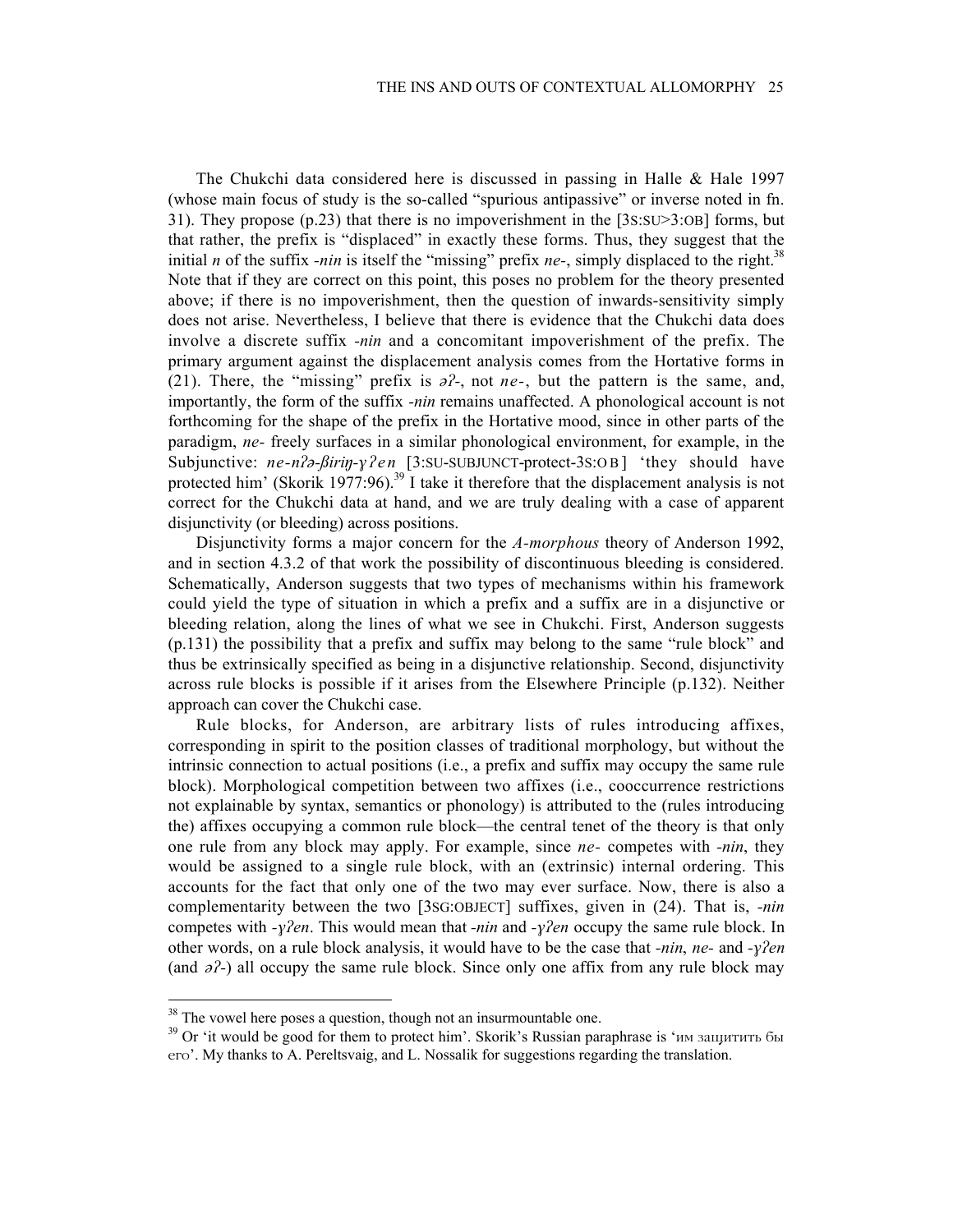be introduced, the analysis would incorrectly predict that the prefixes should be mutually exclusive not only with *-nin* but also with *-yen*. This is falsified, by the right hand form in (23), for instance.

Anderson recognizes that disjunctive rule blocks will not account for all cases of competition among, e.g., prefixes and suffixes and suggests that bleeding may also occur across blocks if it is caused by the (familiar) Elsewhere Principle: "application of a more specific rule blocks that of a later, more general one"  $(p.132)$ , more precisely: the EP precludes the application of a rule (R1) if the structural description of that rule is contained in the structural description of another rule (R2) that has applied previously. In the cases at hand, one could suggest that the structural description (SD) of the (rule introducing the) *-nin* suffix is [3SG SUBJ, 3SG OBJ]. If the *ne-* prefix attaches later and is specified only as [3 SUBJ], a proper subset of the SD of *-nin*, then the EP would block the introduction of the *ne*- prefix when the *-nin* suffix has been attached. As *-yen* is not specified for subject properties, the EP does not block the cooccurrence of this suffix and the agreement prefix. There is a flaw in this line, though, which concerns the structural description of the *ne*- prefix. Recall that this prefix marks a 3<sup>rd</sup> person transitive subject only in the Indicative and Subjunctive moods. In the Hortative  $(21)$  the 3<sup>rd</sup> person transitive subject prefix with the same distribution is  $\partial^2$ . At least one of these prefixes must be specified for mood, in addition to [3 SUBJ]. The suffixes however, are unspecified for mood (as is readily seen in comparing  $(20)-(21)$ ). The SDs of the prefix and suffix thus *overlap* in features, but neither is a subset of the other, for example: *-* [3SG SUBJ, HORTATIVE] vs. *-nin* [3SG SUBJ, 3SG OBJ]. Therefore, the Elsewhere Principle is inapplicable here.

Noyer 1997 proposes an analysis of discontinuous bleeding between prefixes and suffixes in the Afro-Asiatic Imperfect conjugation, developing an early version of Distributed Morphology (see Halle 1997 for discussion and a closely related alternative). In this conjugation, the prefix and suffix share the load of expressing the person and number features of the subject. As there is no reason to suppose that there are two subject agreement nodes in the syntax, Noyer argues that the syntax provides only one position which may be subsequently "split" into two affixes in the morphology (a process he calls *fission*). In contrast to Anderson's rule blocks, there is no stipulated disjunctivity among the vocabulary items (phonological strings) eligible for a certain position; competition is enforced only by (essentially) the elsewhere principle.<sup>40</sup> Discontiuous bleeding is therefore, in the Afro-Asiatic imperfect, only superficially discontiuous—the prefix and suffix correspond to a single terminal node of the original morphological string. While Noyer's framework is clearly not incompatible with the proposal here, it is not clear that the fission analysis would be appropriate for the Chukchi data. For transitive verbs, it is certainly reasonable to propose that there are distinct subject and object agreement nodes in the morphological representation. And for intransitive verbs, not only is there no competition among prefix and suffix, but impressionistically, the same features are typically expressed twice, once in the prefix and once in the suffix (see (5b) above).

 $40$  Noyer and Halle supplement this with language-particular templates, for example ensuring that there is maximally one prefix in this conjugation.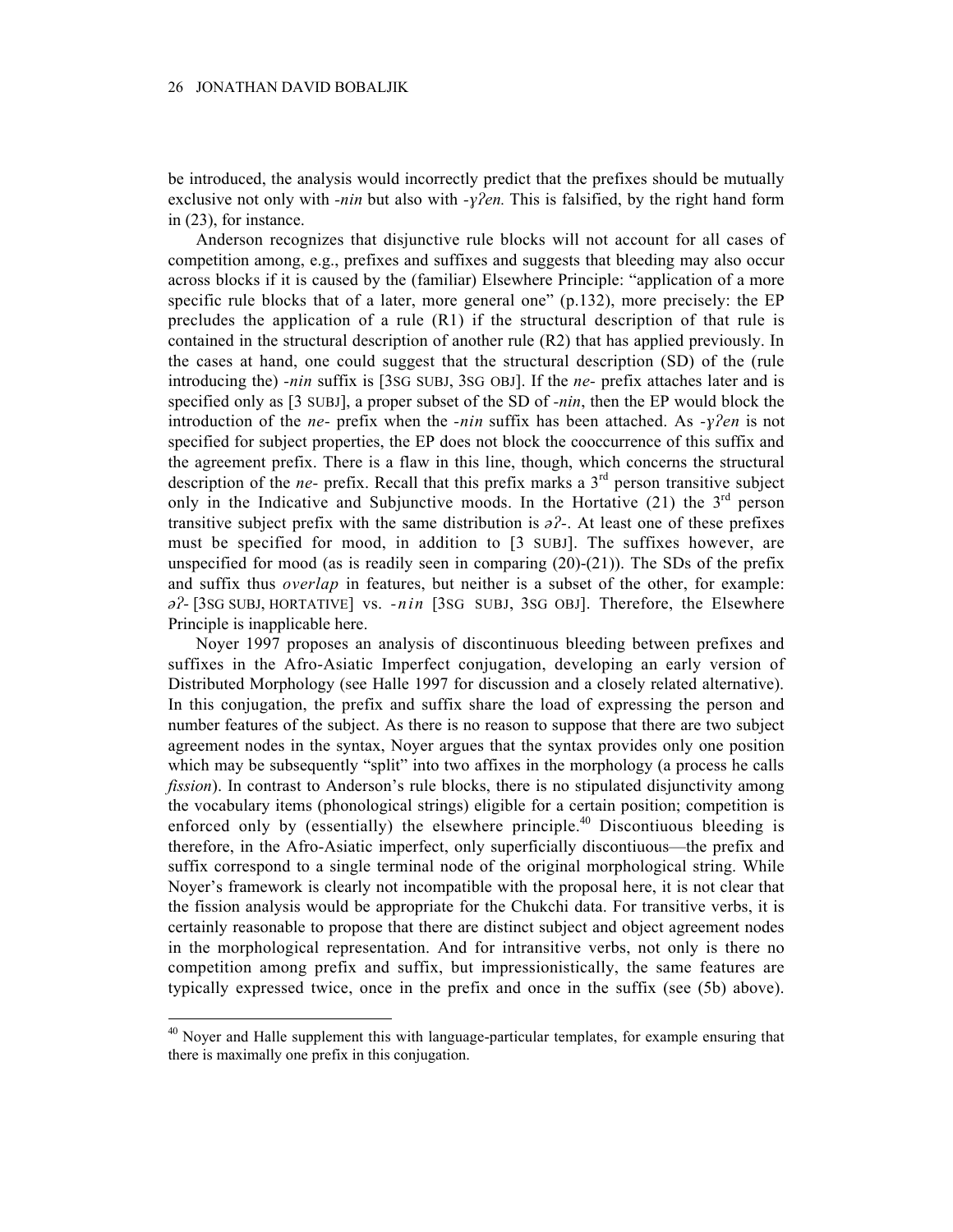Fission, therefore, does not seem to be a useful tool in describing the bleeding in  $Chuckhi.<sup>41</sup>$ 

In sum, the effect of discontinuous bleeding between *-nin* and *ne-* is admitted by our theory, but is described by a conspiracy of two interactions—allomorphy in the suffix position conditioned by the person/number features of the subject (24), and impoverishment of the suffix, conditioned by the appearance of a particular, more central vocabulary item, i.e., *-nin*. That there should be no necessary connection between the two is straightforwardly demonstrated by the Itelmen data, which displays the suffix allomorphy (8) but not the impoverishment rule. Moreover, I have tried to show that no current theory which would link the two processes would be able to adequately capture the entire range of data discussed, including the asymmetric nature of the various sensitivities.

**3.4 Section Summary** The above arguments are suggestive, if not conclusive. However, they are sufficient to establish that the Chukchi data need not constitute a counterexample to the generalizations made above in the paper. In addition, we have seen that available alternatives encounter problems which prevent them from being extended to the Chukchi data in any obvious way. At this point, it is important to establish that the move we have made (permitted by the theory) in distinguishing between allomorphy conditioned by a particular feature and that conditioned by a particular vocabulary item expressing that feature is in principle falsifiable. That is, we must ensure that this move is not a "trick" that can extend to every conceivable counter-example, voiding the theory of any predictive, hence explanatory value.

Consider again the discussion in 3.2.1. There, I argued that the impoverishment of the prefix was not triggered by the features of the suffix (i.e., [3SG] object) because these features correspond to more than one suffix, while only one of these suffixes triggers the impoverishment rule. One could imagine a Pseudo-Chukchi variety in which *any* 3rd person object triggered the impoverishment rule, regardless of the suffix that expresses the object. While conceivable, such a situation is excluded by the theory presented above. Inwards-sensitive contexts (including allomorphy and impoverishment) should not be sensitive to single features that correspond to a group of affixes. Similarly, we should not find cases of inwards-sensitivities to feature distinctions that are not reflected in individual affixes. For example, [±animate] plays a role in Chukchi morphosyntax, determining, among other properties, the form of the Ergative case suffix (Comrie 1979a:section 3). This distinction is not, however, reflected in the agreement morphology; the suffixes *-nin*,  $-(\gamma^2 e)n$  are used for all 3<sup>rd</sup> person objects regardless of

<sup>&</sup>lt;sup>41</sup> It should be noted that the Chukchi data may be expressed within the combination of Lexical Morphology and Position Class theories proposed by Inkelas 1993, though this theory would, I believe, have to treat the Itelmen asymmetries as accidental. In addition, while Inkelas's theory may capture the fact of competition, it is not clear how the theory predicts which of two morphemes in competition will surface when the environments for both are met. On the theory presented here, the fact that *-nin* blocks *ne-* (as opposed to *ne-* blocking *-nin*) is a direct consequence of the cyclicity hypothesis. See Noyer 1998 for additional critique of Inkelas's theory.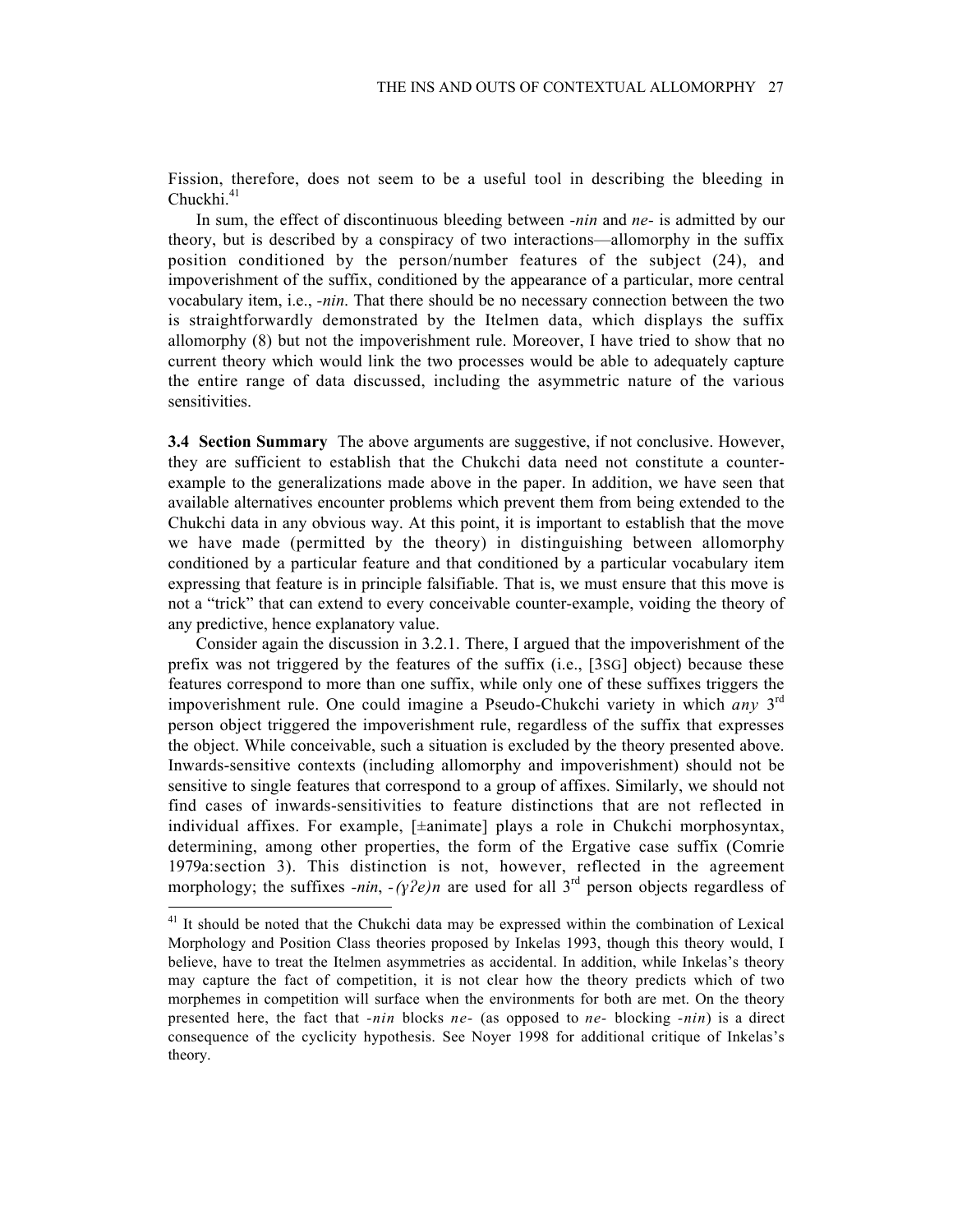their position in the animacy hierarchy. Thus, a logically conceivable sensitivity, would be a restricted version of the impoverishment rule, deleting the prefix with suffix *-nin* when the object is, say, animate, but retaining the prefix along with *-nin* when the object is inanimate. Though logically conceivable, this sensitivity (appealing to a subdivision not reflected by the relevant morphemes) is not the way Chukchi works—for principled reasons, I contend: such a sensitivity is excluded by the theory. Summing up, the two kinds of logically possible Pseudo-Chukchi varieties that I argue to be excluded by the theory are schematized in  $(28)^{42}$ .

- (28) Impossible inwards-sensitivities (Pseudo-Chuckhi):
	- a. \* ne-  $\rightarrow \emptyset$  / [3sG] object (corresponds to more than one suffix, see 3.2.1)
	- b. \* ne-  $\rightarrow$  Ø / [3sG, +animate] (rule makes a distinction not corresponding to
		- actual vocabulary items).

Obviously, the distinction between sensitivity to a vocabulary item and sensitivity to the features expressed by that item is subtle. Nevertheless, I have argued that these can be distinguished in a principled manner in at least some cases, and more importantly, that the impoverishment of the Chukchi  $3<sup>rd</sup>$  person prefix is triggered in an inwards-sensitive by the actual vocabulary item *-nin*, one of a series of vocabulary items that express the features  $3<sup>rd</sup>$  person object]. Chukchi then is consistent with the theory developed in section 2 in which it is argued that the two types of sensitivities operate in opposing directions and do so for principled reasons. Importantly, we may maintain the view that sensitivity for syntactic features not only may be, but must be, outwards. This, of course, runs directly counter to the *Peripherality Constraint* of Carstairs 1987, and it is to this that we now turn.

# **4 The Peripherality Constraint**

Carstairs 1987, in investigating the kinds of sensitivities explored here, proposed the *Peripherality Constraint* (p. 193).

(29) The realisation of a [morphological] property P may be sensitive inwards, i.e., to a property realised more centrally in the word-form (that is, closer in linear sequence to the root), but not outwards to an individual property realised more peripherally (further from the root). The realisation of P may, however, be sensitive outwards consistently to *all the independently realised properties within a given category, that is to all those properties within the category with which the realisation of P is not entirely simultaneous*." (italics in the original).

This is obviously at odds with the results of this paper as defended above. It is therefore important to reconsider the evidence presented in support of Carstairs's conclusion and to see where the two approaches differ. I will leave certain issues open

<sup>&</sup>lt;sup>42</sup> An explicit case of what I take to be impossible exists in Halle & Marantz 1993's analysis of Potawotami (p. 154ff) as mentioned in fn. 23 above.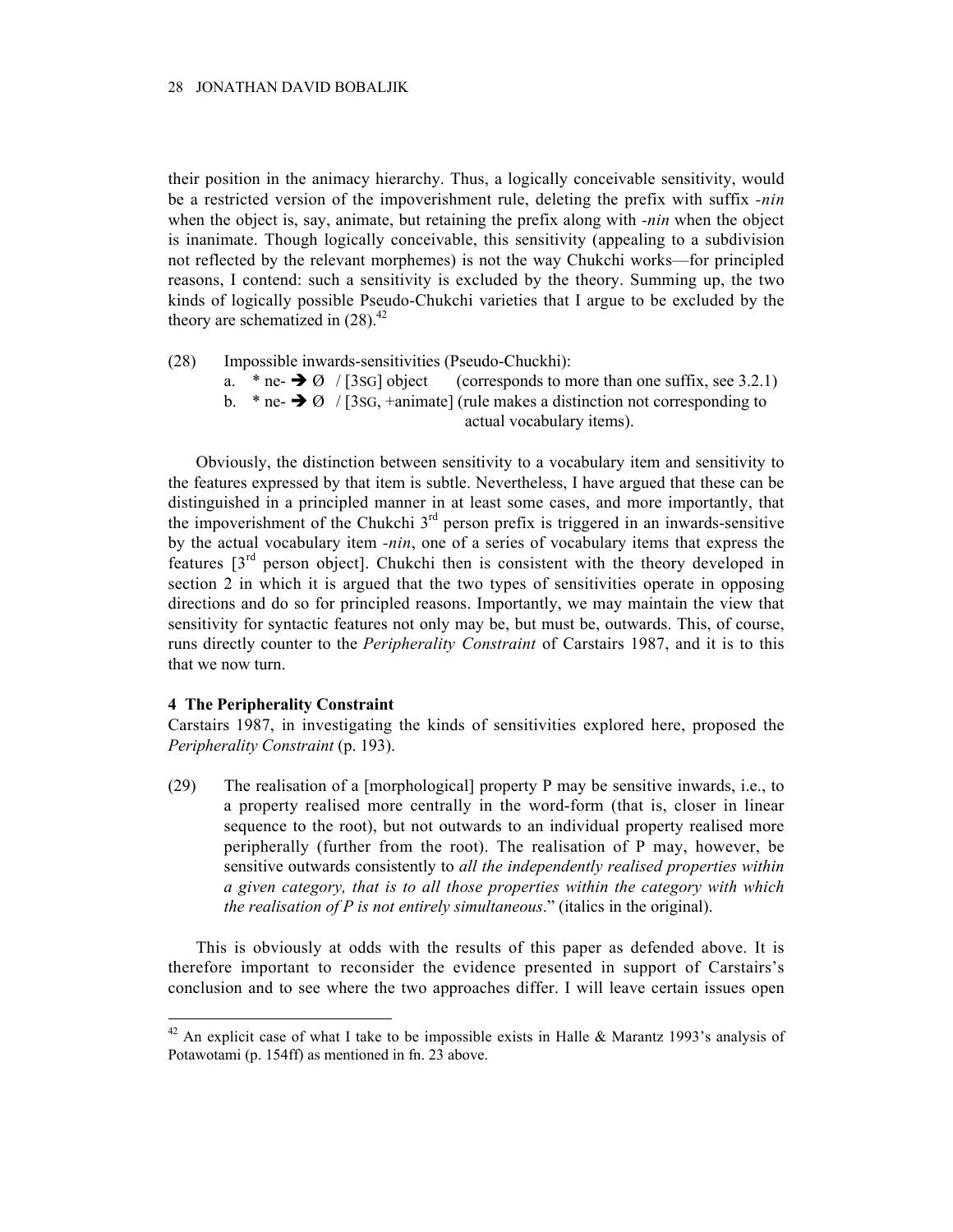here, but I believe that there are no fundamental challenges to the position I have presented, and that on closer inspection, a number of examples which appear to support (29) fall to alternative analyses.

Let us first take a closer look at the content of (29) from the perspective of the present discussion. First, we note that Carstairs-McCarthy does not for the purposes of (29) differentiate between what I have called morphosyntactic and morphophonological properties (or features). Thus for him, arbitrary diacritics such as conjugation class or "screeves"<sup>43</sup> which play no role in syntax are considered together with those features that do play a role in the syntax. In contrast, I have argued that this distinction is central to bringing to light the asymmetrical nature of the complex relationships seen in the C-K verb-word. There are three related points which I take to be at issue in the present paper, as discussed above. First, I have argued that allomorphy conditioned by morphophonological diacritic features such as class is (uniquely) inwards-sensitive (i.e., this is the domain of No Lookahead). Second, I have argued that allomorphy for agreement features may be outwards-sensitive. And third, I have argued that such allomorphy cannot be inwards sensitive.

On the first of these, Carstairs-McCarthy's observations and mine are in agreement. Note that Carstairs 1987's principle case of inwards-sensitivity among non-adjacent morphemes, (from Zulu) has exactly this characteristic—it is sensitive to noun class, a canonical example of what I take to be a diacritic of no syntactic relevance. I will sketch the main point of Carstairs 1987's analysis here, and refer the reader to Carstairs 1987:157-161 for elaboration.

Carstairs analyses Zulu nouns used as possessors as being preceded by two prefixes, the innermost prefix reflects the class (and number) of the noun itself, and the outermost prefix (the "concordial prefix") reflects the class (and number) of the possessed noun, as illustrated in (30).

| (30) |             | a. [ <sub>NP</sub> possessed.N possessor]: [CONCORD–CLASS–stem] |                                  |           |      |
|------|-------------|-----------------------------------------------------------------|----------------------------------|-----------|------|
|      |             | b. izin-ti                                                      | zezintombi $(za - izin - tombi)$ |           |      |
|      |             | 11/10PL-sticks of:girls 11/10PL9/10PL girl                      |                                  |           |      |
|      |             | 'the girls' sticks'                                             |                                  |           |      |
|      | $c_{\cdot}$ | ubu-so                                                          | bezintombi $(ba$ - izin - tombi) |           |      |
|      |             | 14-sticks of girls                                              |                                  | 14 9/10PL | girl |
|      |             | 'the girls' faces'                                              |                                  |           |      |
|      |             |                                                                 |                                  |           |      |

The first prefix on the possessor in (30b-c) varies to reflect the class of the possessed noun (according to Carstairs, this is somewhat obscured by phonology—I give his underlying forms in parentheses to the right), *za-* with a class 11/10PL possessum in (30b)

 $43$  The term is taken from the Georgian literature and refers to, e.g., a group of person-number endings that are distinguished from other person-number endings in having a common set of conditioning features. Rather than a derivative notion (as in many theories) screeves themselves are referred to directly in the contexts for the realization of other morphemes in Carstairs-McCarthy 1998.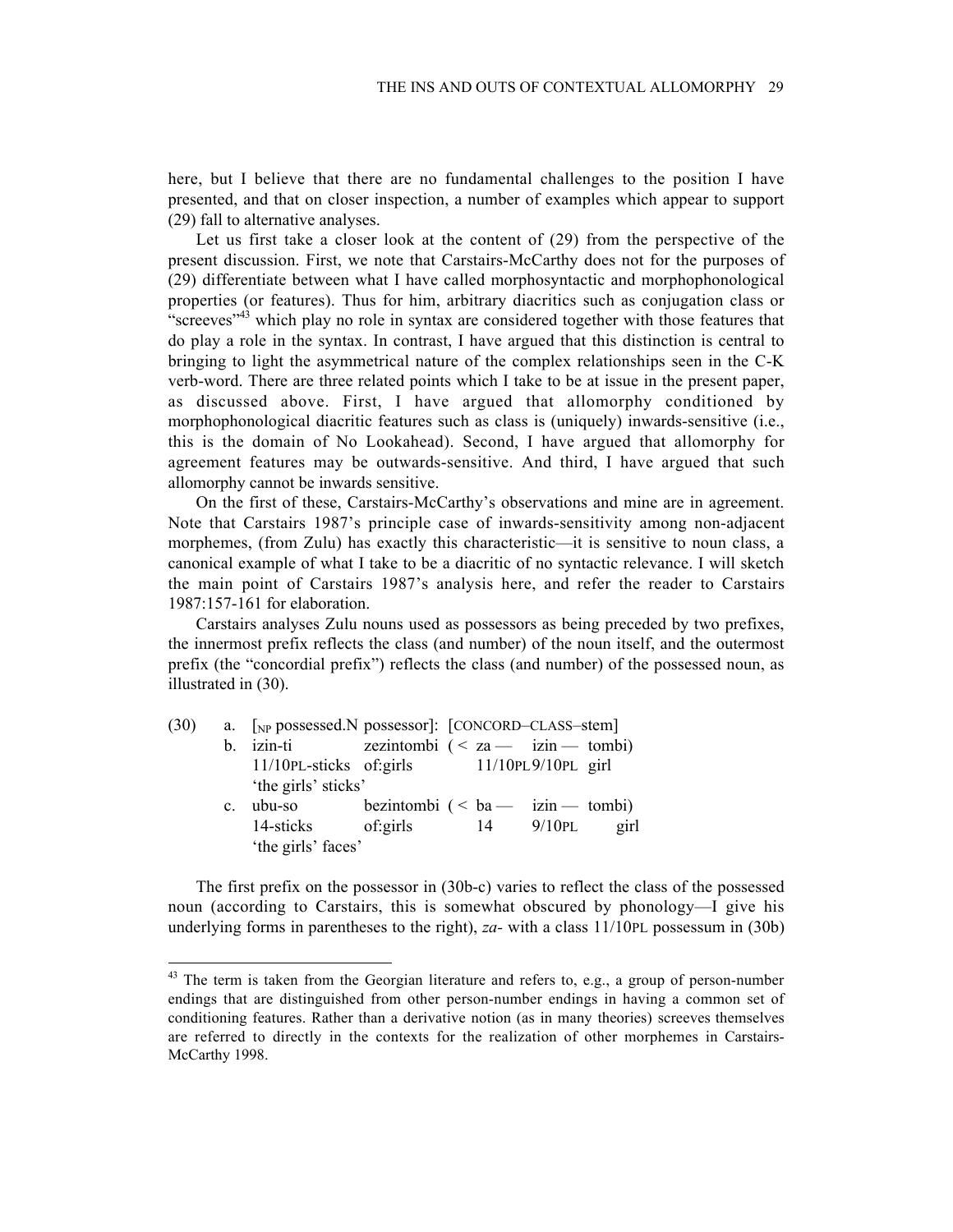and *ba-* for a class 14 possessum in (30c). The noun *tombi* 'girl' is itself of class 9/10PL and this is reflected by the medial prefix *-izin-* in both examples. This straightforward division of labour between the two prefixes is marred in one case, however. When the stem noun of the possessor is of Class 1a/2a (e.g., *u-tisha* '1a-teacher') both prefixes undergo allomorphy. The class prefix becomes *-ka-* and more importantly the concordial prefixes are selected from a different (though clearly related) set. For example, the *za*concord for a 10PL seen in (30b) and (31a) is replaced by  $zi$ - in (31b).<sup>44</sup>

- (31) a. izin-tombi za-kwaZulu 9/10PL-girl 9/10PL-Zululand 'the girls of Zululand'
	- b. izin-tombi  $zi$  ka thisha 9/10PL-girl 9/10PL 1a/2a:POSS teacher 'the teacher's grils'

Assuming Carstairs 1987's account of the Zulu facts to be correct, they clearly involve the type of inwards-sensitivity admitted by the theory as presented in section 2 and thus do not distinguish between the proposals.

Where the theories differ is in the treatment of morphosyntactic features (in the sense used here, i.e., features with syntactic relevance such as agreement or tense). Here, I will continue to keep two issues distinct: whether or not such sensitivity may be outwards, and whether or not it must be (i.e., may not be inwards). While I claim that it must be outwards, Carstairs appears to claim that it must be inwards. Note though that the second half of the Peripherality Constraint in (29) introduces an important qualification, admitting of some outwards-sensitivity for syntactic features (i.e., as allowed by the separation hypothesis). Digesting the terminology, the essence of the quote is this: outwards sensitivity is barred for particular features (such as specific person/number combinations, or particular tenses) but is admitted for classes of features. The Zulu examples above illustrate this as well: the class marker for class 1a/2a nouns (singular *u*plural *o-*) becomes *ka-* whenever the noun is used as a possessor. Since the mark of being a possessor (i.e., the concordial prefix) is more peripheral, this counts as outwardssensitivity (even when the concordial prefix is phonologically null). However, the *ka*allomorph does not violate (29) due to the addendum cited: the factor triggering the *ka*allomorph is not any particular feature of possessed nouns, but is rather the presence (as opposed to the absence) of the category "concordial." Carstairs thus admits of some outwards-sensitivity for syntactic features, and given the wording of (29), the distinction

<sup>&</sup>lt;sup>44</sup> Carstairs argues crucially that there is no phonological account of this in Zulu, as opposed to the cases in (30) which involve an apparently regular phonological contraction process of  $\lambda + i$  to [e] (p.157). This data raises again the question noted in fn. 17: is this truly non-adjacent sensitivity, or is there a sort of transitivity effect in which the concordial prefix is sensitive only to the class prefix which is in turn sensitive to the stem. The answer seems to have no bearing on the immediate issue, though.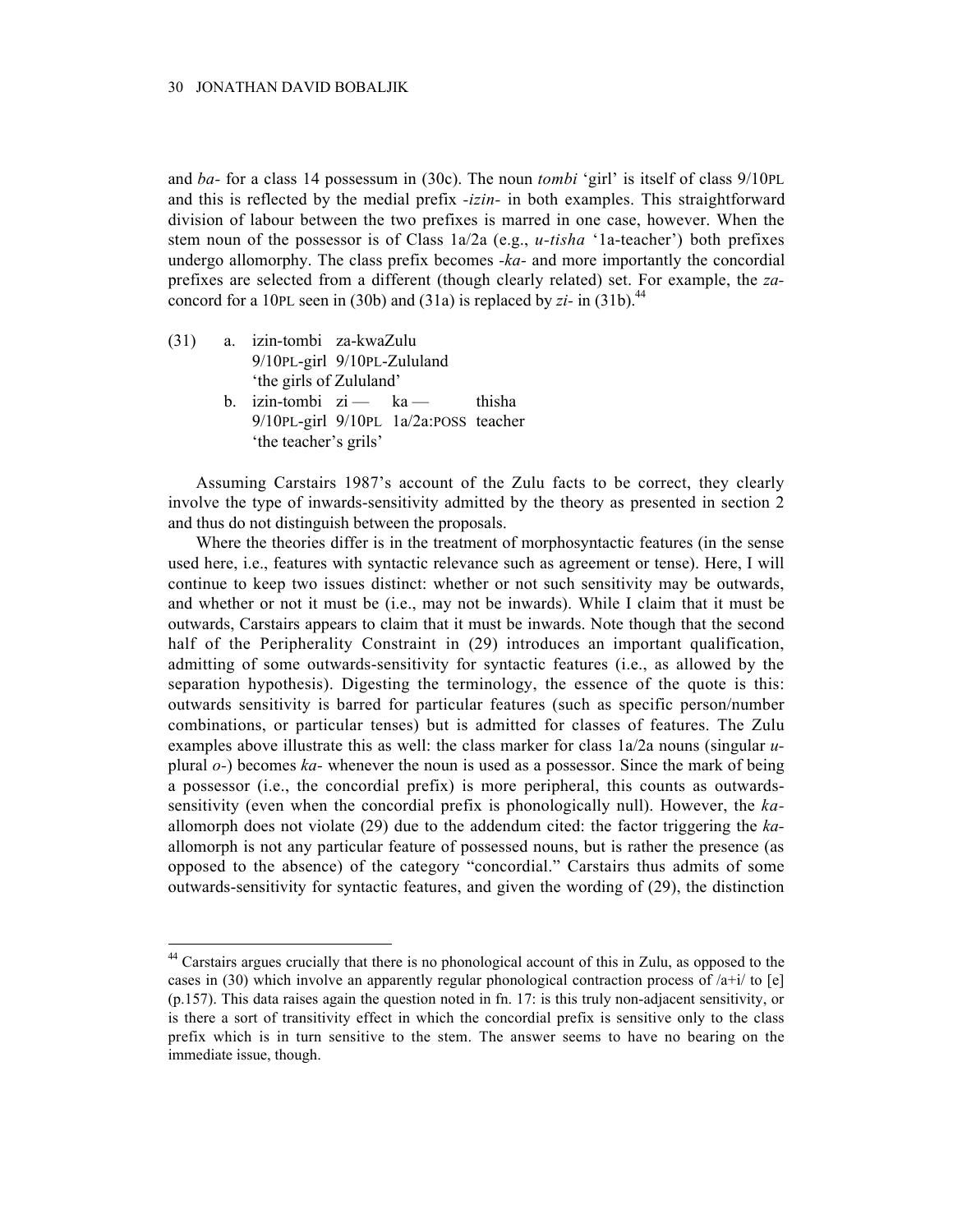between our theories must therefore be at the level of the way in which individual morphosyntactic features may be visible to more central allomorphy.

It is important to note that Carstairs 1987 leaves open the question of why outwardssensitivity may only be "vague," i.e., only for the presence or absence of particular categories of features (in other words, the Peripherality Constraint does not follow from anything more general). In leaving this open, his claim must be taken as a proposed empirical generalization. I submit that the generalization is imperfect, given the examples above from Itelmen (and perhaps Bulgarian, and Yakkha in fn. 21). In addition, as I have attempted to show, by replacing Carstairs's generalization in (29) with those I have attempted to motivate, we may be led to an answer to the deeper question of why the constraints on outwards- (and inwards-) sensitivity are the way they are.

Finally, we return to the third part of the claim motivated here. That is, (29) differs from the generalizations I have proposed here in that the former (like the theories of Halle & Marantz 1993, Noyer 1997) admits of inwards-sensitivity for syntactic features, leaving the Itelmen asymmetries as mysterious. In contrast to the previous point, Carstairs is arguing that something is possible which I hold to be impossible, and thus we may consider the concrete examples he has given to support his position. It is important to note from the outset that all the examples he adduces of apparent inwards-sensitivity for syntactically relevant features involve adjacent morphemes. I have tried as much as possible to avoid such environments as there may be additional complexities, and indeed, I have suggested elsewhere (e.g., Bobaljik 1999a) that adjacent morphemes escape the conditions set out in section 2. It has subsequently come to my attention that this "loophole" may not be necessary, and in particular, that one of the key examples motivating the adjacency loophole is apparently misanalysed. Before concluding the paper, I will present the relevant case and considerations briefly here, drawing heavily on work by Jeff Good and Alan Yu (see, e.g., Yu & Good 1999).

One of the most striking cases of inwards-sensitivity among affixes for (morpho-) syntactic features comes from Turkish inflection, as only partially illustrated in  $(32)$  ("A") and "B" are arbitrary designations for the purposes of exposition only).

| gel-'come'      | Paradigm A      | Paradigm B         |
|-----------------|-----------------|--------------------|
|                 | (Aorist Simple) | ("di"-Past Simple) |
| 1sG             | gel-ir-im       | gel-di-m           |
| 2SG             | gel-ir-sin      | gel-di-n           |
| 3 <sub>SG</sub> | gel-ir          | gel-di             |
| 1PL             | $gel-ir-iz$     | $gel-di-k$         |
| 2PL             | gel-ir-siniz    | gel-di-niz         |
| 3PL             | gel-ir-ler      | gel-di-ler         |

(32) Turkish (Carstairs 1987:156): *gel-*'to come'

 The inflected Turkish verb consists of a root, followed first by a tense marker ( *–ir-* in the Aorist and *–di-* in the Past) and, more peripherally, an agreement morpheme. Note that there is some variation in the surface form of the actual agreement suffixes. This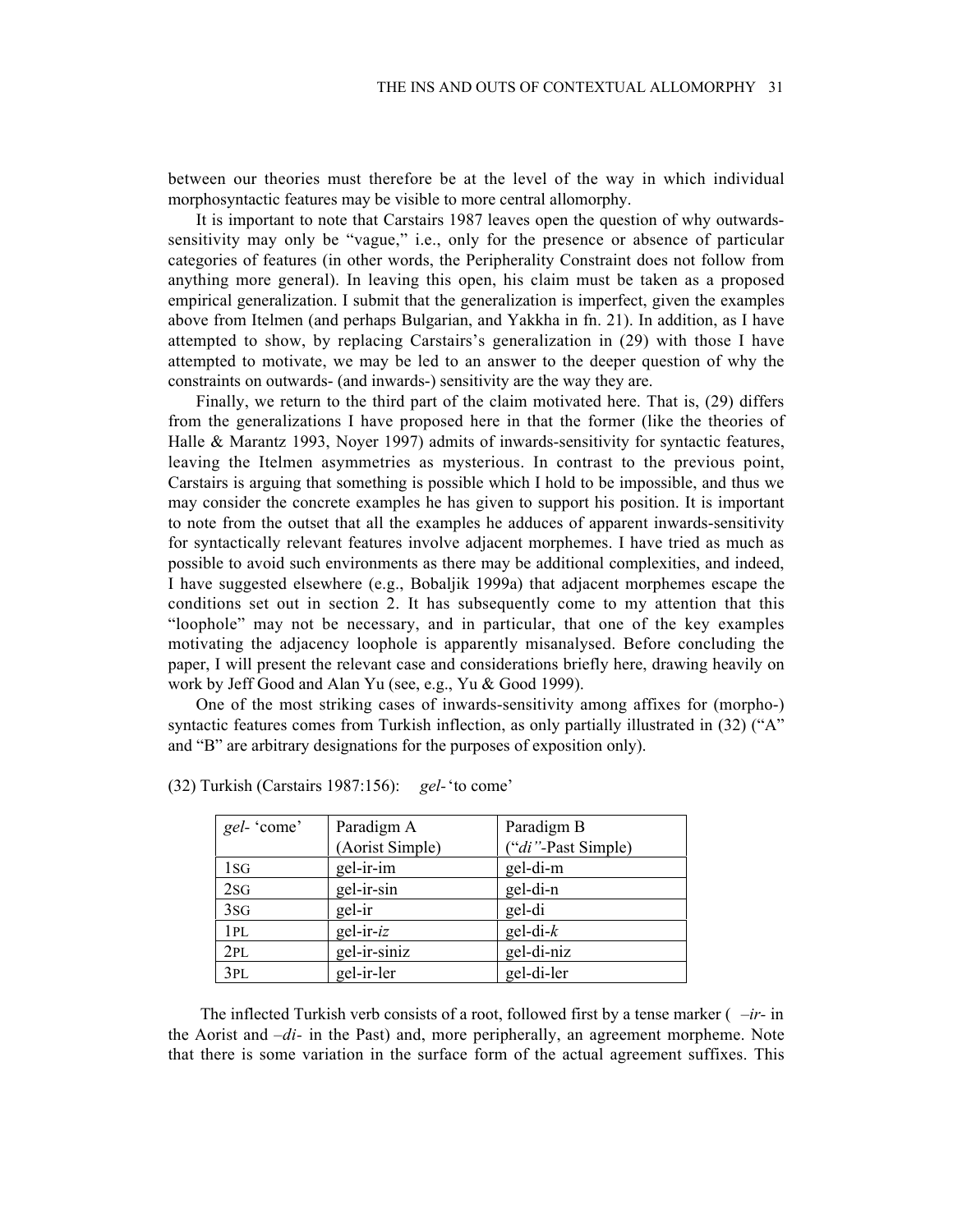variation is only partially attributable to phonological considerations. Most strikingly not phonological in nature is the difference between the  $1<sup>st</sup>$  person plural agreement suffixes, *-iz* and *–k*. The choice among paradigms is straightforwardly determined by tense, with the endings of what I call "paradigm B" used in the simple past (marked by *-di-*) and the conditional (marked by suffix *-(y)sE-*) (Yu & Good 1999:1). Carstairs 1987 presents this data as a straightforward case of inwards-sensitivity for morpho-syntactic features (tense), hence a problem for the theory developed here (and for which, as noted, a loophole invoking adjacency is invoked in Bobaljik 1999a).

It turns out, though, that attributing the choice among paradigms to simple allomorphy—i.e., selection of one form of an abstract morpheme or another conditioned by the context in which it appears—is inadequate; an important observation due to Yu  $\&$ Good 1999. In fact, the two paradigms differ systematically in Turkish in a number of ways, pointing to the conclusion that one set (paradigm B) are true agreement suffixes, while the other set (paradigm A) are actually clitics with, therefore, a rather different connection to the stem. Yu & Good 1999 give a range of evidence to support this conclusion, including the facts that (i) the paradigm A forms are used not only with verbs, but also with other, non-verbal predicates, whereas the B-paradigm endings cannot be, (ii) the A-paradigm forms escape the otherwise word-final regular stress, while the Bparadigm forms may bear the inflected verb's main stress, and perhaps most strikingly (iii) the putative clitics in paradigm A may occur outside of a coordination, while the paradigm B as true affixes may not: $45$ 

| (33) | a. $[lev-e]$                                 | gel-ir]               | sana | [yardım ed]-er]] -iz               |
|------|----------------------------------------------|-----------------------|------|------------------------------------|
|      | home-DAT                                     |                       |      | come-AOR you:DAT ["help"]-AOR -1PL |
|      | 'We will come home and ((we) will) help you' |                       |      |                                    |
|      | $b.$ Hev-e                                   | gel-di-* $(k)$ [sana  |      | [yardım et]-ti]] $-k$              |
|      | home-DAT                                     | come-PAST-1PL you:DAT |      | $[''help'']$ -PAST -1PL            |
|      | 'We came home and then we helped you'        | (Yu & Good 1999:5)    |      |                                    |

Yu & Good 1999 demonstrate that the differences between the two paradigms run much deeper than simply the choice of one of two phonological strings to represent a set of features (e.g., *-iz* or *-k* for [1PL]). The differences appear to involve a choice between clitics and inflected verbs. While a theoretical account is of course needed, the observations suggest quite strongly that the Turkish data do not obviously bear on the issue of inwards- versus outwards-sensitive contextual allomorphy.

In sum, while the Peripherality Constraint appears at first to differ strikingly from the proposals put forth here, I have noted here that the clearest evidence offered in favour of

 $45$  Paraphrases altered slightly, with thanks to Meltem Kelepir and Ayse Gürel. "Help" is glossed in quotes as the construction involves a nominal plus a "light" verb which together correspond to the English verb 'help'. Yu & Good 1999 also note that there is variability in the order of the affixes in Turkish (Paradigm B relative to other verbal suffixes) while the clitics (Paradigm A) are rigidly word-final. Affix order variability poses intriguing problems, lying outside the scope of the present paper.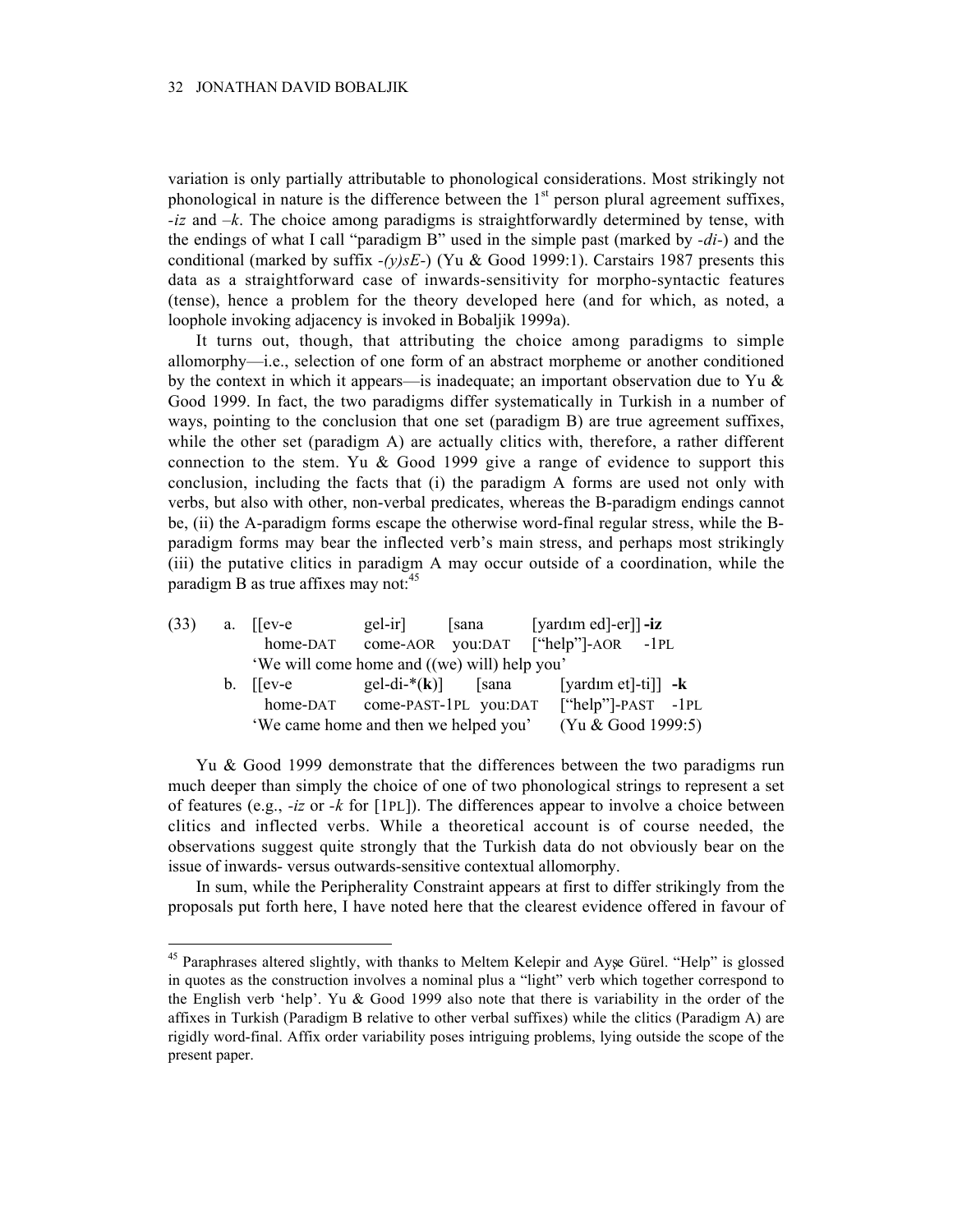the PC involves arbitrary diacritics such as Class membership, and is thus not only consistent with the assumptions in section 2, but allows that part of the PC to be derived from these assumptions. Where the PC and my proposals differ is only with respect to morphosyntactic features, and for these, there seems to be prima facie evidence in both directions. Cases considered in this paper argue that sensitivity for such features may be outwards (even for particular feature-values) contra (29), while (29)'s claim that such sensitivity may be inwards seems to be supported by examples like the apparent allomorphy in Turkish agreement paradigms. I have argued, though, that an alternative analysis for Turkish is not only available, but in fact is motivated by the observations in Yu & Good 1999: the alternation is not simple allomorphy. It remains to be seen, as noted at various points in this paper, whether or not such alternatives may be motivated for other cases of apparent inwards-sensitive allomorphy discussed not only in Carstairs 1987 but elsewhere in the literature.

# **5 Conclusions**

My aim in this paper has, in a sense, been to begin where the quote in the introduction from Carstairs-McCarthy 1992 left off. That is, I have taken a strikingly complex system of contextual allomorphy—the situation in which the form of one morpheme depends on the features of the morphemes around it—and attempted to understand observed asymmetries in this system in a systematic way. In doing so, I have sought an answer not only to the question (1) with which we began *Under what conditions may one morpheme condition allomorphy another morpheme?* but also to the question *Why is allomorphy constrained by these conditions and not others*. I hope to have shown that the asymmetries in Chukotko-Kamchatkan inflectional allomorphy are systematic, and that the accurate description of this systematicity requires the distinction between morphosyntactic and morpho-phonological features. The former may serve as the context only for outwards-sensitive allomorphy, and the latter may serve as the context only for inwards-sensitive allomorphy. While these generalizations may be added in to many theories of morphology, I have explored the possibility that one constellation of independently-motivated assumptions (i.e. those listed in (3)) may make the extra contribution of explaining these generalizations, as the generalizations follow from the broad assumptions directly. Such is not obviously true of current alternatives, including (29). In this light, I have sought to examine some of the previously attested (hopefully apparent) counter-examples to the theory I have put forth, and hope to have shown that there is at least an initial plausibility to the approach advocated here. A number of questions have been left open, and by no means have all potentially problematic cases been addressed. In a manner which I hope to have made rather explicit, the theory developed in section 2 is a theory of (a set of) empirical generalizations—the theory then is clearly explanatory only to the extent that the generalizations it derives are accurate. Here, I have but scratched the surface of the complexities of the topic and hope only to have shown the form that an explanatory theory might take if, contrary to popular misconception, morphology is indeed a systematic component of grammar.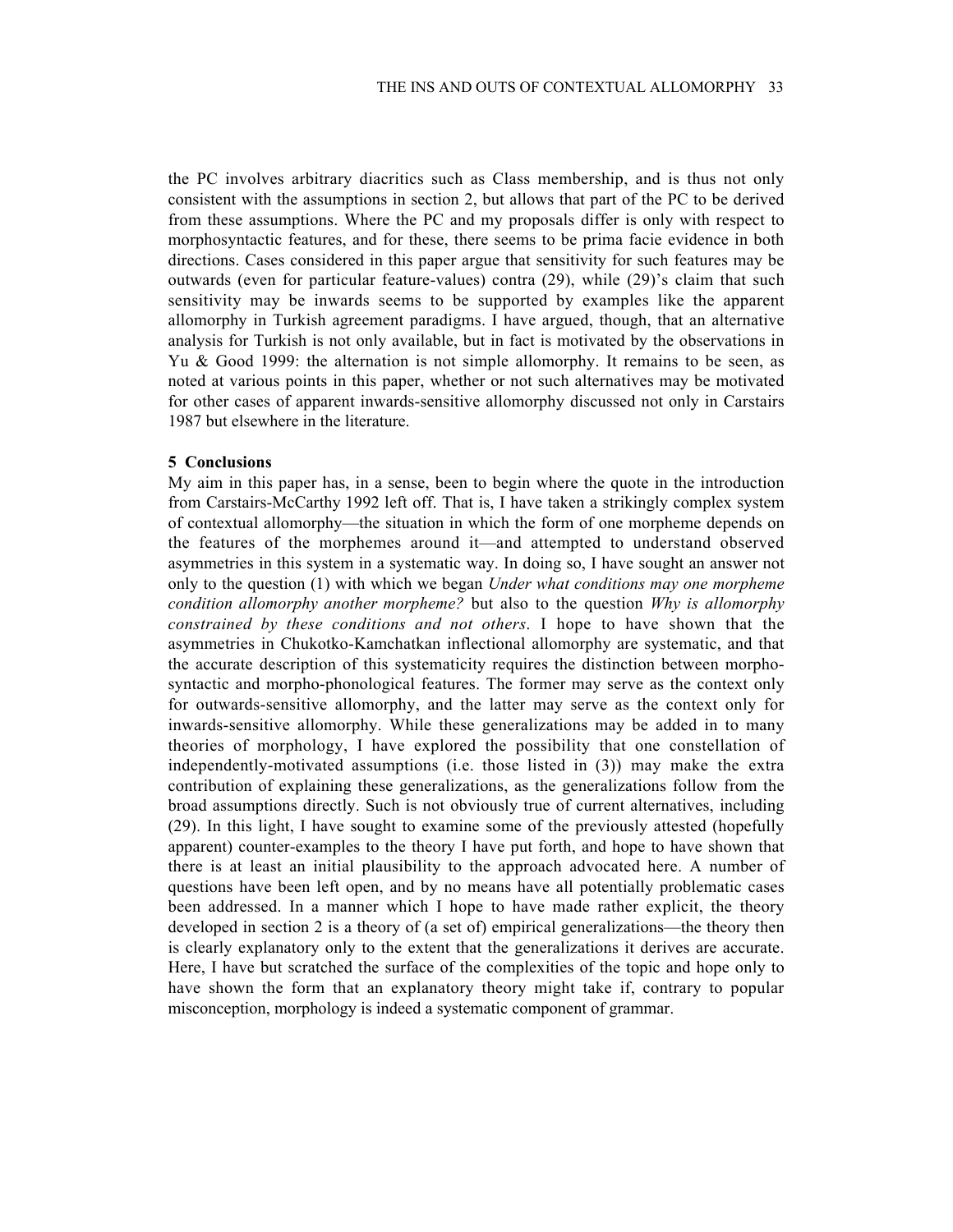### **Acknowledgements**

The Itelmen data reported here is primarily from field work, partly in collaboration with Susi Wurmbrand. I am grateful to the Itelmen people of Kamchatka, who have shared their language with me, especially: T.N. Bragina†, N.I. Chatkina, T.E. Guterova, A.D. Ivashova, L.E. Pravdoshchina, S.E. Pritchin, A.E. Shamuraeva†, E.E. Silina, V.I. Uspenskaja, I.I. Yaganov† and N.S. Yaganova (Northern dialect), V.I. Khan, V.P. Krasnoyarev†, G.N. Lastochkina, V.V. Pritchin†, N.V. Pritchina, T.P. Sadovnikova†, M. P. Slabodchikova, E.P and V.D. Zaporotskaja, G.D. and N.Z. Zaporotskij, and D.N. Zhirkov† (Southern dialects).

In addition to the Maryland Mayfest, some of the material reported here was presented in 1998 and 1999 at MIT, McGill, the University of Toronto, BLS 25 (Berkeley), GLOW 22 (Berlin), my 1999 Morphology seminar at McGill, and the 1999 LOT Summer School (Potsdam). I am grateful to audiences there for their contributions, and especially to Susi Wurmbrand, Alec Marantz, Morris Halle, Ken Hale, and Andrew Carstairs-McCarthy for comments, criticisms and suggestions, many of which I have not been able to adequately incorporate here. My thanks also to Erin Dorgan, who aided me in looking for interesting examples of allomorphy in inflectional morphology. Work on the current paper has been supported in part by funding from the Faculty of Graduate Studies and Research, McGill University, by Fonds pour la Formation de Chercheurs et l'Aide à la Recherche #00-NC-2043 and by Social Sciences and Humanities Research Council #410-99-0902.

# **References**

- Anderson, Stephen R. (1992). *A-Morphous Morphology.* Cambridge University Press, Cambridge.
- Benveniste, Émile (1956). La nature des pronoms. In Morris Halle, Horace G. Lunt, H. MacLean & C.H. van Schooneveld (eds.). *For Roman Jakobson: Essays on the Occasion of His Sixtieth Birthday.* Mouton, The Hague, 34-37.
- Bobaljik, Jonathan David (1998). Pseudo-ergativity in Chukotko-Kamchatkan Agreement Systems. In Lea Nash (ed.). *Ergativity: Recherches Linguistiques de Vincennes* 27, 21-44.
- Bobaljik, Jonathan David (1999a). Implications of Itelmen Agreement Asymmetries. To appear in *Proceedings of Berkeley Linguistics Society (BLS*) *25.*
- Bobaljik, Jonathan David (1999b). Topics in Morphology. Summer School Mini-Course LOT Summer School, LOT/Universität Potsdam, Potsdam, Germany (July 1999).
- Bobaljik, Jonathan David & Höskuldur Thráinsson (1998). Two Heads Aren't Always Better than One. *Syntax* 1, 37-71.
- Bobaljik, Jonathan David & Susi Wurmbrand (1997). Preliminary Notes on Agreement in Itelmen. In Benjamin Bruening, Yoonjung Kang & Martha McGinnis (eds.). *PF: Papers at the Interface: MIT Working Papers in Linguistics* 30, 395-423.
- Bogoras, Waldemar (1922). Chukchi. In Franz Boas (ed.). *Handbook of American Indian languages.* Government Printing Office, Washington, 631-903.

Carstairs, Andrew (1987). *Allomorphy in Inflexion.* Croom Helm, London.

Carstairs-McCarthy, Andrew (1992). *Current Morphology.* Routledge, London.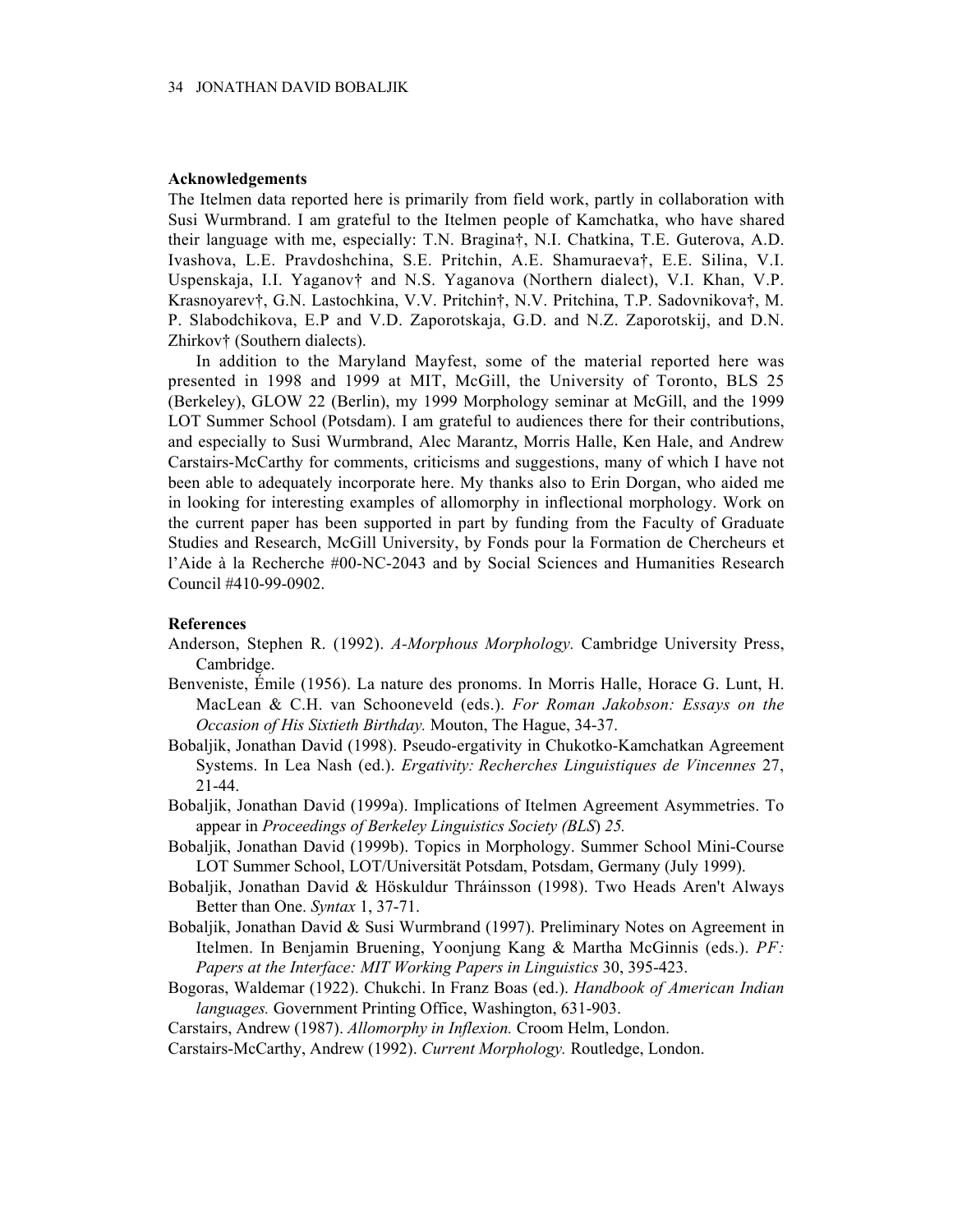- Carstairs-McCarthy, Andrew (1998). How Lexical Semantics Constrains Inflectional Allomorphy. In Geert Booij & Jaap van Marle (eds.). *Yearbook of Morphology 1997.* Kluwer, Dordrecht, 1-24.
- Comrie, Bernard (1979a). The Animacy Hierarchy in Chukchee. In Paul R. Clyne, William F. Hanks & Carol L. Hofbauer (eds.). *The Elements: A Parasession on Linguistic Units and Levels.* Chicago Linguistic Society, Chicago, 322-329.
- Comrie, Bernard (1979b). Degrees of Ergativity: Some Chukchee Evidence. In Frans Plank (ed.). *Ergativity: Towards a Theory of Grammatical Relations.* Academic Press, London/New York, 219-240.
- Comrie, Bernard (1981). *The Languages of the Soviet Union.* Cambridge University Press, Cambridge, UK.
- Comrie, Bernard (1983). The Genetic Affiliation of Kamchadal. Some Morphological Evidence. *Papers in Linguistics* 16, 109-120.
- DiSciullo, Anna Maria & Edwin Williams (1987). *On the Definition of Word.* MIT Press, Cambridge, Mass.
- van Driem, George (1994). The Yakkha Verb: Interpretation and Analysis of the Omruwa Material (A Kiranti Language of Eastern Nepal). *Bulletin of SOAS* 57, 347-355.
- Fernández, Beatriz & Ken Hale (1999). Ergative displacement. Ling-Lunch Talk MIT, Cambridge, MA (13 May 1999).
- Forschheimer, Paul (1953). *The Category of Person in Language.* Walter de Gruyter, Berlin.
- Fortescue, Michael (1997). Eskimo Influence on the Formation of the Chukotkan Ergative Clause. *Studies in Language* 21, 369-409.
- Georg, Stefan & Alexander P. Volodin (1999). *Die itelmenische Sprache: Grammatik und Texte*. Harrassowitz Verlag, Wiesbaden.
- Halle, Morris (1990). An Approach to Morphology. In J. Carter, R.-M. Dechaine, B. Philip & T. Sherer (eds.). *Proceedings of the North Eastern Linguistics Society Annual Meeting (NELS) 20*, 150-184.
- Halle, Morris (1997). Distributed Morphology: Impoverishment and Fission. In Benjamin Bruening, Yoonjung Kang & Martha McGinnis (eds.). *PF: Papers at the Interface: MIT Working Papers in Linguistics* 30, 425-449.
- Halle, Morris & Ken Hale (1997). Chukchi Transitive and Antipassive Constructions. Ms. MIT, Cambridge, Mass.
- Halle, Morris & Alec Marantz (1993). Distributed Morphology and the Pieces of Inflection. In Ken Hale & Samuel Jay Keyser (eds.). *The View from Building 20: Essays in Linguistics in Honour of Sylvain Bromberger.* MIT Press, Cambridge, Mass, 111-176.
- Inkelas, Sharon (1993). Nimboran Position Class Morphology. *Natural Language and Linguistic Theory* 11, 559-624.
- Lieber, Rochelle (1980). *On the Organization of the Lexicon.* MIT, Cambridge MA. Indiana University Linguistics Club, Bloomington, IN.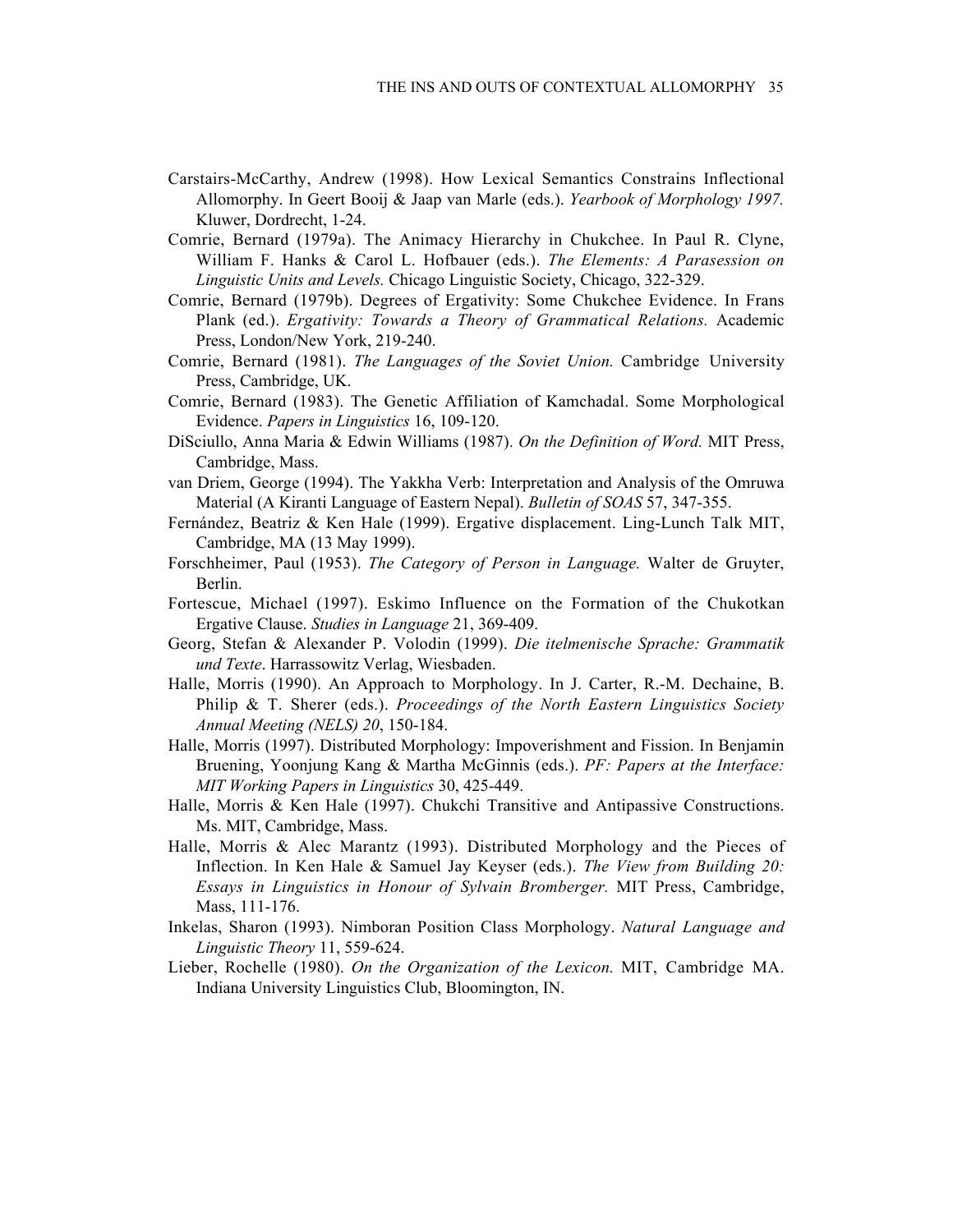- Mel'čuk, Igor A. (1973). *Модель спряжения в алюторском языке I*. Russian Language Institute, USSR Academy of Sciences, Moscow. (=Предварительные публикации, проблемная группа по экспериментальной и прикладной лингвистике (preprints) 45)
- Mel'čuk, Igor A. (1986). The Dualizer and Pluralizers in the Alutor Verb. In Benjamin F. Elson (ed.). *Language in Global Perspective: Papers in Honor of the 50th Anniversary of the Summer Institute of Linguistics, 1935-1985.* Summer Institute of Linguistics, Dallas, 421-438.
- Mel'čuk, Igor A. (1988). *Dependency Syntax: Theory and Practice*. State University of New York Press, New York.
- Muysken, Pieter (1986). Approaches to Affix Order. *Linguistics* 24, 629-643.
- Nedjalkov, Vladimir P. (1976). Diathesen und Satzstruktur im Tschuktschischen. *Studia Grammatica* 13, 181-213.
- Noyer, Rolf (1997). *Features, Positions and Affixes in Autonomous Morphological Structure.* Garland Press, New York.
- Noyer, Rolf (1998). Impoverishment Theory and Morphosyntactic Markedness. In Steven G. Lapointe, Diane K. Brentari & Patrick M. Farrell (eds.). *Morphology and Its Relation to Phonology and Syntax.* CSLI, Stanford, 264-285.
- Pollock, Jean-Yves (1989). Verb Movement, Universal Grammar and the Structure of IP. *Linguistic Inquiry* 20, 365-424.
- Ritter, Elizabeth (1995). On the Syntactic Category of Pronouns and Agreement. *Natural Language and Linguistic Theory* 13, 405-443.
- Scancarelli, Janine (1987). *Grammatical Relations and Verb Agreement in Cherokee.* Ph.D. Dissertation, UCLA, Los Angeles, CA.
- Simpson, Jane & Meg Withgott (1986). Pronominal Clitic Clusters and Templates. In Hagit Borer (ed.). *The Syntax of Pronominal Clitics.* Academic Press, Orlando, FL, 149-174. (=Syntax and Semantics 19)
- Skorik, Piotr Ja (1977). *Grammatika hukotskogo äzyka, hast∫ II: glagol, narehie, sluΩebnye slova [Grammar of Chukchi, Vol II: Verb, Adverb and Auxiliary Words].* Nauka, Leningrad.
- Spencer, Andrew (1996). Agreement Morphology in Chukotkan. *Essex Research Reports in Linguistics* 10, 1-34.
- Stump, Gregory T. (1997). Template Morphology and Inflectional Morphology. In Geert Booij & Jaap van Marle (eds.). *Yearbook of Morphology 1996.* Kluwer, Dordrecht, 217-241.
- Trommer, Jochen (1999). Morphology Consuming Syntax's Resources: Generation and Parsing in a Minimalist Version of Distributed Morphology. Ms. Universität Potsdam, Potsdam.
- Volodin, Aleksandr Pavlovich (1976). *Itel∫menskij äzyk [Itelmen].* Nauka, Leningrad.